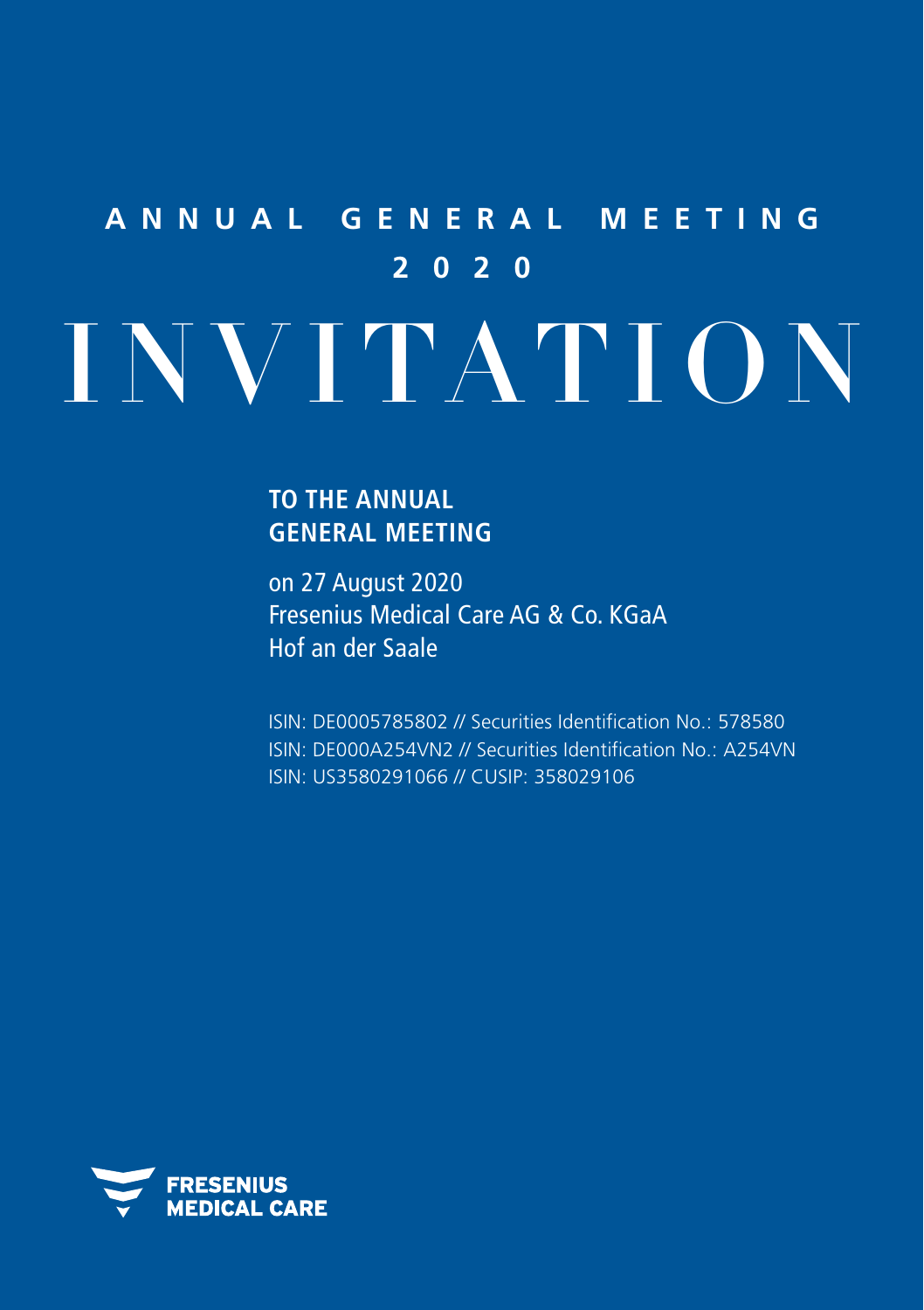# CONTENT

| <b>INVITATION</b>                                                                                                                                                                                                                                                                                             | 4              |
|---------------------------------------------------------------------------------------------------------------------------------------------------------------------------------------------------------------------------------------------------------------------------------------------------------------|----------------|
| <b>I. AGENDA</b>                                                                                                                                                                                                                                                                                              | 5              |
| 1. Resolution on the approval of the annual financial statements<br>of Fresenius Medical Care AG & Co. KGaA for fiscal year 2019                                                                                                                                                                              | 5              |
| 2. Resolution on the allocation of distributable profit                                                                                                                                                                                                                                                       | $\overline{5}$ |
| 3. Resolution on the approval of the actions of the General Partner<br>for fiscal year 2019                                                                                                                                                                                                                   | 6              |
| 4. Resolution on the approval of the actions of the Supervisory<br>Board for fiscal year 2019                                                                                                                                                                                                                 | 6              |
| 5. Election of the auditor and consolidated group auditor for fiscal<br>year 2020 as well as the auditor for the potential review of<br>interim financial information                                                                                                                                         | 6              |
| 6. Resolution on the approval of the compensation system for the<br>members of the Management Board of the General Partner                                                                                                                                                                                    | 7              |
| 7. Resolution on the remuneration of the members of the Supervisory<br>Board and on the amendment of Article 13 and Article 13e (3) of<br>the Articles of Association                                                                                                                                         | 8              |
| 8. Resolution on the cancellation of the existing authorized capitals,<br>on the creation of new authorized capitals including the possibility<br>of the exclusion of subscription rights as well as on corresponding<br>amendments to Article 4 (3) and (4) of the Articles of Association<br>of the Company | 11             |
| 9. Resolution on the amendment of Article 15 (1) sentence 2 of the<br>Company's Articles of Association (Alignment with the German<br>Stock Corporation Act as amended by the ARUG II)                                                                                                                        | 17             |
| <b>II. COMPENSATION SYSTEM FOR THE MEMBERS OF THE</b><br><b>MANAGEMENT BOARD OF THE GENERAL PARTNER</b>                                                                                                                                                                                                       | 19             |
| <b>III.REMUNERATION FOR THE MEMBERS OF THE</b><br><b>SUPERVISORY BOARD</b>                                                                                                                                                                                                                                    | 44             |
| IV. WRITTEN REPORT OF THE GENERAL PARTNERON<br><b>AGENDA ITEM 8</b>                                                                                                                                                                                                                                           | 51             |

**2**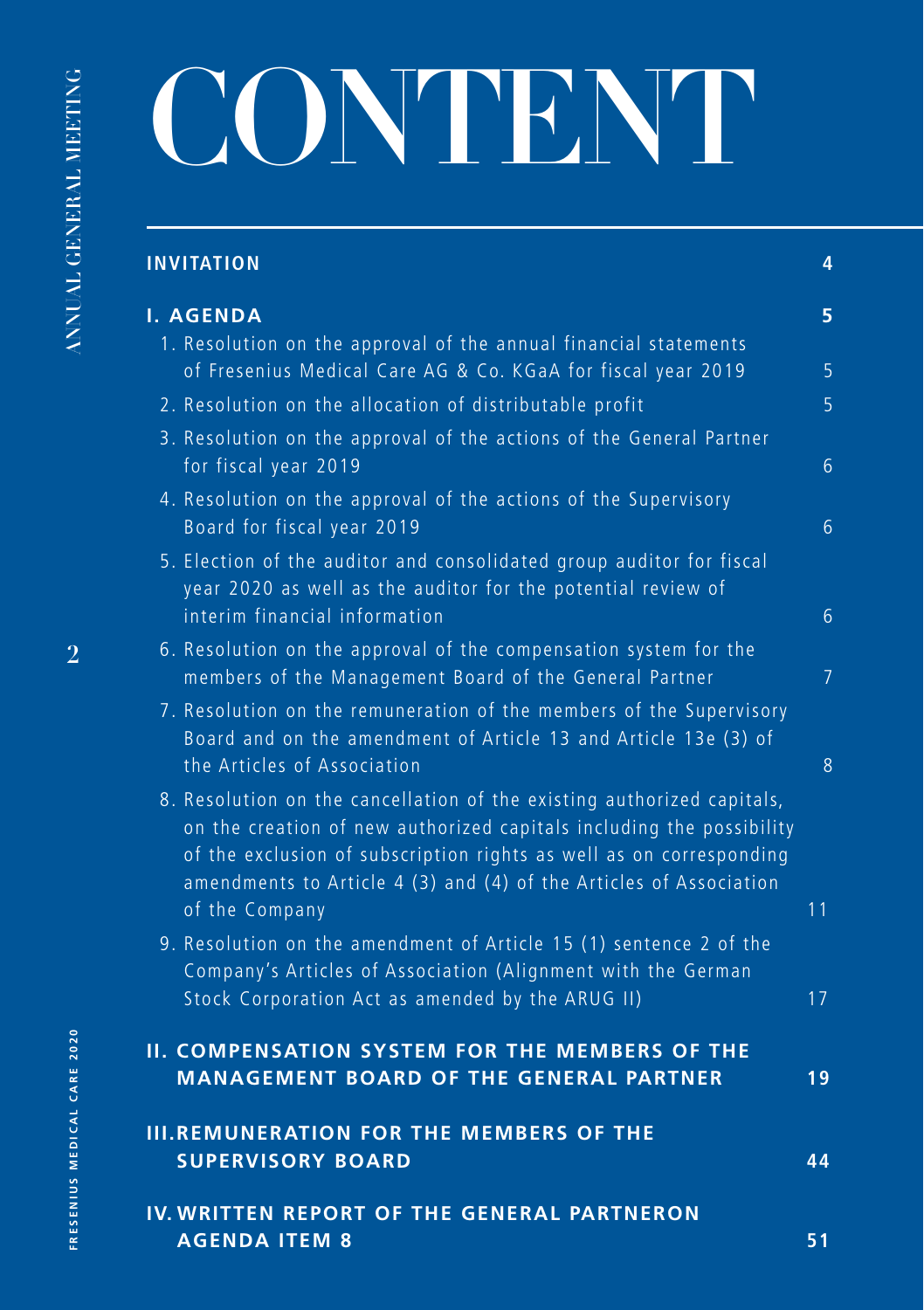| V. FURTHER INFORMATION REGARDING THE CONVENING<br>OF THE ANNUAL GENERAL MEETING<br>Total number of shares and voting rights         | 57<br>57 |
|-------------------------------------------------------------------------------------------------------------------------------------|----------|
| Virtual General Meeting without the physical presence of                                                                            |          |
| the shareholders                                                                                                                    | 57       |
| Registering for the General Meeting and exercising<br>shareholder rights                                                            | 58       |
| Significance of the Evidence Date                                                                                                   | 59       |
| Internet-based General Meeting and Voting System<br>(Shareholder Portal)                                                            | 59       |
| Voting by postal vote                                                                                                               | 60       |
| Procedure regarding the authorization of third parties                                                                              | 60       |
| Procedure regarding the authorization of proxies named by the<br>Company acting on shareholders' voting instructions                | 62       |
| Rights of shareholders pursuant to section 278 (3) AktG<br>in connection with sections 122 (2), 126 (1), 127, 131 (1) AktG          | 63       |
| Supplements to the agenda at the request of a minority according<br>to section 278 (3) AktG in connection with section 122 (2) AktG | 63       |
| Motions and proposals for election by shareholders according<br>to section 278 (3) AktG in connection with sections 126 (1),        |          |
| 127 AktG                                                                                                                            | 64       |
| Opportunity to ask questions by way of electronic communication                                                                     | 65       |
| Further explanations on the rights of the shareholders under<br>section 278 (3) AktG in connection with sections 122 (2), 126 (1),  |          |
| 127, 131 (1) AktG                                                                                                                   | 66       |
| Opportunity to object to resolutions of the General Meeting                                                                         | 66       |
| Availability of documents                                                                                                           | 66       |
| Audio and video broadcast                                                                                                           | 67       |

**[PRIVACY NOTICE](#page-68-0) 69**

FRESENIUS MEDICAL CARE 2020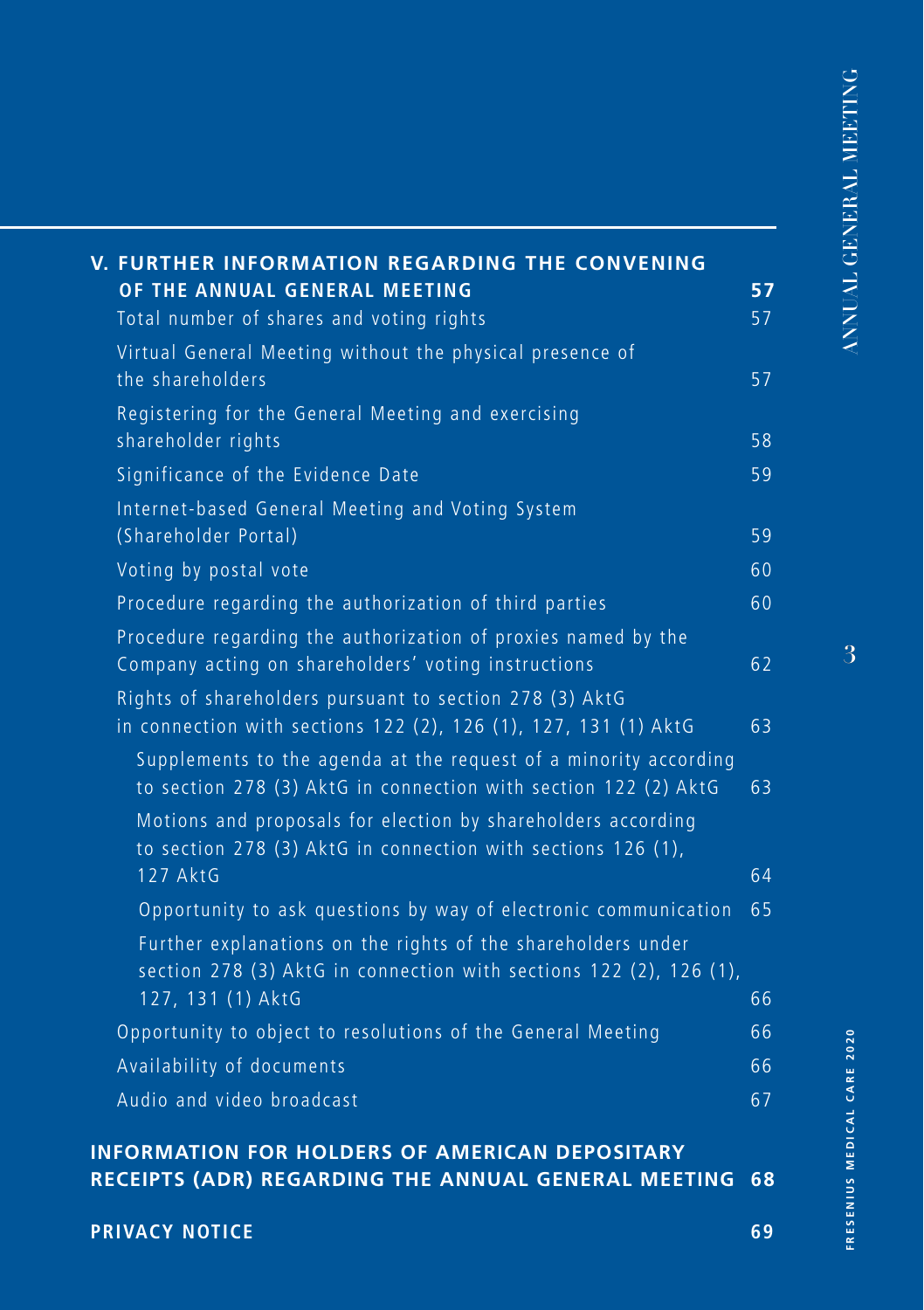**4**

# <span id="page-3-0"></span>INVITATION TO THE ANNUAL GENERAL MEETING

Fresenius Medical Care AG & Co. KGaA Hof an der Saale

ISIN: DE0005785802 // Securities Identification No.: 578580 ISIN: DE000A254VN2 // Securities Identification No.: A254VN ISIN: US3580291066 // CUSIP: 358029106

*We hereby invite our shareholders to the* 

*Annual General Meeting*

*to be held on Thursday, 27 August 2020, at 10:00 hours*

*Central European Summer Time (CEST).*

*Against the background of the spread of the coronavirus SARS-CoV-2, the Annual General Meeting will be held as a virtual General Meeting without the physical presence of shareholders or their proxies.*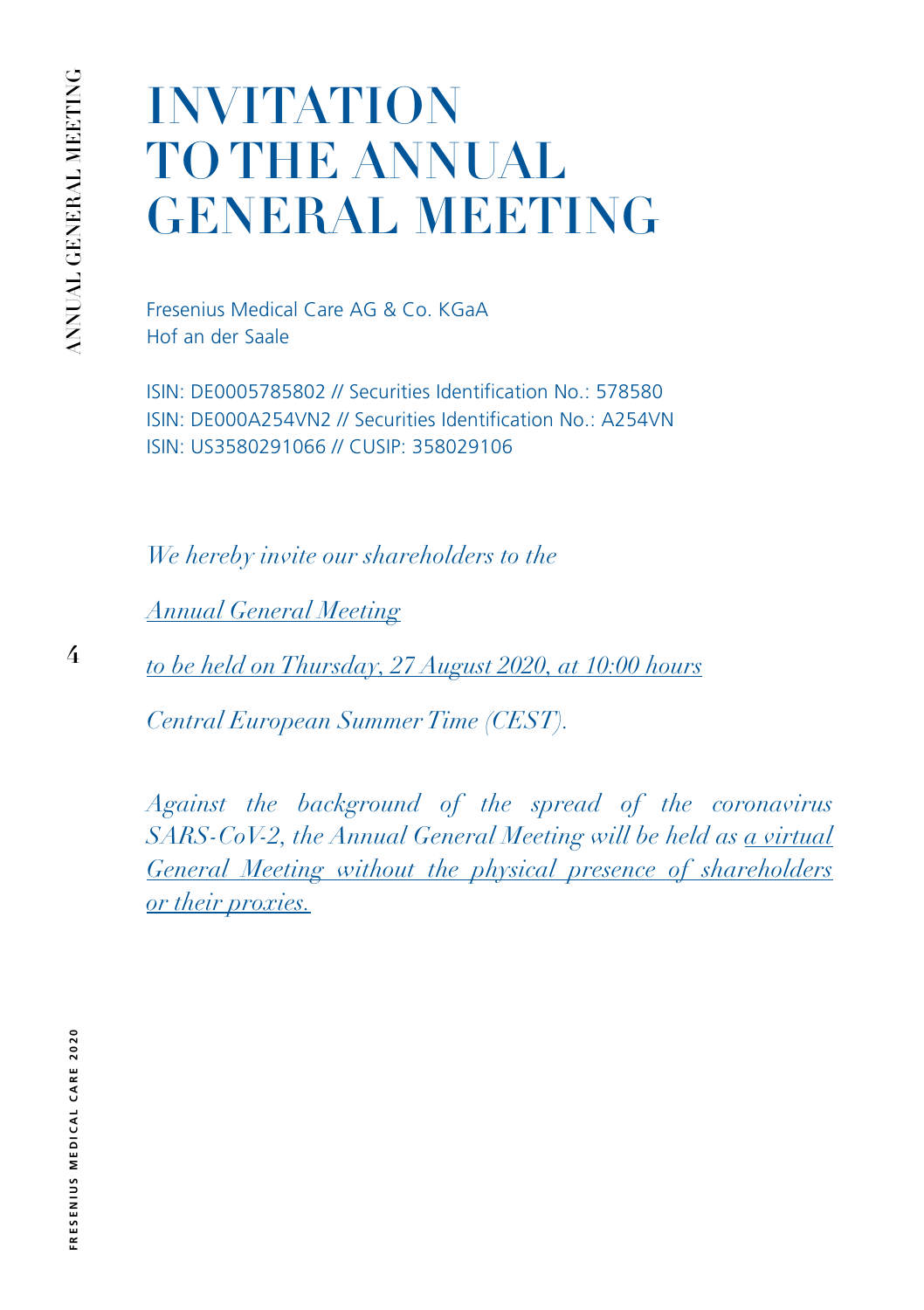# <span id="page-4-0"></span>**I. AGENDA**

*1. Presentation of the annual financial statements and consolidated group financial statements each approved by the Supervisory Board, the management reports for Fresenius Medical Care AG & Co. KGaA and the consolidated group, the explanatory report by the General Partner on the information pursuant to sections 289a, 315a of the German Commercial Code (Handelsgesetzbuch – HGB) and the report by the Supervisory Board of Fresenius Medical Care AG & Co. KGaA for fiscal year 2019; resolution on the approval of the annual financial statements of Fresenius Medical Care AG & Co. KGaA for fiscal year 2019*

The Supervisory Board approved the annual financial statements and the consolidated group financial statements drawn up by the General Partner according to section 171 German Stock Corporation Act (Aktiengesetz – AktG). According to section 286 (1) AktG, the annual financial statements are to be submitted for approval by the General Meeting; otherwise, the aforementioned documents are to be made available to the General Meeting without requiring a further resolution in this regard.

The General Partner and the Supervisory Board propose that the annual financial statements of Fresenius Medical Care AG & Co. KGaA for fiscal year 2019 as presented, showing a profit of EUR 3,396,526,947.19, be approved.

# *2. Resolution on the allocation of distributable profit*

The General Partner and the Supervisory Board propose to allocate the distributable profit shown in the annual financial statements in the amount of EUR 3,396,526,947.19 for fiscal year 2019 as follows:

| Payment of a dividend of EUR 1.20 for each of the<br>292,641,774 shares entitled to a dividend | EUR 351,170,128.80   |
|------------------------------------------------------------------------------------------------|----------------------|
| Profit carried forward to new account                                                          | EUR 3.045.356.818.39 |
| <b>DISTRIBUTABLE PROFIT</b>                                                                    | EUR 3,396,526,947.19 |

The proposal on the allocation of distributable profit reflects the 11,795,102 treasury shares that are held by the Company at the time of the convening of the General Meeting and that are not entitled to a dividend pursuant to section 71b AktG. If the number of shares entitled to a dividend for fiscal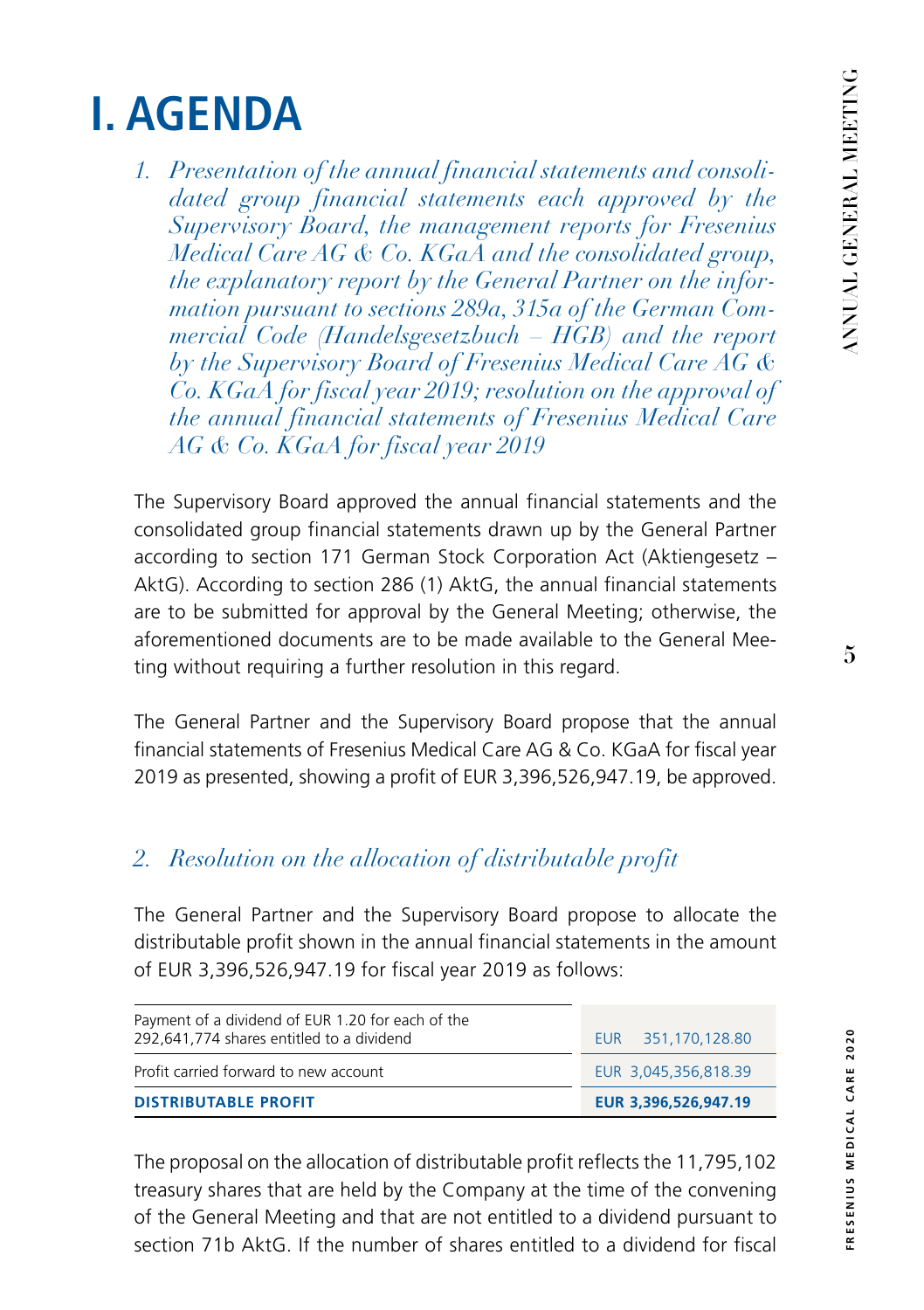**6**

<span id="page-5-0"></span>year 2019 changes until the General Meeting, the General Meeting will be presented with a proposal that will be adjusted accordingly, with an unchanged dividend of EUR 1.20 for each share entitled to a dividend as well as accordingly amended amounts for the dividend sum and the profit carried forward to new account.

The dividend is due on 1 September 2020.

# *3. Resolution on the approval of the actions of the General Partner for fiscal year 2019*

The General Partner and the Supervisory Board propose the approval of the actions of the General Partner of the Company for fiscal year 2019.

# *4. Resolution on the approval of the actions of the Supervisory Board for fiscal year 2019*

The General Partner and the Supervisory Board propose the approval of the actions of the members of the Supervisory Board of the Company for fiscal year 2019.

# *5. Election of the auditor and consolidated group auditor for fiscal year 2020 as well as the auditor for the potential review of interim financial information*

The Supervisory Board – based on the recommendation of its Audit and Corporate Governance Committee (Prüfungs- und Corporate-Governance-Ausschuss) – proposes the election of PricewaterhouseCoopers GmbH Wirtschaftsprüfungsgesellschaft, Frankfurt am Main,

- $\rightarrow$  as auditor and consolidated group auditor for fiscal year 2020,
- $\rightarrow$  as auditor for the potential review of interim financial information for fiscal year 2020 prepared after the Annual General Meeting 2020, and
- $\rightarrow$  as auditor for the potential review of interim financial information for fiscal year 2021 prepared prior to the Annual General Meeting 2021.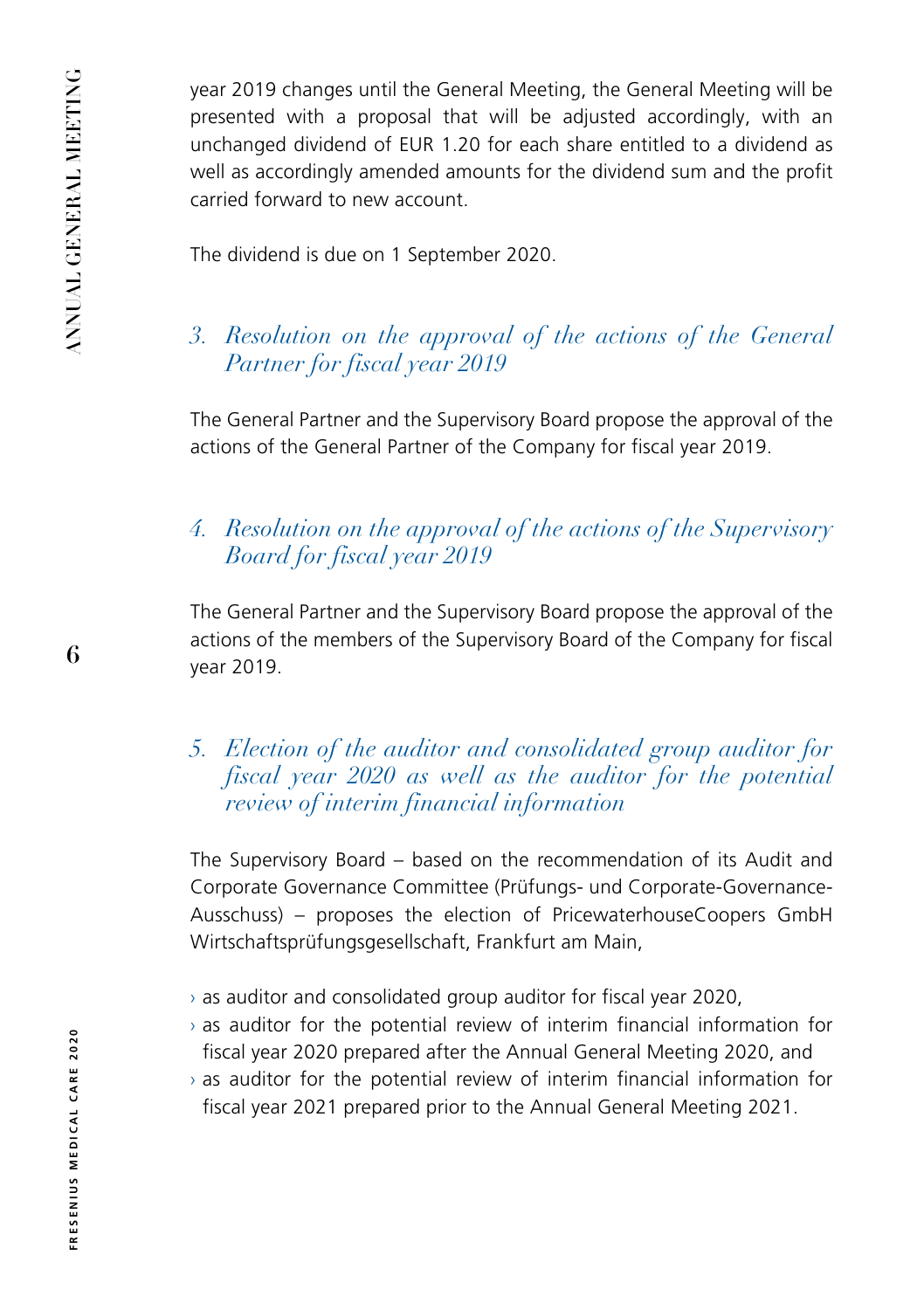<span id="page-6-0"></span>The Audit and Corporate Governance Committee of the Supervisory Board has carried out a selection procedure in accordance with Article 16 of the EU Statutory Audit Regulation (Regulation (EU) No. 537/2014). On the basis of this selection procedure, the Audit and Corporate Governance Committee recommended that the Supervisory Board propose to the General Meeting either PricewaterhouseCoopers GmbH Wirtschaftsprüfungsgesellschaft, Frankfurt am Main, or Ernst & Young GmbH Wirtschaftsprüfungsgesellschaft, Eschborn, for election. The Audit and Corporate Governance Committee indicated that it prefers PricewaterhouseCoopers GmbH Wirtschaftsprüfungsgesellschaft, Frankfurt am Main.

The Audit and Corporate Governance Committee stated that its recommendation is free from undue influence by a third party and that no clause restricting the choice in the meaning of Article 16 (6) of the EU Statutory Audit Regulation (Regulation (EU) No. 537/2014) has been imposed upon it.

## *6. Resolution on the approval of the compensation system for the members of the Management Board of the General Partner*

The German Act Implementing the Second Shareholder Rights Directive (ARUG II) has supplemented the German Stock Corporation Act by, inter alia, the provision of section 120a AktG. Section 120a (1) AktG provides that the General Meeting of listed companies must resolve on the approval of the compensation system for the members of the Management Board, as presented by the Supervisory Board, in each case of a material change, but at least every four years. In accordance with the statutory transitional provisions, the first resolution on the compensation system must be adopted in the Annual General Meeting 2021 at the latest.

The compensation system for the members of the Management Board of the General Partner is intended to be amended with effect as from 1 January 2020 (Compensation System 2020+). Against this background and for the purpose of early shareholder participation, a resolution on the approval of the compensation system, as presented by the Supervisory Board, shall already be passed at the Annual General Meeting 2020.

The Compensation System 2020+ is part of this notice on the convening of the Annual General Meeting and is published and described in detail subsequent to the agenda in Section II.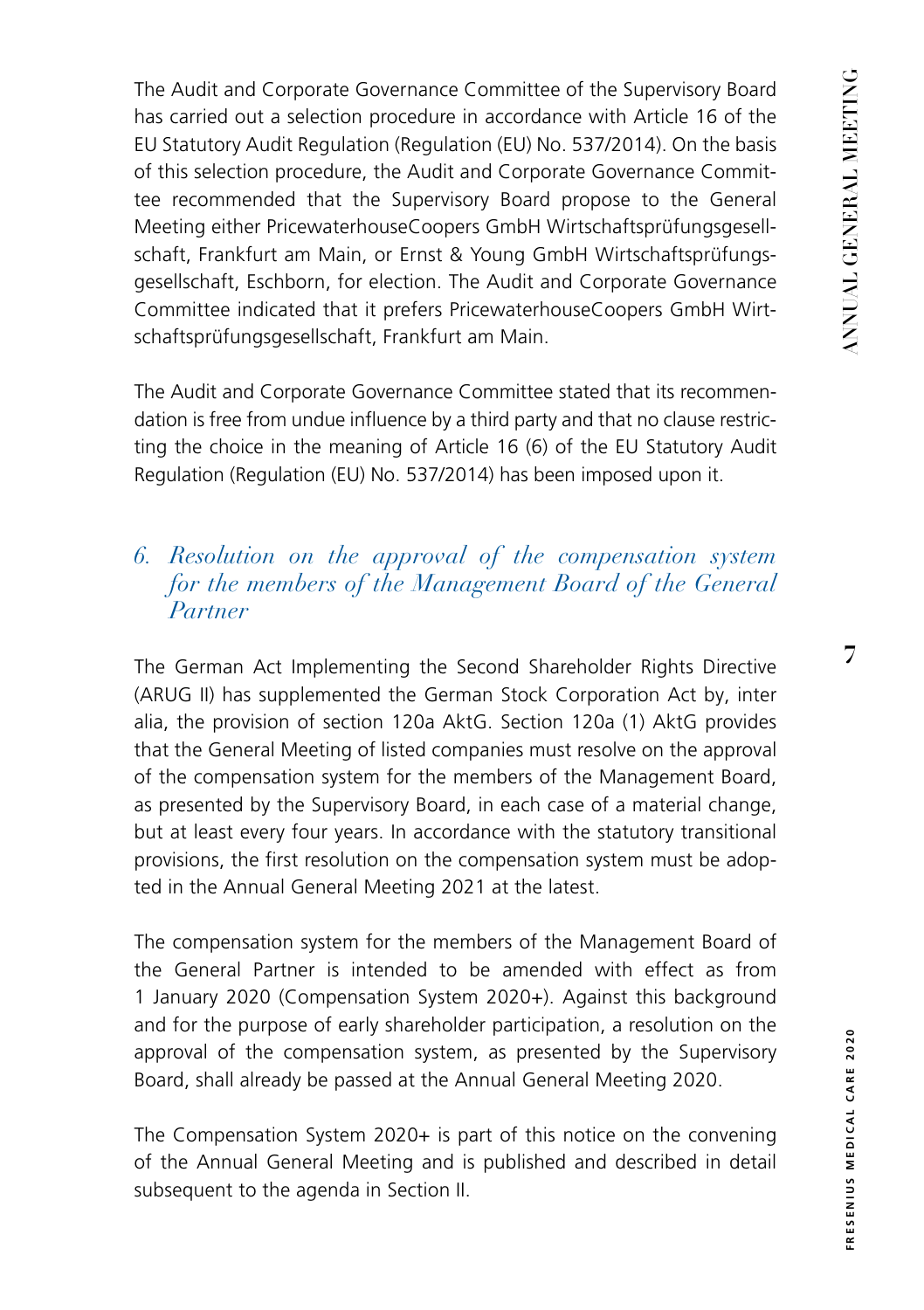<span id="page-7-0"></span>The Supervisory Board proposes to approve the compensation system for the members of the Management Board of the General Partner (Compensation System 2020+) as submitted to the General Meeting and published in Section II.

# *7. Resolution on the remuneration of the members of the Supervisory Board and on the amendment of Article 13 and Article 13e (3) of the Articles of Association*

The German Act Implementing the Second Shareholder Rights Directive (ARUG II) also led to an amendment of section 113 (3) AktG. Pursuant to Section 113 (3) sentences 1 and 2 AktG as amended by the ARUG II, the General Meeting of listed companies must resolve on the remuneration of Supervisory Board members at least every four years, with a resolution confirming the remuneration being permissible. A corresponding resolution on the remuneration of the Supervisory Board members must be passed at the Annual General Meeting 2021 at the latest. In order to ensure that a corresponding resolution is adopted by the General Meeting as early as possible and in parallel with the compensation system for the members of the Management Board of the General Partner, the resolution of the General Meeting on the remuneration of the members of the Supervisory Board shall already be passed at the Annual General Meeting 2020.

The remuneration of the members of the Supervisory Board shall be amended with effect as from 1 January 2021. Until that date, the existing remuneration regulation shall remain unchanged.

Article 13 of the Company's Articles of Association so far provides that in addition to fixed remuneration components the members of the Supervisory Board receive a variable remuneration which is determined on the basis of the respective average growth rate of the earnings per share of the Company over a three-year period. In accordance with the corresponding suggestion of the revised German Corporate Governance Code (DCGK) in the version of 16 December 2019, the predominant practice of large listed companies in Germany and the recommendations of voting rights advisors, this variable remuneration component shall be abolished as from 1 January 2021 by a corresponding amendment of Article 13 of the Company's Articles of Association and, in return, an increase in the fixed remuneration as well as an appropriate adjustment of the remuneration for serving on a committee shall be introduced. Serving in the Nomination Committee shall also be remunerated. Otherwise, the remuneration for the members of the Supervisory Board shall remain unchanged, and Article 13 of the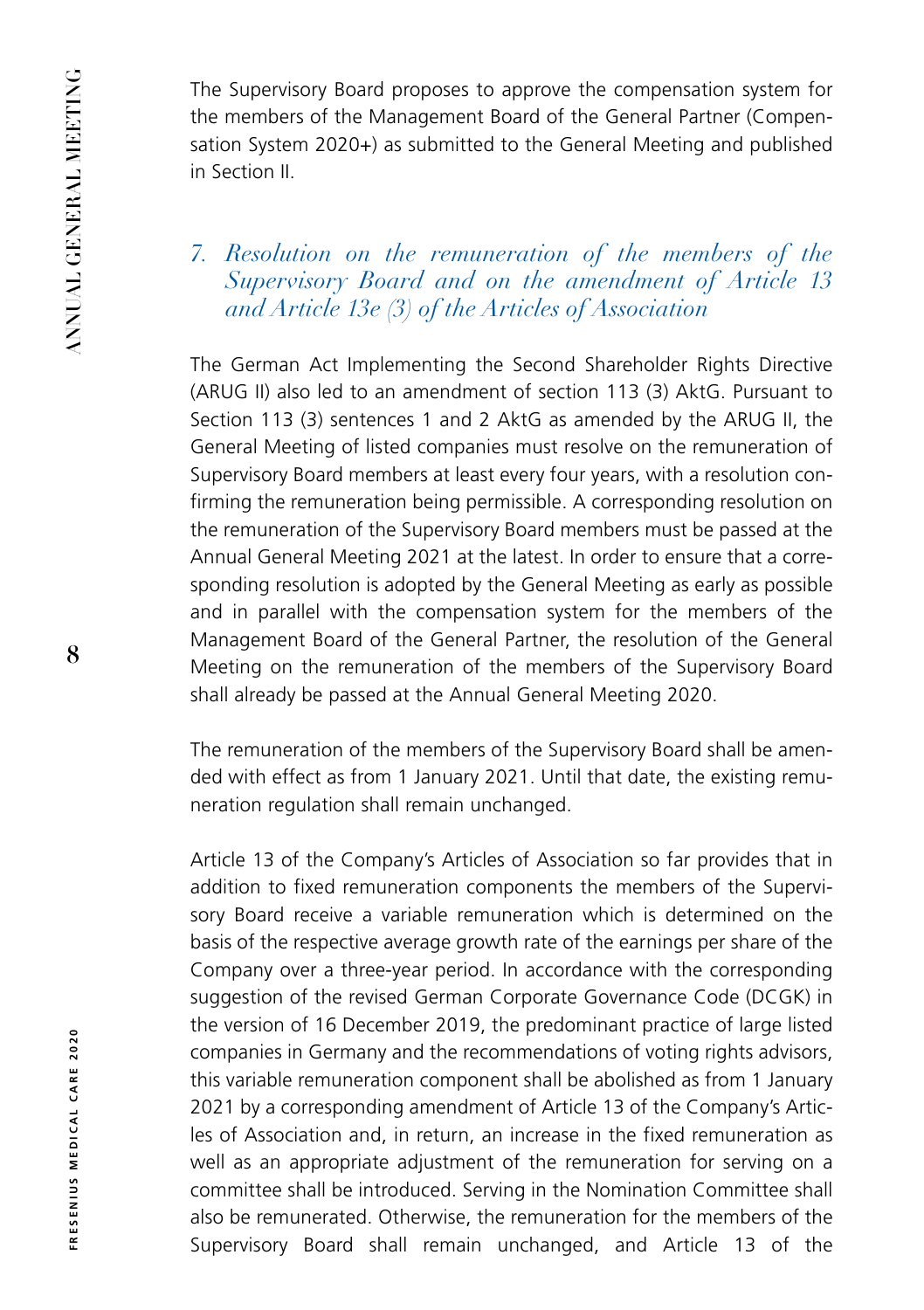Company's Articles of Association shall only be revised editorially. Article 13e (3) of the Company's Articles of Association is to be editorially adjusted to the amendment of Article 13 of the Articles of Association.

The remuneration of the members of the Supervisory Board and the proposed changes are published and described in detail subsequent to the agenda in Section III.

The General Partner and the Supervisory Board propose to resolve as follows:

- a) The current remuneration of the members of the Supervisory Board as provided for in Article 13 of the Company's Articles of Association and as described under Section III. is confirmed.
- b) The remuneration of the members of the Supervisory Board effective as from 1 January 2021 and as described in Section III. is approved, and Article 13 and Article 13e (3) of the Company's Articles of Association are revised as follows:
	- aa) Article 13 of the Company's Articles of Association is revised as follows:

#### **" Art. 13 Remuneration of Supervisory Board Members**

- (1) The members of the supervisory board shall be reimbursed for the expenses incurred in the exercise of their office, including any statutory value-added tax owed by them.
- (2) Each member of the supervisory board shall receive a fixed fee of USD 160,000.00 per annum for each full fiscal year, payable in four equal installments at the end of each calendar quarter.
- (3) The chairman of the supervisory board shall receive additional remuneration in the amount of USD 160,000.00 and his deputy additional remuneration in the amount of USD 80,000.00.
- (4) As a member of a committee, a supervisory board member shall receive an additional amount of USD 40,000.00 per year. As chairman of a committee, a member of the committee shall in addition receive USD 40,000.00 per year and as

**9**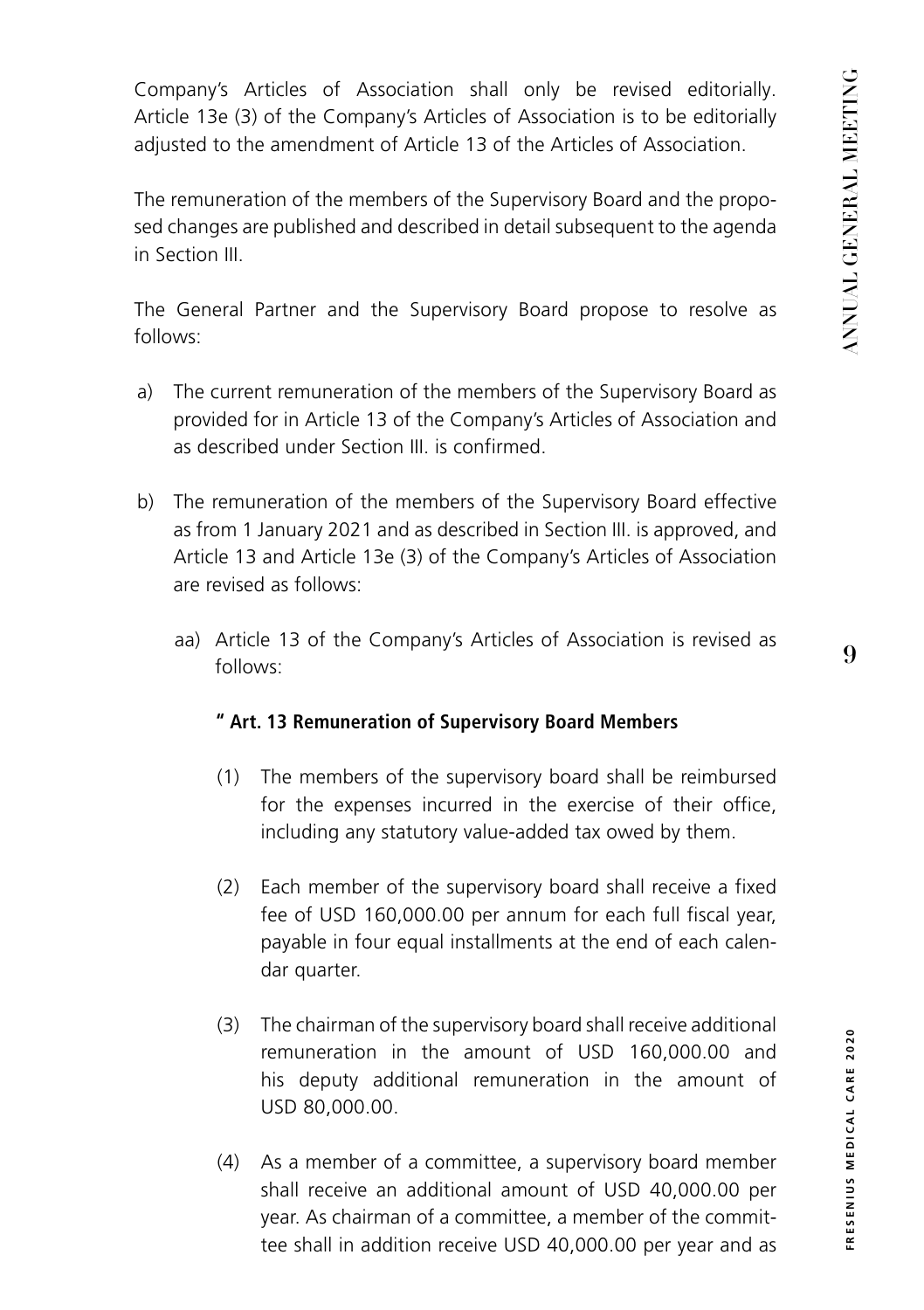deputy chairman an additional USD 20,000.00 respectively, payable in each case in four equal installments at the end of each calendar quarter. For membership in the Joint Committee (Articles 13a et seqq.) as well as in the capacity of the chairman and deputy chairman of this committee, no separate remuneration shall be granted. Article 13e (3) shall remain unaffected.

- (5) In the event that the general meeting, taking into consideration the respective relevant annual results, resolves a higher remuneration by a three fourths majority of the votes cast, such higher remuneration shall be payable.
- (6) If a fiscal year is not a complete calendar year, the remuneration relating to a full fiscal year shall be paid on a pro rata temporis basis.
- (7) To the extent that a member of the supervisory board is at the same time a member of the supervisory board of the General Partner Fresenius Medical Care Management AG and receives remuneration for his services as a member of the supervisory board of Fresenius Medical Care Management AG, the remuneration according to Article 13 (2) will be reduced to half. The same shall apply in relation to additional remuneration of the chairman and his deputy according to Article 13 (3) if such person is, at the same time, the chairman or deputy chairman, respectively, of the supervisory board of Fresenius Medical Care Management AG. If the deputy chairman of the supervisory board of the Company is at the same time chairman of the supervisory board of Fresenius Medical Care Management AG, he shall not receive additional remuneration according to Article 13 (3) for his services as deputy chairman of the supervisory board of the Company.
- (8) To the extent that a member of a committee is at the same time a member of a supervisory board committee of Fresenius Medical Care Management AG and receives remuneration for his services as a member of such supervisory board committee, this remuneration will be set off against the respective amount of remuneration received pursuant to Article 13 (4) if the committees in both companies have the same type of functions and competences; apart from that, no further set-off or adjustment shall take place.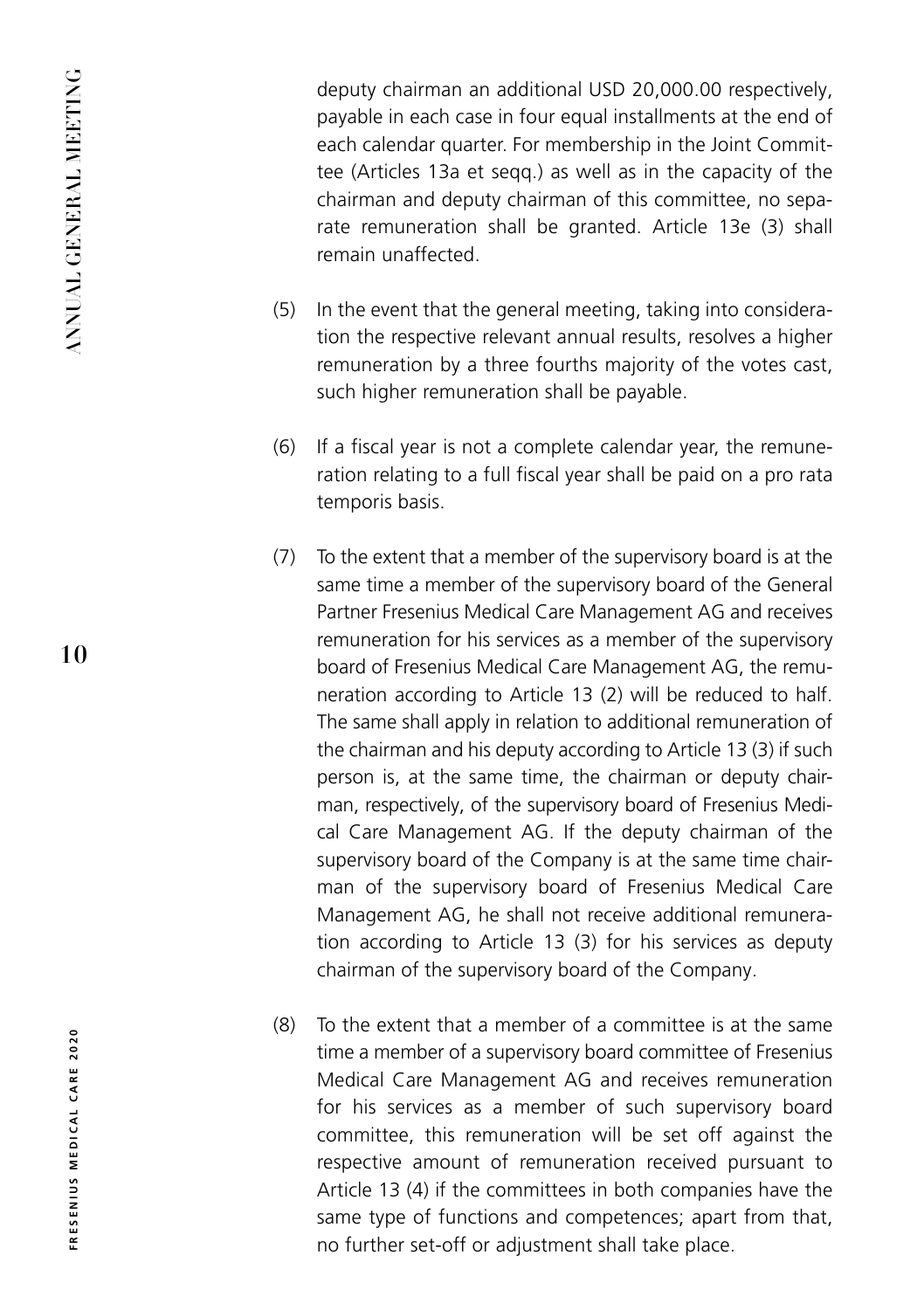- <span id="page-10-0"></span>(9) The Company shall pay the remuneration of the supervisory board members subject to statutory deductions.
- (10) The Company shall provide the members of the supervisory board with an insurance protection regarding the fulfillment of their duties as such members of the supervisory board which is subject to an appropriate deductible."
- bb) Article 13e (3) sentence 2 of the Company's Articles of Association is revised as follows:

"Article 13 (1), (9), and (10) of the Articles of Association shall be applied accordingly."

Otherwise, Article 13e of the Company's Articles of Association shall remain unchanged.

- cc) The General Partner is instructed to apply for the registration of the resolved amendments to the Articles of Association in the commercial register no earlier than 1 January 2021.
- *8. Resolution on the cancellation of the existing authorized capitals, on the creation of new authorized capitals including the possibility of the exclusion of subscription rights as well as on corresponding amendments to Article 4 (3) and (4) of the Articles of Association of the Company*

The General Partner was authorized pursuant to Article 4 (3) of the Articles of Association to increase the share capital of the Company with the approval of the Supervisory Board by up to EUR 35,000,000.00 by issuing new bearer ordinary shares for cash on one or more occasions (Authorized Capital 2015/I). The General Partner was further authorized pursuant to Article 4 (4) of the Articles of Association to increase the share capital of the Company with the approval of the Supervisory Board by up to EUR 25,000,000.00 by issuing new bearer ordinary shares for cash and/or contributions in kind on one or more occasions (Authorized Capital 2015/II). These authorizations have each expired on 18 May 2020. The authorizations have not been used. The creation of new authorized capitals is proposed hereinafter in order to continue to enable the Company to increase the share capital in a flexible manner and without further resolution of the General Meeting. The amounts of these new authorized capitals shall be identical to the existing authorized capitals.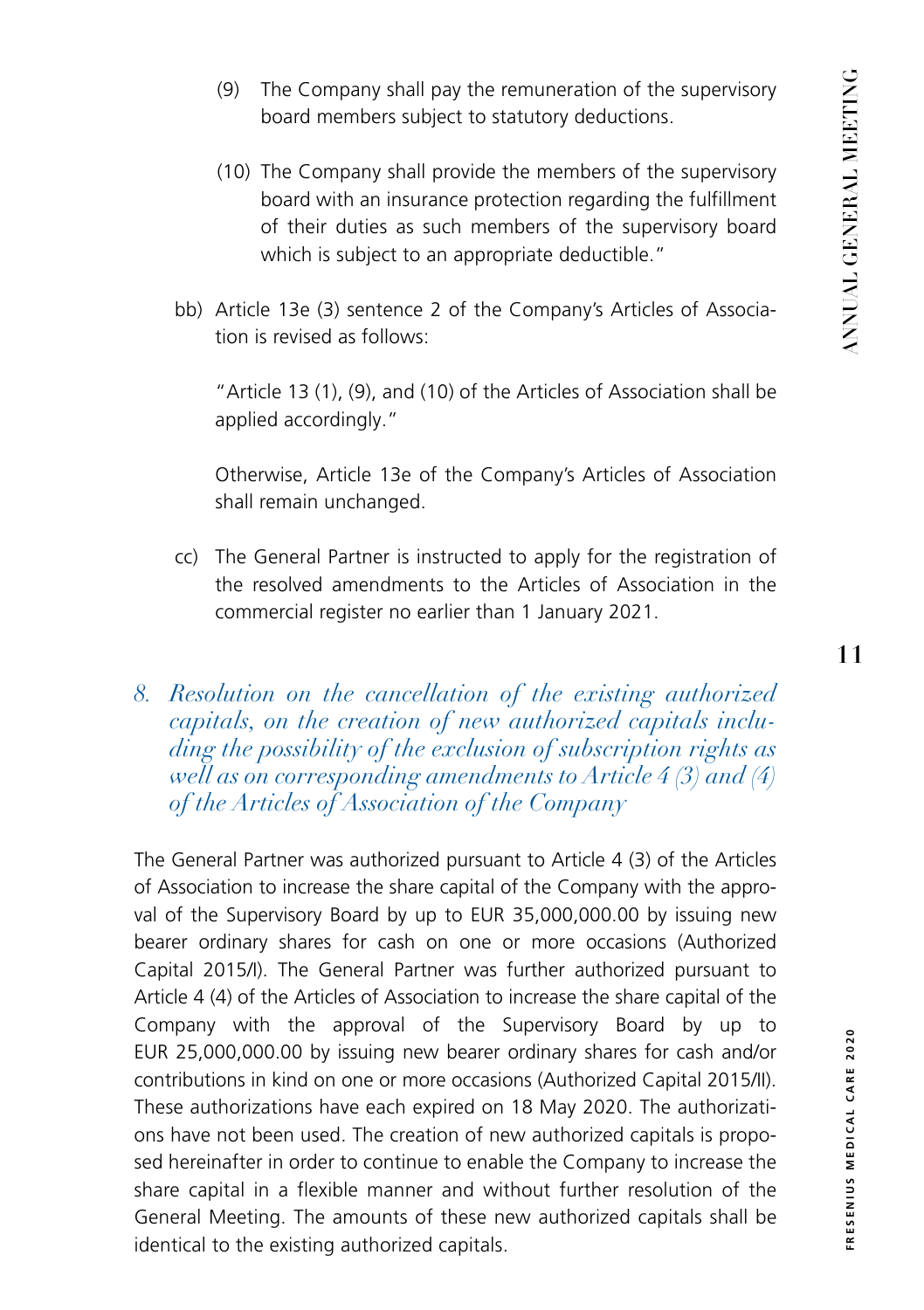The General Partner and the Supervisory Board propose to resolve as follows:

- a) The Authorized Capital 2015/I in Article 4 (3) of the Articles of Associations shall be canceled by annulling Article 4 (3) of the Articles of Associations in its current form.
- b) The General Partner shall be authorized until 26 August 2025 to increase the share capital of the Company with the approval of the Supervisory Board by up to a total of EUR 35,000,000.00 (in words: thirty-five million Euros) for cash by issuing new bearer ordinary shares on one or more occasions (Authorized Capital 2020/I). The number of shares must be increased in the same proportion as the share capital. In principle, the shareholders have subscription rights. The new shares can also be obtained by a credit institution or a company operating in accordance with section 53 (1) sentence 1 or section 53b (1) sentence 1 or (7) of the German Banking Act (Kreditwesengesetz – KWG) (financial institution) or a consortium of such credit institutions and/or financial institutions retained by the General Partner with the obligation to offer the shares to the Company's shareholders for subscription.

However, the General Partner shall be authorized with the approval of the Supervisory Board to exclude the shareholders' subscription rights in order to eliminate fractional amounts from the subscription right.

The General Partner may only exercise the aforementioned authorization to exclude subscription rights to the extent that the proportional amount of the total shares issued subject to an exclusion of subscription rights exceeds 10% of the share capital neither at the time of this authorization coming into effect nor at the time of the exercise of this authorization. If, during the period of validity of the Authorized Capital 2020/I until its utilization, other authorizations on the issuance or on the sale of shares of the Company or the issuance of rights which authorize or bind to the subscription of shares of the Company are exercised and the subscription rights are excluded, such subscription rights will be taken into account with regard to the aforementioned limit.

The General Partner shall also be authorized with the approval of the Supervisory Board to determine the further details for the implementation of capital increases from the Authorized Capital 2020/I. Following a total or partial implementation of the increase of the share capital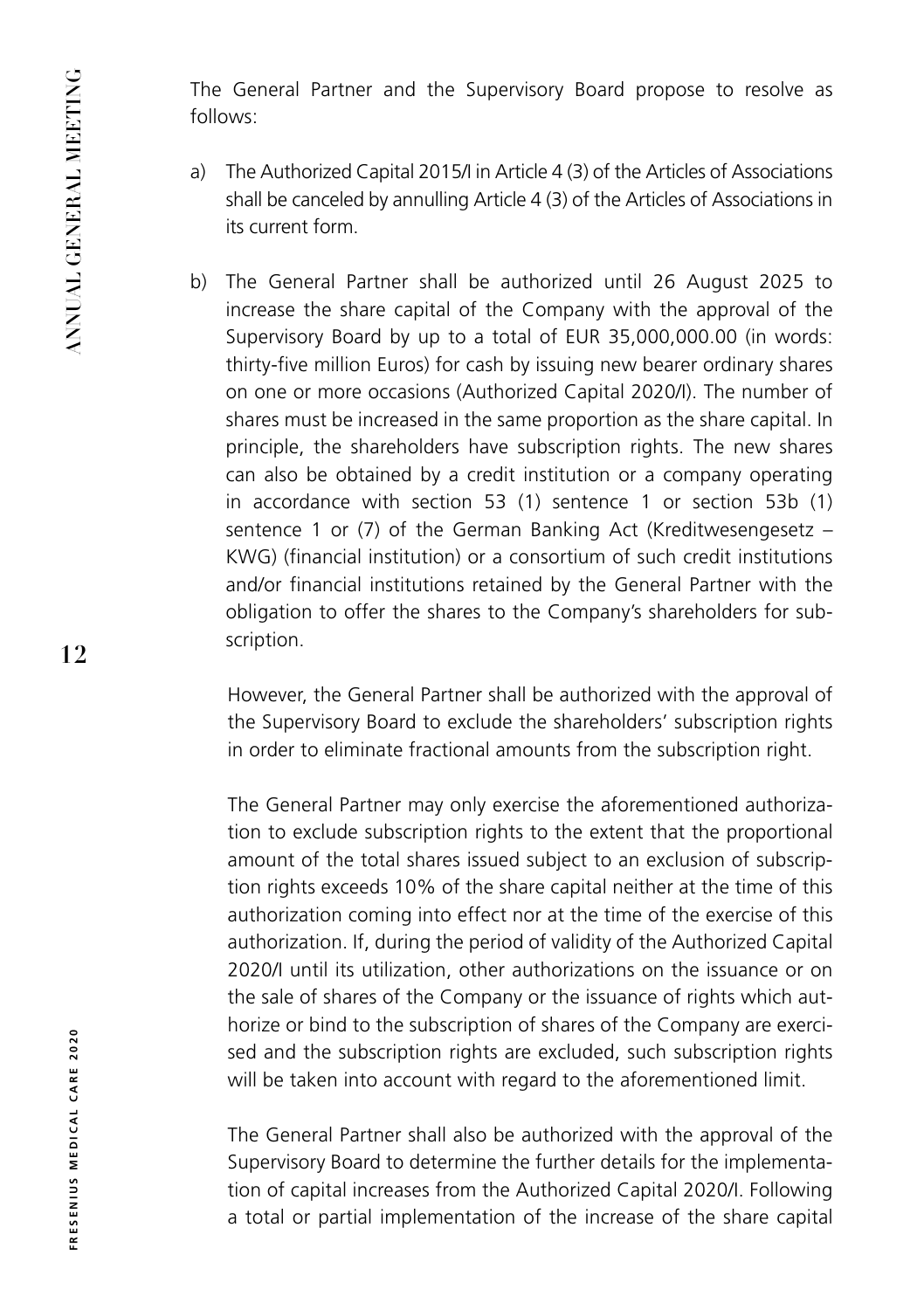from the Authorized Capital 2020/I, the Supervisory Board shall be authorized to amend the wording of the corresponding provisions of the Articles with respect to the volume of such capital increase.

Article 4 (3) of the Articles is revised as follows:

*"The General Partner is authorized until 26 August 2025 to increase the share capital of the Company with the approval of the Supervisory Board by up to a total of EUR 35,000,000.00 (in words: thirty-five million Euros) for cash by issuing new bearer ordinary shares on one or more occasions (Authorized Capital 2020/I). The number of shares must be increased in the same proportion as the share capital. In principle, the shareholders have subscription rights. The new shares can*  also be obtained by a credit institution or a company operating *in accordance with section 53 (1) sentence 1 or section 53b (1) sentence 1 or (7) KWG (financial institution) or a consortium of such credit institutions and/or financial institutions retained by the General Partner with the obligation to offer the shares to the Company's shareholders for subscription.*

*However, the General Partner is authorized with the approval of the Supervisory Board to exclude the shareholders' subscription rights in order to eliminate fractional amounts from the subscription right.*

*The General Partner may only exercise the aforementioned authorization to exclude subscription rights to the extent that the proportional amount of the total shares issued subject to an exclusion of subscription rights exceeds 10% of the share capital neither at the time of this authorization coming into effect nor at the time of the exercise of this authorization. If, during the period of validity of the Authorized Capital 2020/I until its utilization, other authorizations on the issuance or on the sale of shares of the Company or the issuance of rights which authorize or bind to the subscription of shares of the Company are exercised*  and the subscription rights are excluded, such subscription rights will *be taken into account with regard to the aforementioned limit.*

*The General Partner is also authorized with the approval of the Supervisory Board to determine the further details for the implementation of capital increases from the Authorized Capital 2020/I. Following a total or partial implementation of the increase of the share capital from the Authorized Capital 2020/I, the Supervisory Board is authorized to amend the wording of the corresponding provisions of the Articles with respect to the volume of such capital increase."*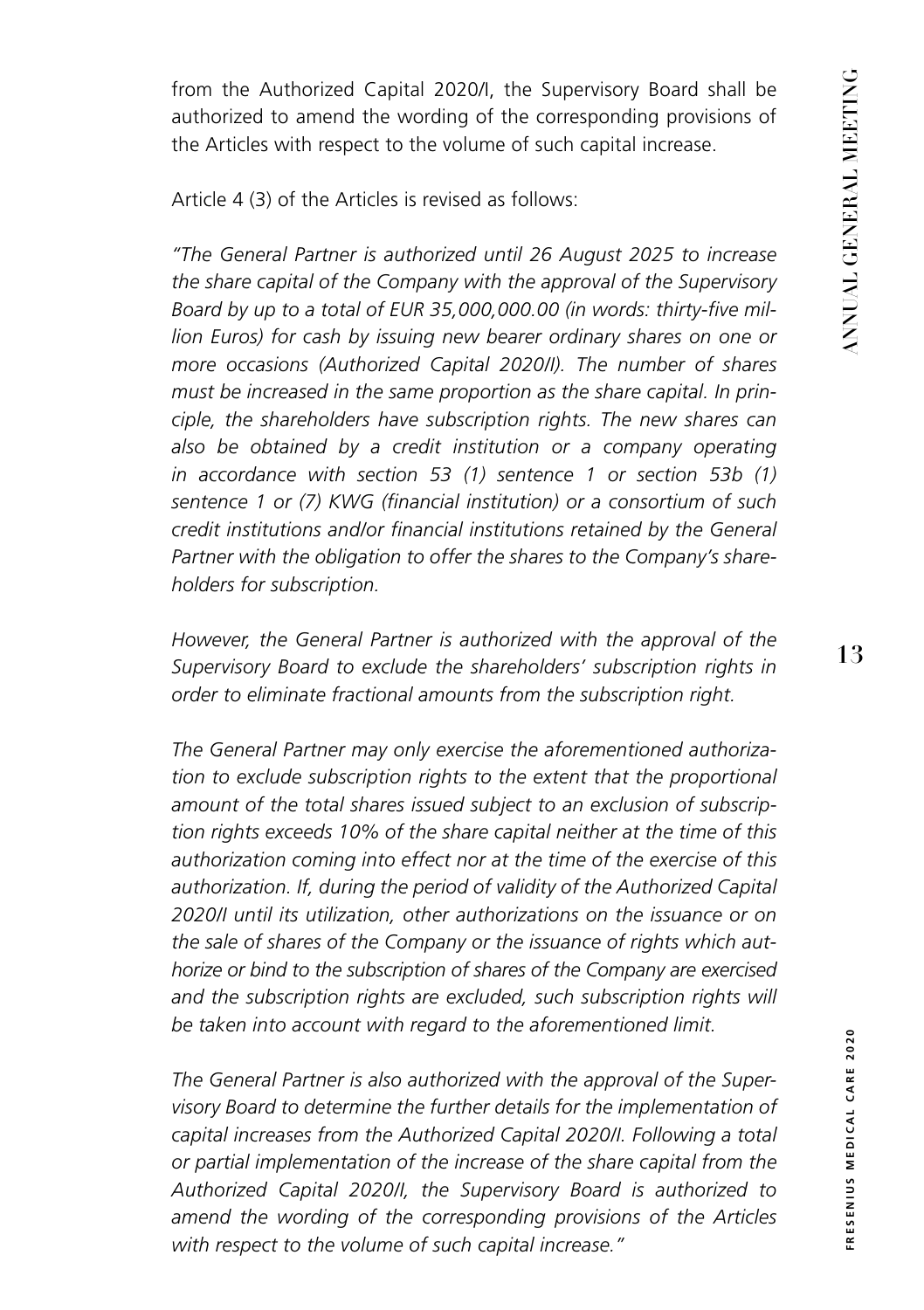- c) The Authorized Capital 2015/II in Article 4 (4) of the Articles of Associations shall be canceled by annulling Article 4 (4) of the Articles of Associations in its current form.
- d) The General Partner shall be authorized until 26 August 2025 to increase the share capital of the Company with the approval of the Supervisory Board by up to a total of EUR 25,000,000.00 (in words: twenty-five million Euros) for cash and/or contributions in kind by issuing new bearer ordinary shares on one or more occasions (Authorized Capital 2020/II). The number of shares must be increased in the same proportion as the share capital. In principle, the shareholders have subscription rights. The new shares can also be obtained by a credit institution or a company operating in accordance with section 53 (1) sentence 1 or section 53b (1) sentence 1 or (7) KWG (financial institution) or a consortium of such credit institutions and/or financial institutions retained by the General Partner with the obligation to offer the shares to the Company's shareholders for subscription.

However, the General Partner shall be authorized with the approval of the Supervisory Board to exclude the shareholders' subscription rights in the following cases:

- $\rightarrow$  in the case of one or more capital increases for contributions in kind for the purpose of acquiring companies, parts of companies, interests in companies or other assets, or
- $\rightarrow$  in the case of one or more capital increases for cash if the issue price for the shares does not significantly fall below the stock exchange price of the shares already listed and the proportionate amount of the share capital of the Company attributable to the shares issued with exclusion of subscription rights exceeds 10% of the share capital neither at the time of this authorization coming into effect nor at the time of the use of this authorization. To be set off against this limitation is the proportionate amount of share capital attributable to new shares or treasury shares previously acquired by the Company which are issued or sold during the period of validity of this authorization with exclusion of subscription rights in direct, analogous or corresponding application of section 186 (3) sentence 4 AktG and the proportionate amount of the share capital attributable to shares issued or to be issued to satisfy option or conversion rights or discharge option or conversion obligations from bonds, if the bonds are issued during the period of validity of this authorization with exclusion of subscription rights in analogous application of section 186 (3) sentence 4 AktG.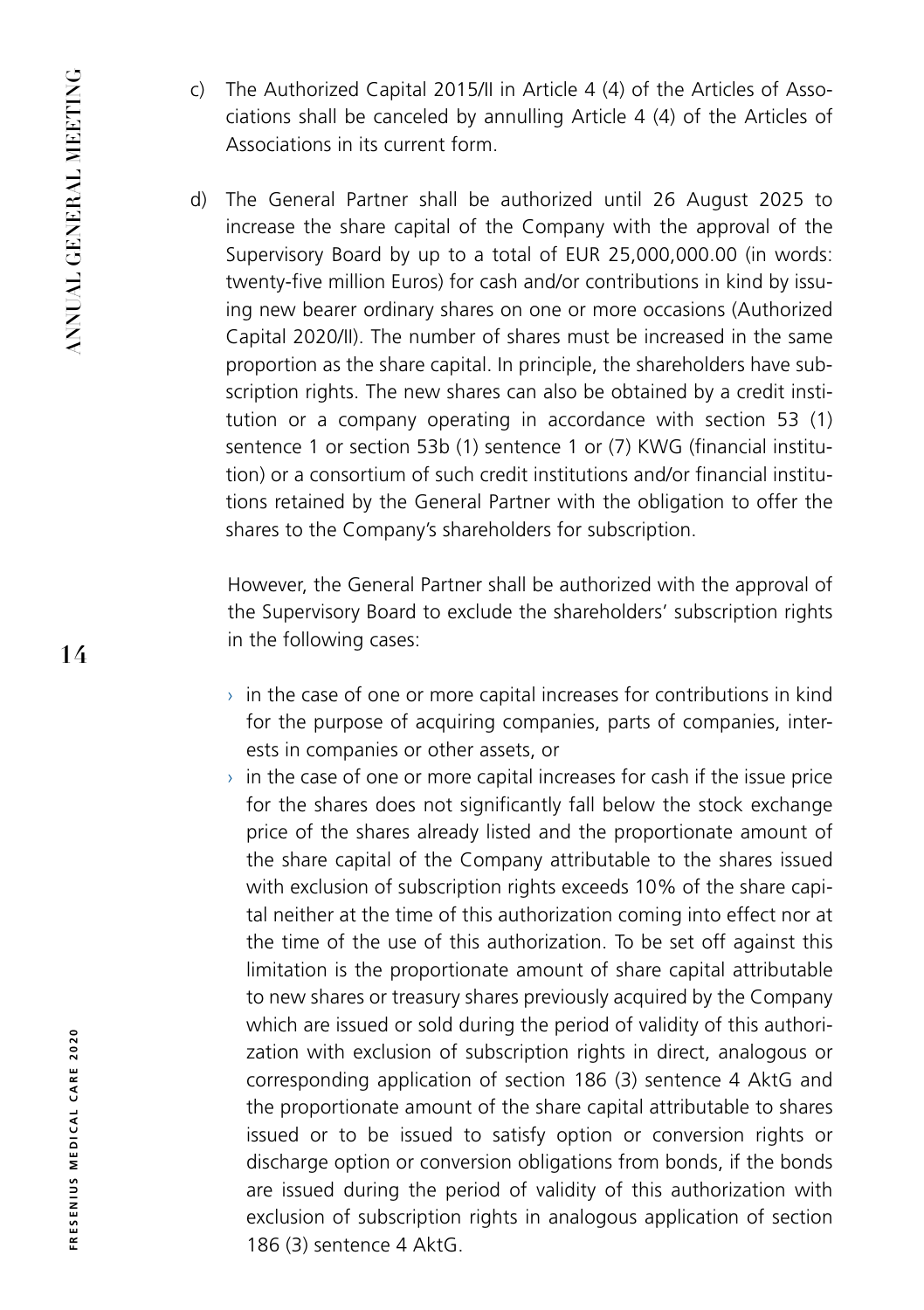The General Partner may only exercise the aforementioned authorizations to exclude subscription rights to the extent that the proportional amount of the total shares issued subject to an exclusion of subscription rights exceeds 10% of the share capital neither at the time of these authorizations coming into effect nor at the time of the exercise of these authorizations. If, during the period of validity of the Authorized Capital 2020/II until its utilization, other authorizations on the issuance or on the sale of shares of the Company or the issuance of rights which authorize or bind to the subscription of shares of the Company are exercised and the subscription rights are excluded, such subscription rights will be taken into account with regard to the aforementioned limit.

The General Partner shall also be authorized with the approval of the Supervisory Board to determine the further details for the implementation of capital increases from the Authorized Capital 2020/II. Following a total or partial implementation of the increase of the share capital from the Authorized Capital 2020/II, the Supervisory Board shall be authorized to amend the wording of the corresponding provisions of the Articles with respect to the volume of such capital increase.

Article 4 (4) of the Articles is revised as follows:

*"The General Partner is authorized until 26 August 2025 to increase the share capital of the Company with the approval of the Supervisory Board by up to a total of EUR 25,000,000.00 (in words: twenty-five million Euros) for cash and/or contributions in kind by issuing new bearer ordinary shares on one or more occasions (Authorized Capital 2020/II). The number of shares must be increased in the same proportion as the share capital. In principle, the shareholders have subscription rights. The new shares can also be obtained by a credit institution or a company operating in accordance with section 53 (1) sentence 1 or section 53b (1) sentence 1 or (7) KWG (financial institution) or a consortium of such credit institutions and/or financial institutions retained by the General Partner with the obligation to offer the shares to the Company's shareholders for subscription.*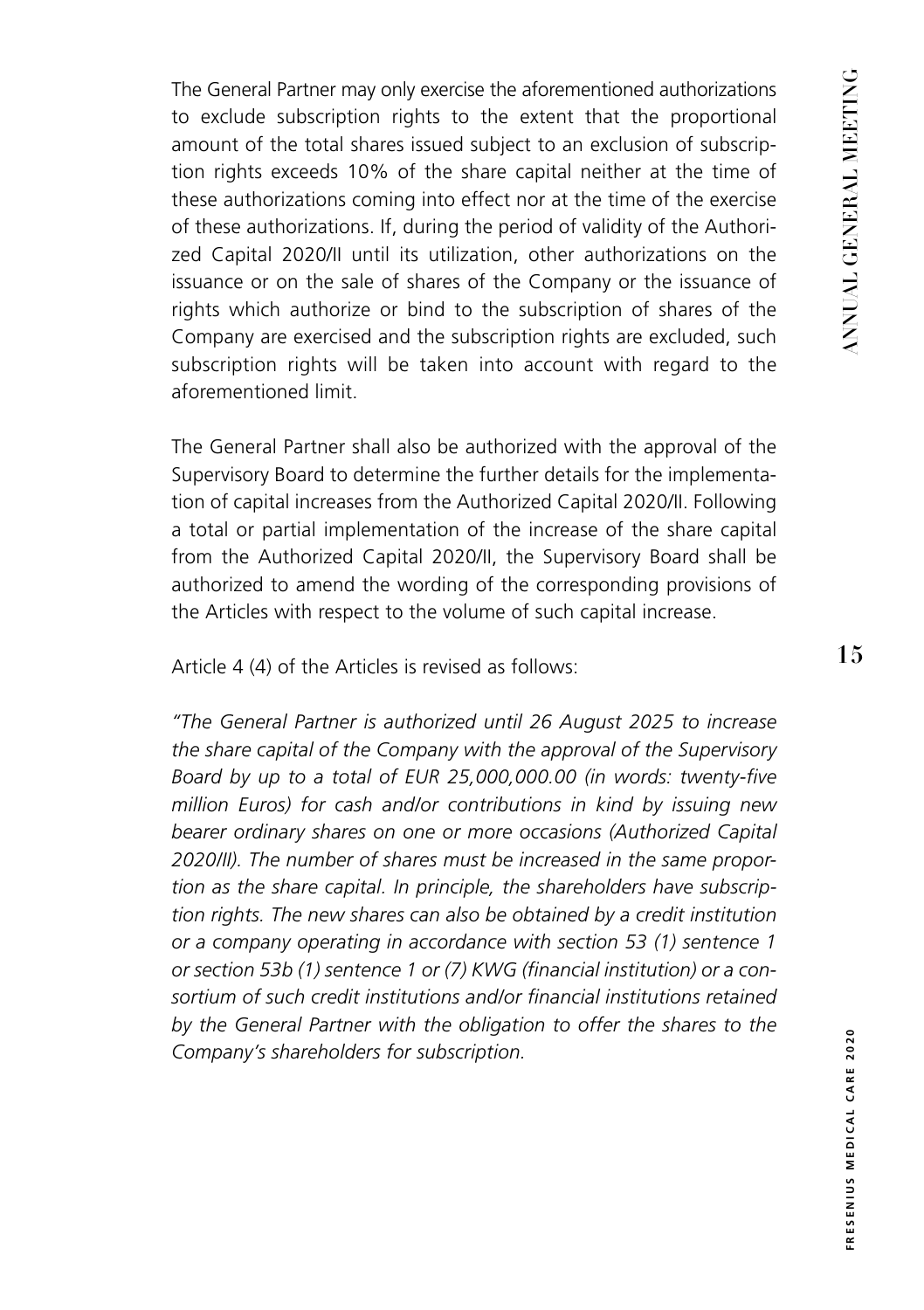*However, the General Partner is authorized with the approval of the Supervisory Board to exclude the shareholders' subscription rights in the following cases:*

- › *in the case of one or more capital increases for contributions in kind for the purpose of acquiring companies, parts of companies, interests in companies or other assets, or*
- › *in the case of one or more capital increases for cash if the issue price for the shares does not significantly fall below the stock exchange price of the shares already listed and the proportionate amount of the share capital of the Company attributable to the shares issued with exclusion of subscription rights exceeds 10% of the share capital neither at the time of this authorization coming into effect nor at the time of the use of this authorization. To be set off against this limitation is the proportionate amount of share capital attributable to new shares or treasury shares previously acquired by the Company which are issued or sold during the period of validity of this authorization with exclusion of subscription rights in direct, analogous or corresponding application of section 186 (3) sentence 4 AktG and the proportionate amount of the share capital attributable to shares issued or to be issued to satisfy option or conversion rights or discharge option or conversion obligations from bonds, if the bonds are issued during the period of validity of this authorization with exclusion of subscription rights in analogous application of section 186 (3) sentence 4 AktG.*

*The General Partner may only exercise the aforementioned authorizations to exclude subscription rights to the extent that the proportional amount of the total shares issued subject to an exclusion of subscription rights exceeds 10% of the share capital neither at the time of these authorizations coming into effect nor at the time of the exercise of these authorizations. If, during the period of validity of the Authorized Capital 2020/II until its utilization, other authorizations on the issuance or on the sale of shares of the Company or the issuance of rights which authorize or bind to the subscription of shares of the Company are exercised and the subscription rights are excluded, such subscription rights will be taken into account with regard to the aforementioned limit.*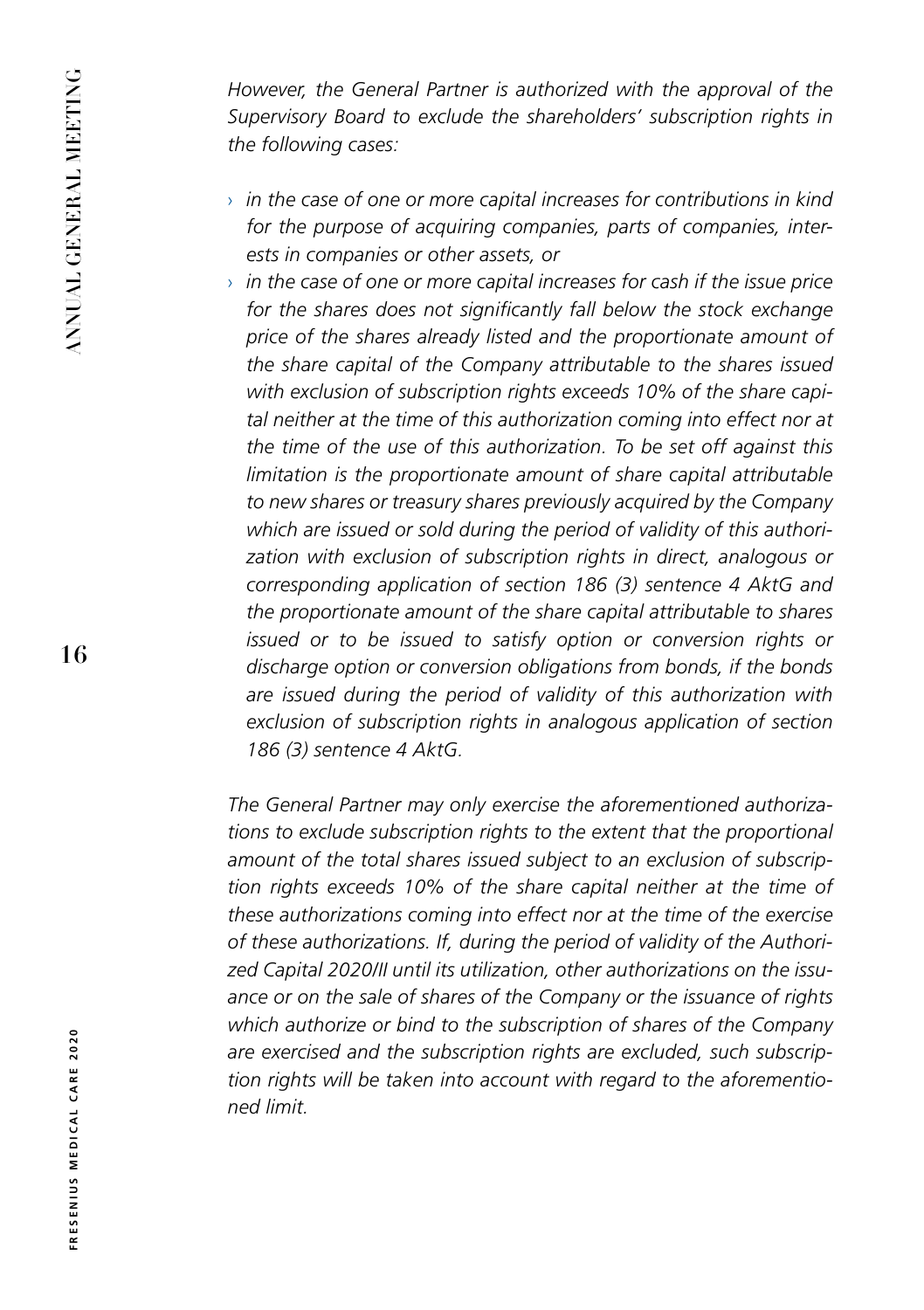<span id="page-16-0"></span>*The General Partner is also authorized with the approval of the Supervisory Board to determine the further details for the implementation of capital increases from the Authorized Capital 2020/II. Following a total or partial implementation of the increase of the share capital from the Authorized Capital 2020/II, the Supervisory Board is authorized to*  amend the wording of the corresponding provisions of the Articles *with respect to the volume of such capital increase.*"

Pursuant to section 278 (3) AktG in connection with sections 203 (2) sentence 2, 186 (4) sentence 2 AktG, the General Partner has submitted a written report on the reasons for the exclusion of subscription rights in certain cases according to the paragraphs b) and d) above. The contents of this report are part of this notice on the convening of the Annual General Meeting and are published under Section IV. below. The report will also be available on the Company's website under www.freseniusmedicalcare.com/en/agm/ from the time of the convening of the Annual General Meeting.

## *9. Resolution on the amendment of Article 15 (1) sentence 2 of the Company's Articles of Association (Alignment with the German Stock Corporation Act as amended by the ARUG II)*

Pursuant to Article 15 (1) sentence 1 of the Company's Articles of Association, only those shareholders are entitled to attend the General Meeting and to exercise the voting right who have registered and provided evidence of their entitlement. Pursuant to Article 15 (1) sentence 2 of the Company's Articles of Association, evidence of entitlement requires evidence of the shareholding by the depositary institution.

The provision of the German Stock Corporation Act on which Article 15 (1) sentence 2 of the Company's Articles of Association is based was partially amended by the German Act Implementing the Second Shareholder Rights Directive (ARUG II) for General Meetings convened after 3 September 2020. In particular, section 123 (4) AktG refers to the newly introduced section 67c (3) AktG. As a consequence of this, pursuant to the new legal terminology, evidence of the shareholding must be provided by the so-called "ultimate intermediary" and no longer by the "depositary institution".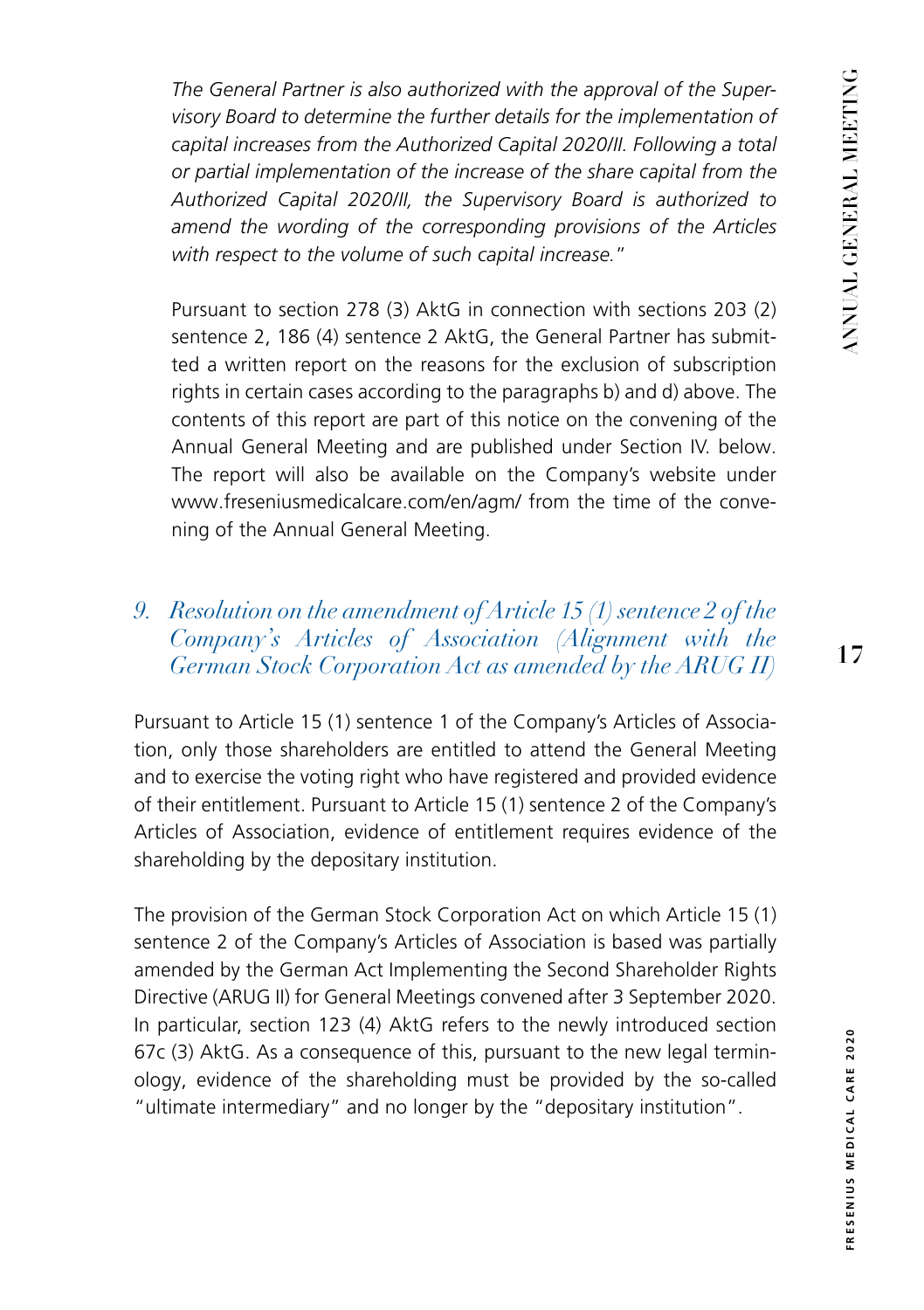Article 15 (1) sentence 2 of the Company's Articles of Association shall be amended in order to continue to comply with the corresponding provision of the German Stock Corporation Act.

The General Partner and the Supervisory Board propose to resolve as follows:

a) Article 15 (1) sentence 2 of the Company's Articles of Association shall be revised as follows:

"As evidence of entitlement, evidence of the shareholding by the ultimate intermediary is required."

Otherwise, Article 15 (1) of the Company's Articles of Association shall remain unchanged.

b) The General Partner is instructed to apply for the registration of the resolved amendment to the Articles of Association in the commercial register no earlier than 3 September 2020.

**18**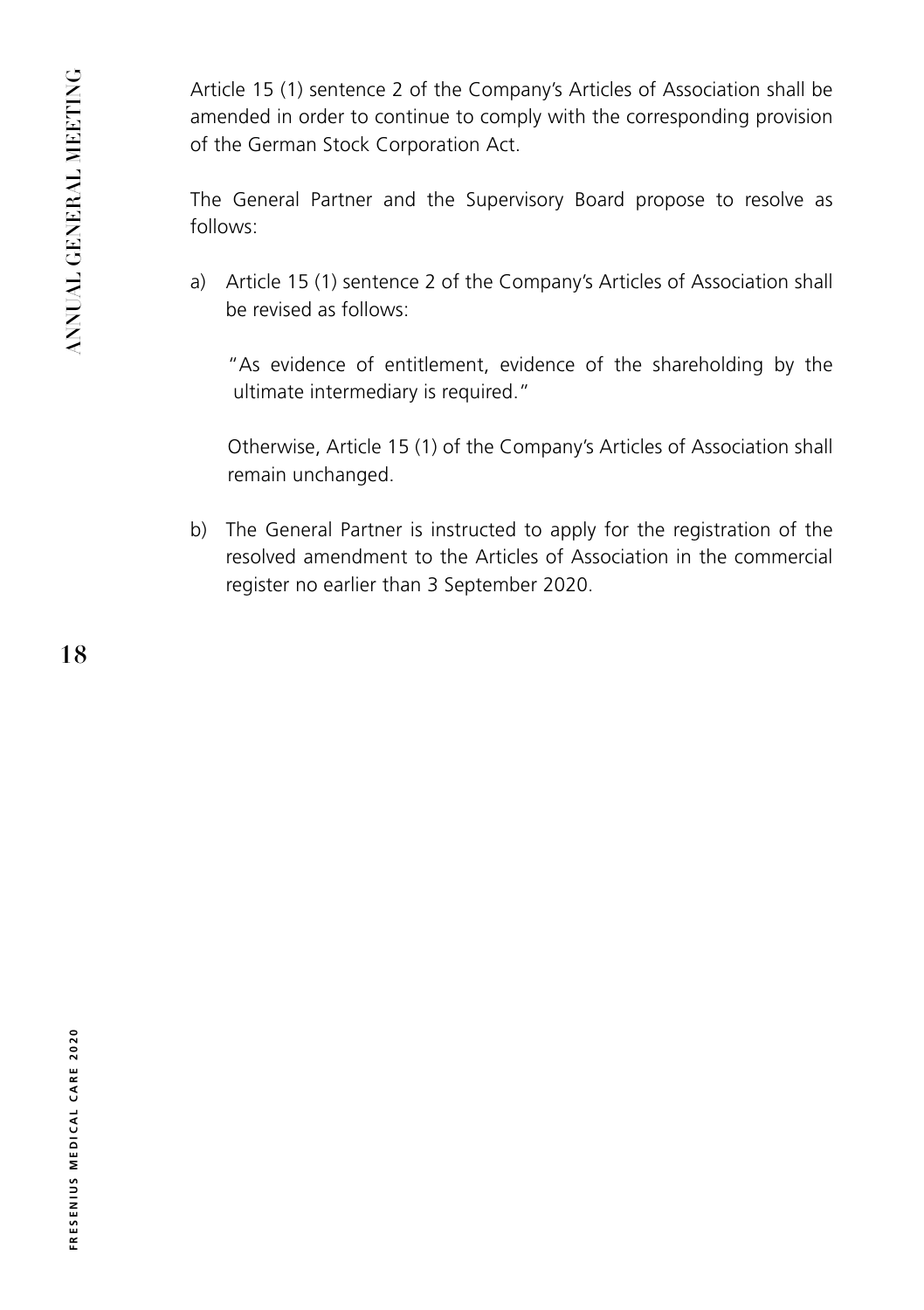# <span id="page-18-0"></span>**II. COMPENSATION SYSTEM FOR THE MEMBERS OF THE MANAGE- MENT BOARD OF THE GENERAL PARTNER**

## *1. Introduction*

Creating a future worth living. For patients. Worldwide. Every day. This vision guides us in our efforts to give our patients around the world a better life by offering them high-quality products and outstanding health care services. Fresenius Medical Care aims to further leverage its expertise as the world's leading provider of dialysis products and services and to apply this integrated approach as a basis for sustainable, profitable growth. Moreover, Fresenius Medical Care intends to expand its range of medical services in the area of Care Coordination, e.g. in providing pharmacy or vascular services. In an environment of growing patient numbers and changing health care systems, Fresenius Medical Care sees significant potential in providing value-based care – especially in the U.S. This approach focuses on providing holistic medical care and on receiving outcome-based reimbursements. All business activities are designed to enable Fresenius Medical Care to create long-term and sustainable value. As Fresenius Medical Care's commitment to sustainability, Fresenius Medical Care AG & Co. KGaA ("**Company**") launched a global sustainability program.

The compensation system presented herein ("**Compensation System 2020+**") makes a significant contribution of promoting the business strategy and the long-term, sustainable development of Fresenius Medical Care. It provides effective incentives for the achievement of the aforementioned strategic goals as well as for the long-term value-creation of the Company, taking into account the interests of patients, shareholders, employees and other stakeholders.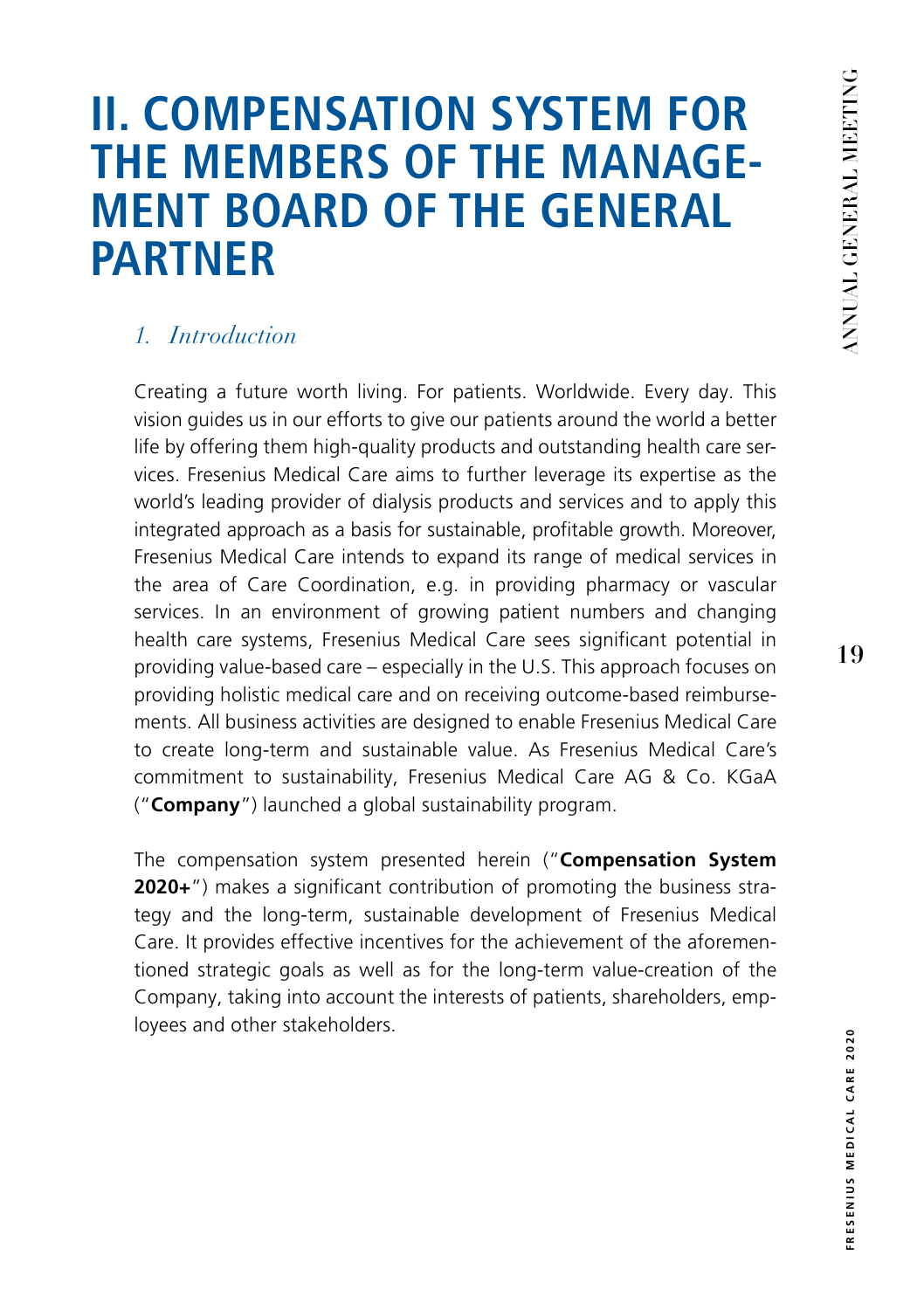The Company is a partnership limited by shares that itself does not have a management board but rather a general partner, i.e. Fresenius Medical Care Management AG ("**General Partner**"), which conducts the business of the Company. While the supervisory board of the Company is competent and responsible for the submission of the compensation system to the general meeting of the Company for approval, it is the supervisory board of the General Partner that determines the compensation and the compensation system of the management board of the General Partner ("**Management Board**"). Therefore, any reference to the "**Supervisory Board**" in the Compensation System 2020+ relates to the supervisory board of the General Partner.

In order to further incentivize the members of the Management Board to implement Fresenius Medical Care's long-term strategy in the best possible way, the Supervisory Board developed the Compensation System 2020+ that is based on the following guiding principles:

| GUIDING PRINCIPLES OF THE COMPENSATION SYSTEM 2020+ $^{\circ}$ |
|----------------------------------------------------------------|
|                                                                |

| <b>LINK TO</b><br><b>STRATEGY</b>                                 | The Compensation System 2020+ for the Management Board<br>members promotes the execution of Fresenius Medical Care's<br>global strategy.                                                                                     |
|-------------------------------------------------------------------|------------------------------------------------------------------------------------------------------------------------------------------------------------------------------------------------------------------------------|
| <b>ALIGNMENT WITH</b><br><b>SHAREHOLDERS'</b><br><b>INTERESTS</b> | With the aim of achieving sustainable and profitable growth, the<br>Compensation System 2020+ is aligned with shareholders' inter-<br>ests. Feedback from many investors has been considered in the<br>design of the system. |
| <b>SIMPLIFIED</b><br><b>STRUCTURE</b>                             | The Compensation System 2020+ is more comprehensible and less<br>complex.                                                                                                                                                    |
| <b>LONG-TERM</b><br><b>FOCUS</b>                                  | The applied compensation components and the long-term orien-<br>ted compensation structure promote long-term and sustainable<br>value creation.                                                                              |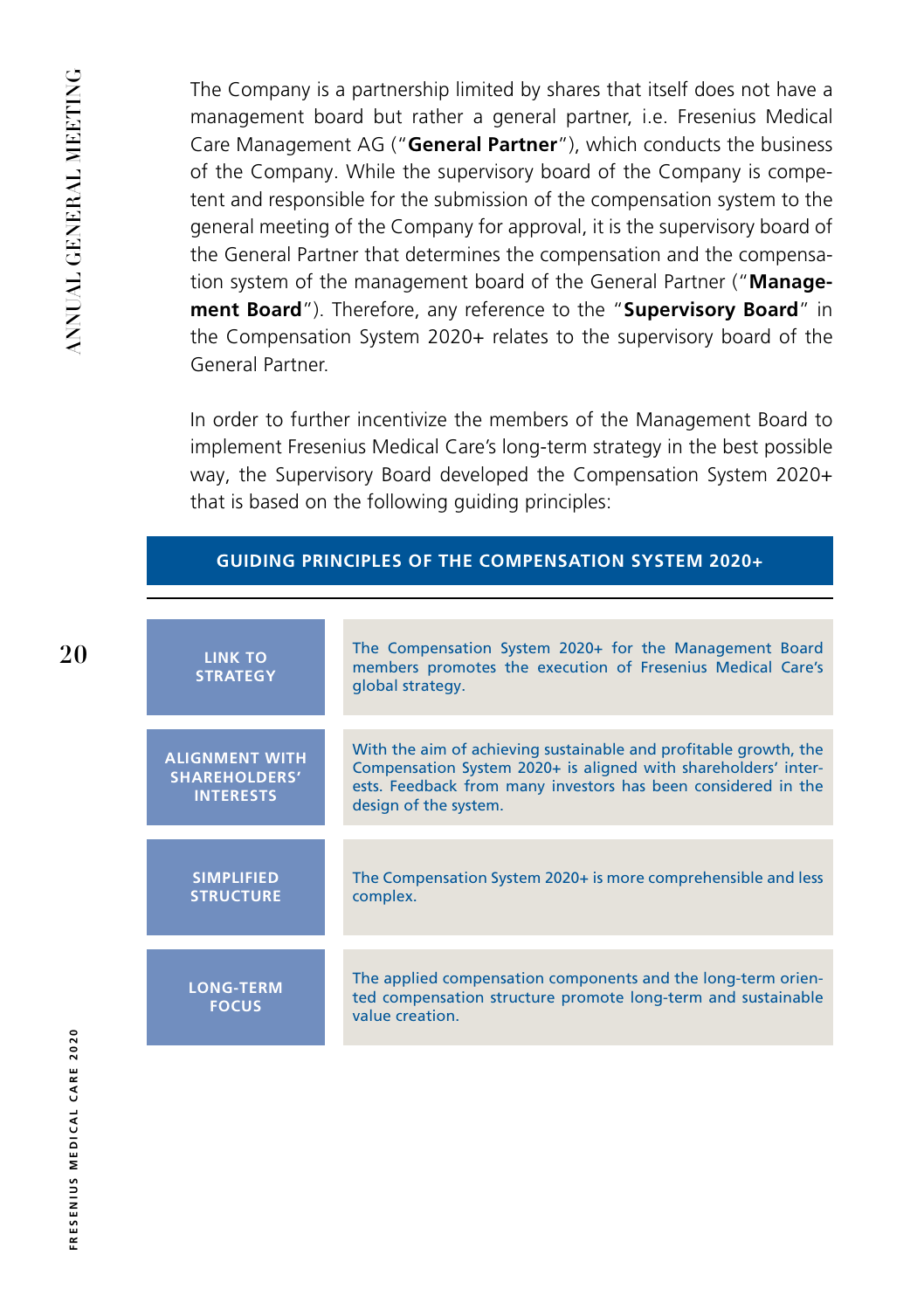| <b>REWARD FINANCIAL</b>                                            | The applied performance targets reflect the Company's strategy                                                                                                                                                                        |  |
|--------------------------------------------------------------------|---------------------------------------------------------------------------------------------------------------------------------------------------------------------------------------------------------------------------------------|--|
| <b>PERFORMANCE &amp;</b>                                           | and ensure the Company's strong commitment towards environ-                                                                                                                                                                           |  |
| <b>SUSTAINABILITY</b>                                              | mental, social and governance aspects.                                                                                                                                                                                                |  |
| <b>COLLABORATION</b><br><b>ACROSS OPERATING</b><br><b>SEGMENTS</b> | Both regional and global performance targets are applied for the<br>members of the Management Board. By measuring predominantly<br>on a global basis, a close collaboration across the Company's opera-<br>ting segments is promoted. |  |
| <b>GOOD CORPORATE</b><br><b>GOVERNANCE</b>                         | The Compensation System 2020+ is designed to comply with the<br>recommendations set forth in the German Corporate Governance<br>Code in the version dated 16 December 2019.                                                           |  |
| <b>BEST MARKET</b>                                                 | The design of the Compensation System 2020+ is based on                                                                                                                                                                               |  |
| <b>PRACTICE</b>                                                    | current best market practice.                                                                                                                                                                                                         |  |

The Compensation System 2020+ sets out the framework under which the Management Board members can be granted compensation components by the Supervisory Board. It is designed to comply with the requirements set out in the German Stock Corporation Act, as amended by the German Act Implementing the Second Shareholder Rights Directive (ARUG II), as well as the recommendations regarding the compensation system of Management Board members set out in Chapter G of the German Corporate Governance Code in the version dated 16 December 2019.

The Compensation System 2020+ is envisaged to be reflected in the service agreements of the currently appointed Management Board members within a period of two (2) months after the General Meeting of the Company ("**General Meeting**") in 2020 and shall become retroactively effective as per 1 January 2020 and shall also be applied to new service agreements for Management Board members.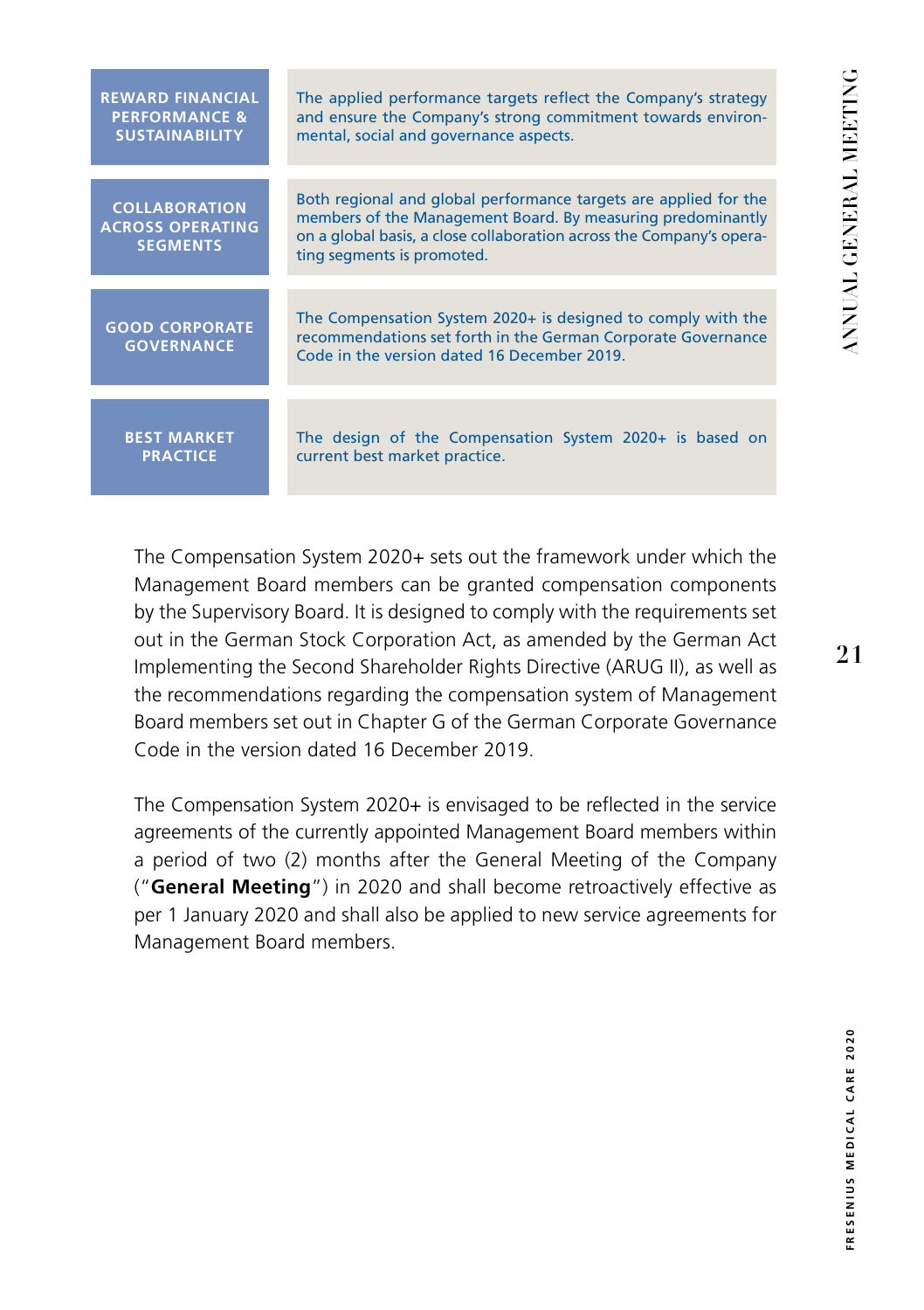# *2. Overview of the Compensation System 2020+*

The following illustration shows the compensation components and further design elements of the Compensation System 2020+, which are described in more detail below.

| <b>COMPENSATION SYSTEM 2020+</b>                  |                                                                                                                                                                             |                                                                                                                                                                                     |
|---------------------------------------------------|-----------------------------------------------------------------------------------------------------------------------------------------------------------------------------|-------------------------------------------------------------------------------------------------------------------------------------------------------------------------------------|
| <b>Fixed components</b>                           | Variable components                                                                                                                                                         |                                                                                                                                                                                     |
| <b>Base salary</b><br>÷<br><b>Fringe benefits</b> | <b>Short-Term Incentive</b><br>(Multiplier: 1.05 times)<br>base salary)<br><b>Financial performance</b><br>targets<br>20% Revenue<br>20% Operating Income<br>40% Net Income | <b>Long-Term Incentive</b><br>(Multiplier: 1.35 times)<br>base salary)<br><b>Financial performance</b><br>targets<br>1/3 Revenue Growth<br>1/3 Net Income Growth<br><b>1/3 ROIC</b> |
| $\bullet$<br><b>Pension commitment</b>            | Non-financial<br>performance target<br>20% sustainability<br>Target achievement cap:<br>120%                                                                                | Target achievement cap<br>for financial performance<br>targets: 200%<br><b>Overall proceeds cap</b><br>incl. share price<br>development: 400%                                       |

#### Maximum compensation amount

Maximum compensation for each Management Board member depending on the function

Further design elements

Share ownership

Malus and clawback

Severance payment cap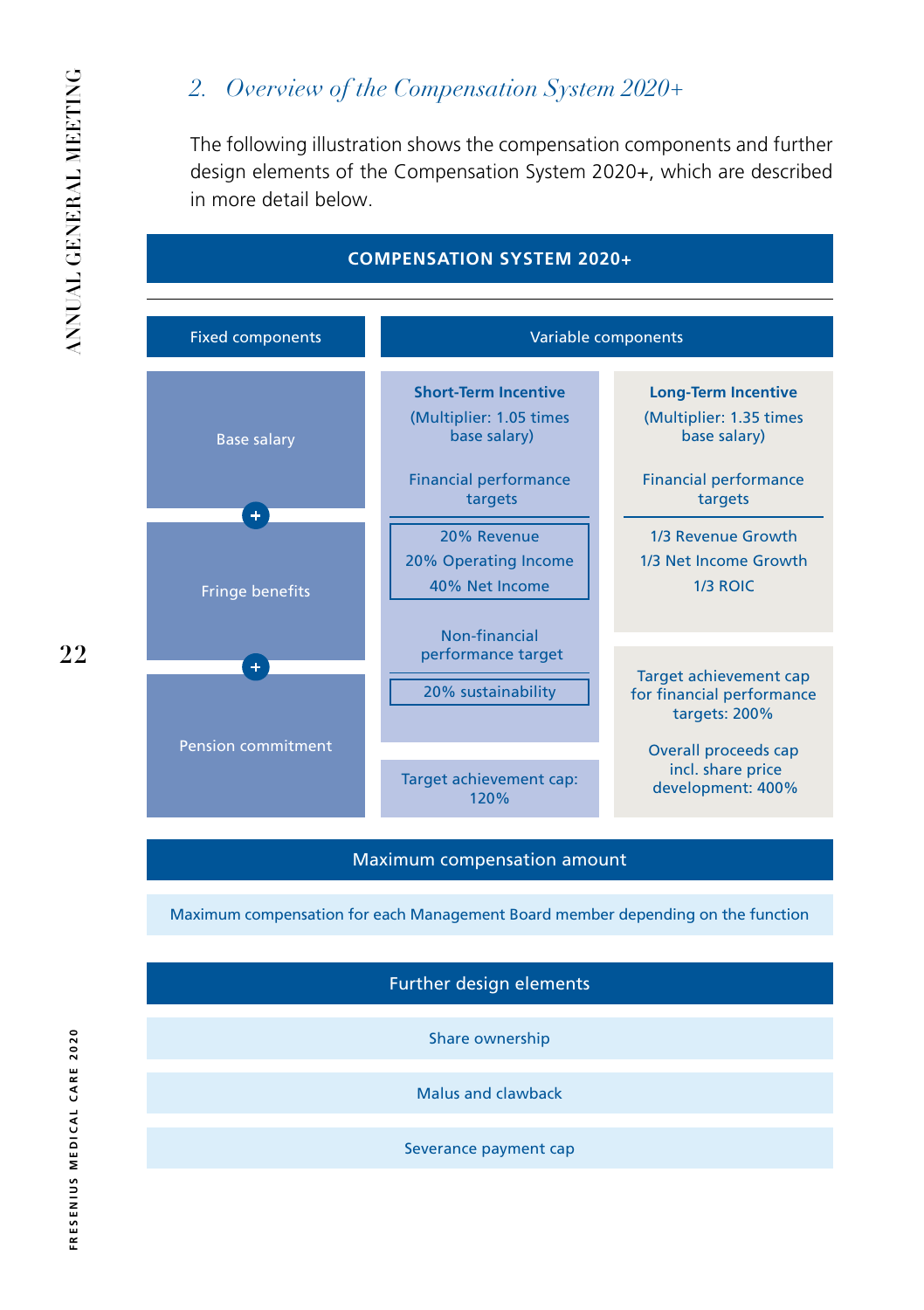#### **2.1 Fixed Components**

The fixed compensation components comprise a base salary, fringe benefits and a pension commitment.

#### **2.2 Variable Components**

The variable compensation components comprise a short-term performance-based compensation component ("**Short-Term Incentive**" or "**STI**") and a long-term performance-based compensation component ("**Long-Term Incentive**" or "**LTI**") that includes a mandatory share ownership element. The target Short-Term Incentive amount equals 105% (multiplier of 1.05) of the respective Management Board member's relevant base salary. The grant amount under the Long-Term Incentive equals 135% (multiplier of 1.35) of the respective Management Board member's relevant base salary.

#### **2.3 Financial Performance Targets and Sustainability Targets**

Fresenius Medical Care aligns all processes in a global organization in a patient-oriented manner, develops innovative products and provides life sustaining treatments. Treating more patients allows to further improve the quality of treatments due to the global exchange of best in class standards. In focusing on our core competencies – operating outpatient facilities, standardizing medical procedures, developing innovative products and coordinating patients efficiently – Fresenius Medical Care can further capture opportunities that go along with a growing patient base. To ensure an appropriate balance between growth and profitability, the Compensation System 2020+ focuses on both dimensions and additionally takes into account environmental, social and governance aspects.

The performance targets, as determined by the Supervisory Board, include financial as well as non-financial performance targets and set targeted incentives for the Management Board members to act in accordance with the aforementioned corporate strategy and support the long-term development of Fresenius Medical Care in the best possible way.

The financial performance targets are derived from key performance indicators that are relevant to the Company and relate to revenue ("**Revenue**"), operating income ("**Operating Income**"), net income attributable to the shareholders of the Company ("**Net Income**") and return on invested capital ("**ROIC**"). The non-financial performance target relates to the identified material sustainability areas as defined in the Company's global sustainability program: patients, anti-bribery and anti-corruption, employees, data privacy and security, human rights, supply chain, environment as well as occupational health and safety.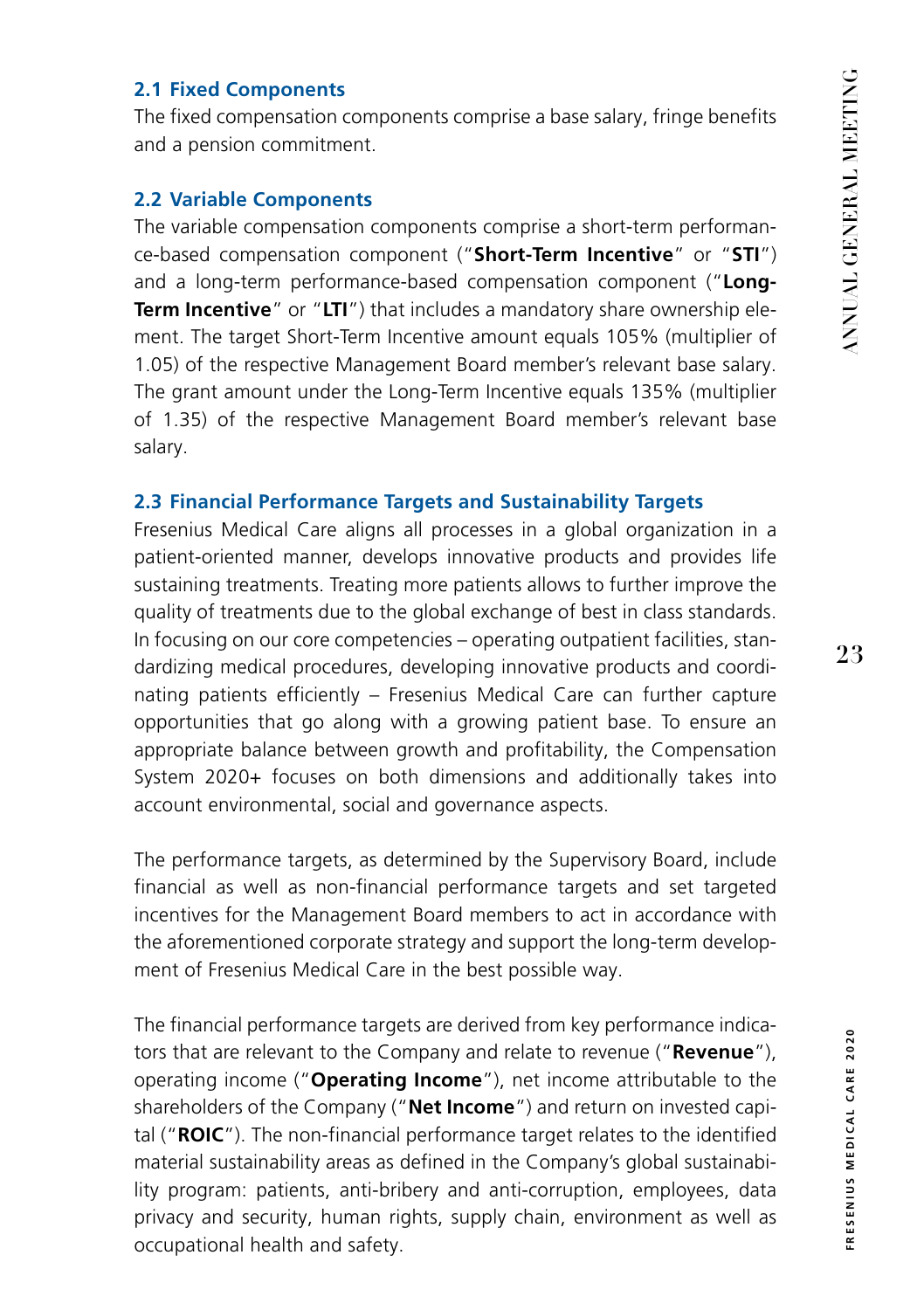These performance targets promote both the operating targets and strategic goals of Fresenius Medical Care and reward the success in implementing its global sustainability program by ensuring high-quality care for patients, sustainable profitable growth and sustainability. The introduction of a non-financial sustainability target is driven by the Company's commitment to a responsible and sustainable corporate culture and is designed to meet the increasing requirements of the Company's shareholders and various other stakeholders.

#### **2.4 Caps and Maximum Compensation**

For the Short-Term Incentive, the target achievement and payout are capped at 120% of the respective target Short-Term Incentive amount. For the Long-Term Incentive, the target achievement is capped at 200% for each grant. In addition, the proceeds from each grant of the Long-Term Incentive are capped at 400% of the grant amount for each grant, thus also capping the opportunity related to the share price development in the respective performance period.

The Compensation System 2020+ further provides for an overall maximum compensation amount for each Management Board member. These maximum compensation amounts limit the payouts and allocations of the total compensation granted to a Management Board member for a fiscal year, irrespective of the dates of the payouts and allocations. The maximum compensation amount for each Management Board member can be below the sum of the potentially achievable payouts and allocations from the individual compensation components granted for a fiscal year.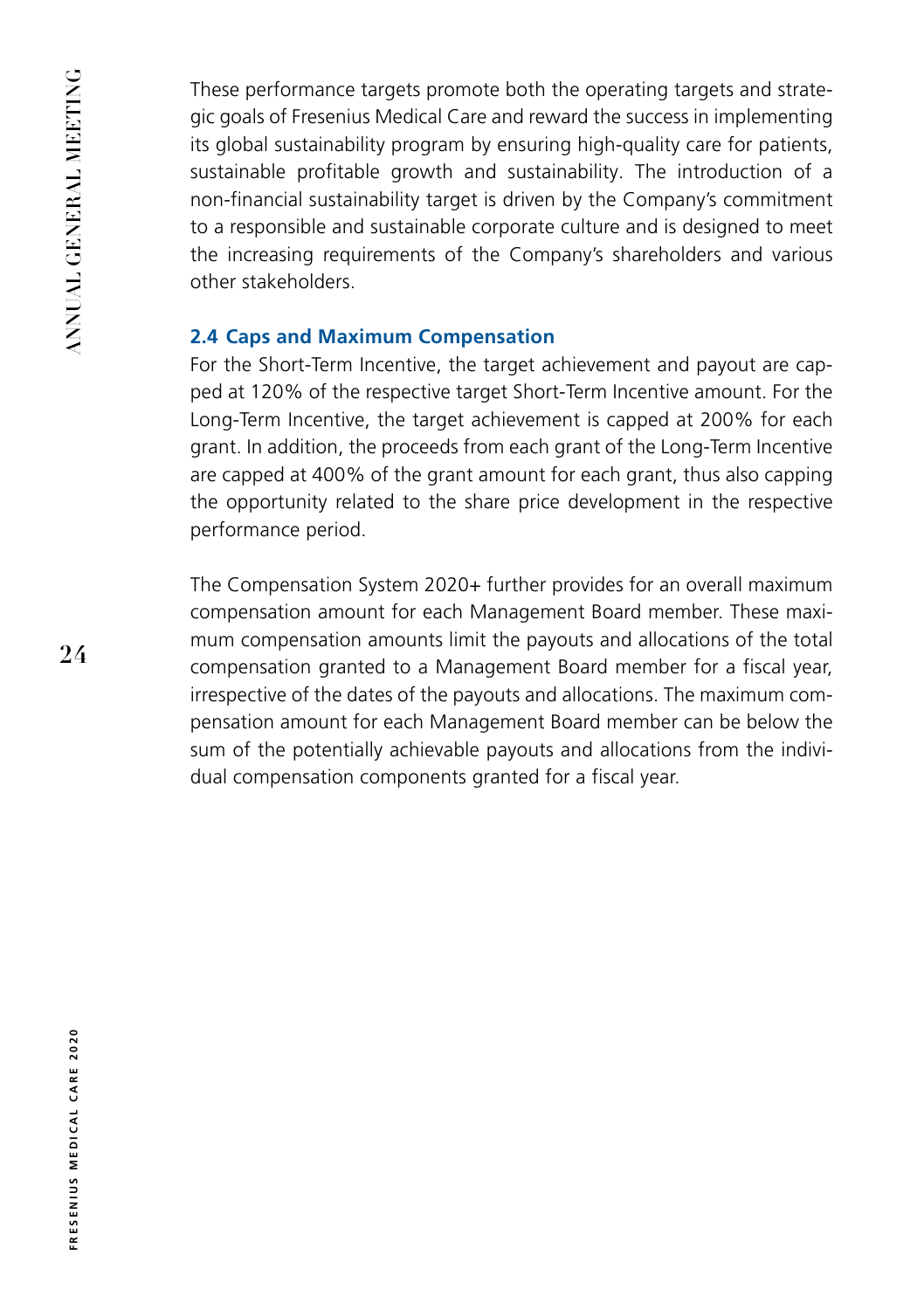#### **MAXIMUM COMPENSATION**



The maximum compensation amounts are defined based on the currency of the base salary as stated in the respective Management Board member's service agreement and amount to EUR 12,000,000 or USD 13,433,640 for the Chairman of the Management Board (CEO), EUR 9,500,000 or USD 10,634,965 for the CEO North America and EUR 7,000,000 or USD 7,836,290 for all other current Management Board functions.

In case new Management Board functions are established, the maximum compensation amounts for the Management Board members having such functions can range between EUR 5,000,000 and EUR 7,000,000 or between USD 5,597,350 and USD 7,836,290.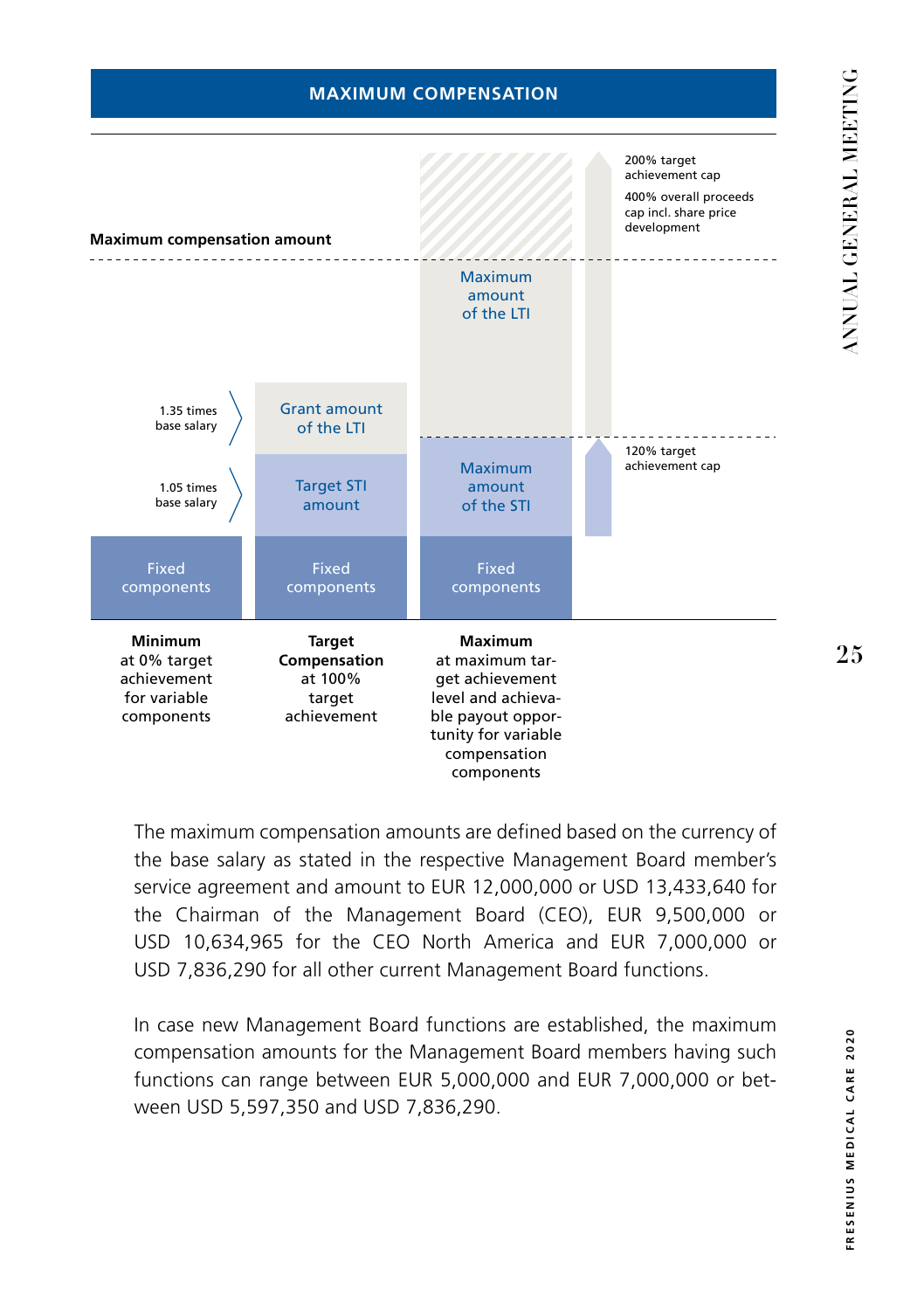#### **2.5 Share Ownership**

Share ownership is part of the Compensation System 2020+ in order to further strengthen the alignment of the Management Board members with the interests of the Company's shareholders. Such share ownership is provided via a mandatory investment in Company shares by the Management Board members as part of the Long-Term Incentive. The Supervisory Board can introduce additional share ownership requirements under the Compensation System 2020+ in the future.

#### **2.6 No Discretionary Special Payments**

Under the Compensation System 2020+, the Supervisory Board is not entitled to grant special payments for outstanding performance to the Management Board members on a discretionary basis (also known as "Ermessenstantieme").

#### **2.7 Malus and Clawback**

Under the Compensation System 2020+, the Supervisory Board is entitled to withhold or reclaim variable compensation components in cases of conduct or behavior of a member of the Management Board not complying with its duties or internal Company guidelines, considering the characteristics of the individual case. Within this framework the Supervisory Board ensures that contractual provisions are in place determining detailed requirements applying to withholding or reclaiming variable compensation components and setting forth the consequences thereof, including the forfeiture, in full or in part, of all or some variable compensation components.

#### **2.8 Compensation Offset**

Any compensation granted to Management Board members for supervisory board mandates in entities of the Company's group is offset against the Management Board member's relevant base salary. Further, the Supervisory Board can resolve to deduct any compensation, in full or in part, granted to Management Board members for any activity in supervisory boards outside of the Company's group from the respective Management Board member's base salary.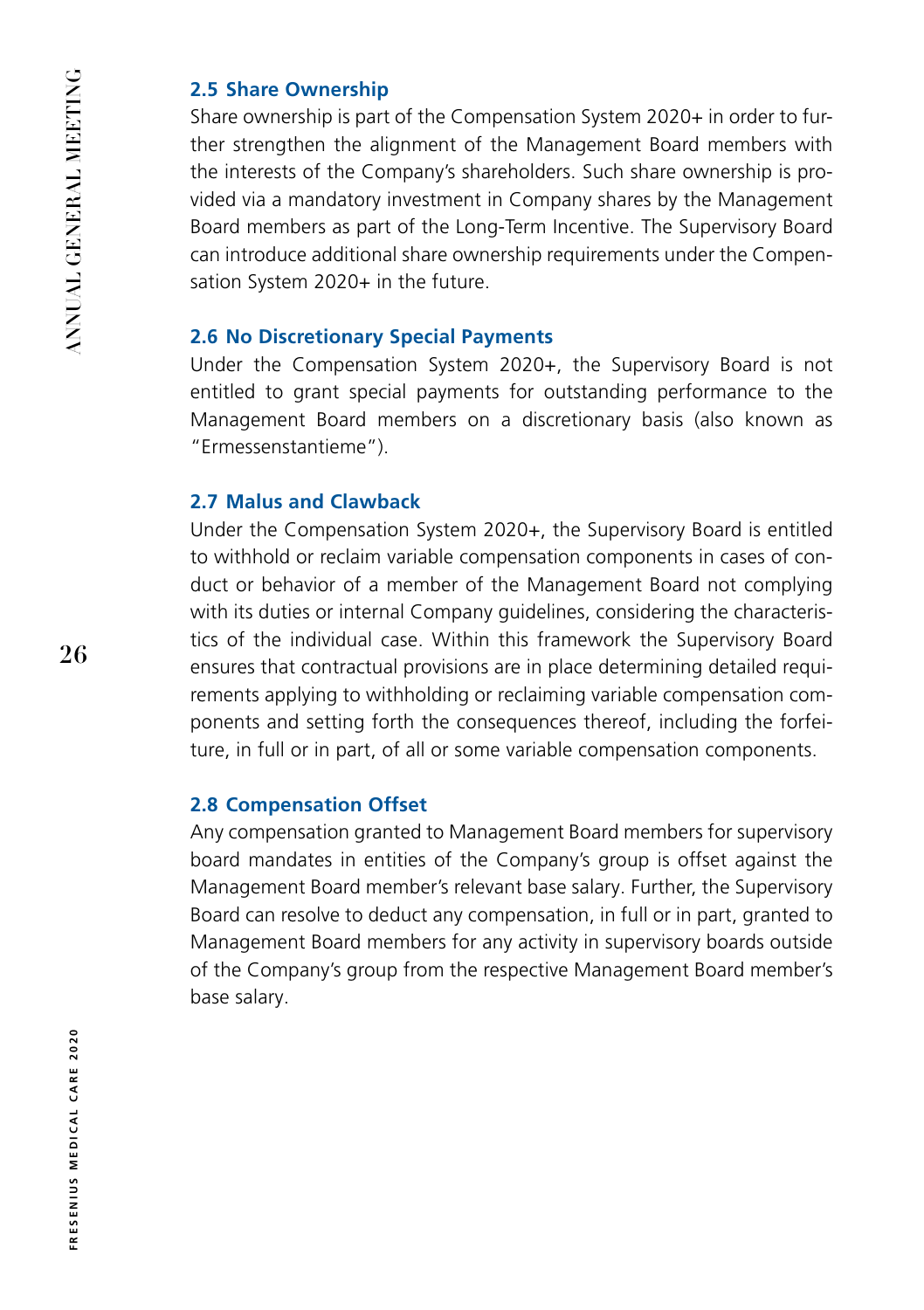**27**

#### **2.9 Compensation Structure**

The Compensation System 2020+ is focused on the long-term and sustainable corporate development of Fresenius Medical Care. Therefore, variable compensation components are mainly granted on a long-term basis. For this purpose, it is ensured in the Compensation System 2020+ that the grant amount under the Long-Term Incentive exceeds the target Short-Term Incentive amount for each fiscal year.

Under the Long-Term Incentive, performance is measured over a period of at least three years. The compensation under the Long-Term Incentive is accessible to Management Board members only after a period of at least four years; deviations may apply in case of death, full or partial reduction in earnings capacity and other pre-defined leaver events.

The compensation structure of the target total direct compensation for a full fiscal year (base salary as well as the target Short-Term Incentive amount and the grant amount under the Long-Term Incentive, "**Target Total Direct Compensation**") are shown in the following illustration:

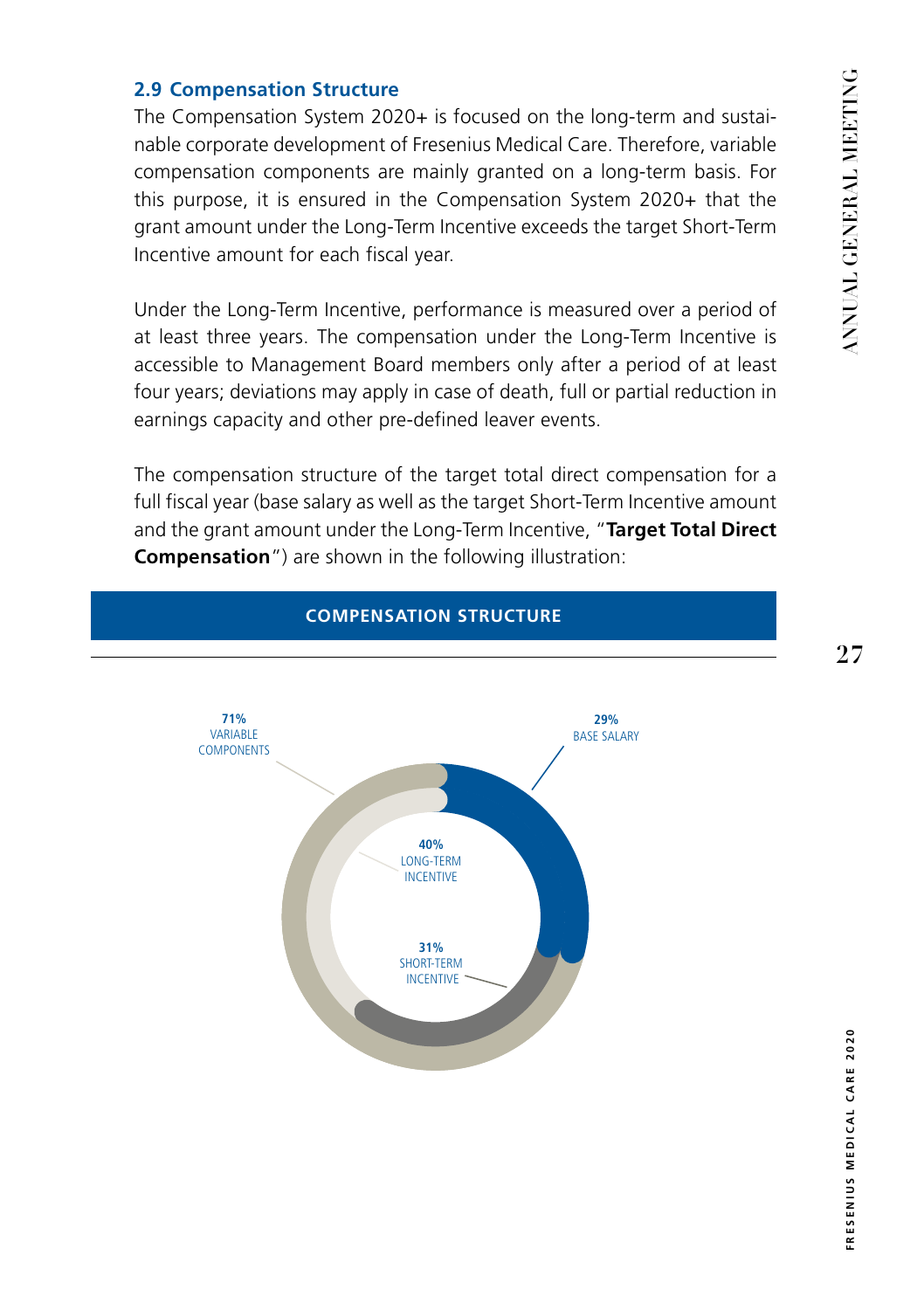As shown in the illustration above, the Target Total Direct Compensation for each Management Board member consists of 29% base salary, 31% Short-Term Incentive and 40% Long-Term Incentive. Thus, 71% of the Target Total Direct Compensation comprises of performance-based variable compensation components. The 40% share of the Long-Term Incentive (56% of the variable components) reflects the long-term orientation of the compensation structure.

For the determination of the compensation structure of the total target compensation, fringe benefits and pension commitments are also considered.

Fringe benefits are granted based on the service agreements with the Management Board members and vary for each Management Board member. The amount of fringe benefits for each Management Board member can range between 1% and 13% of the respective Target Total Direct Compensation for each fiscal year. This range is derived from the individual fringe benefits granted to each Management Board member in its respective current service agreement as well as from historical data.

Pension commitments can be granted under a defined benefit or a defined contribution scheme to the Management Board members. The amount of the pension service cost can range between 0% and 25% of a Management Board member's respective Target Total Direct Compensation for each fiscal year. The individual pension service cost amount strongly depends, inter alia, on the Management Board member's relevant base salary and date of birth as well as on actuarial assumptions and is therefore more volatile than the range for fringe benefits. This range for the pension service cost is based on historical actuarial valuations as well as actuarial forecasts.

#### **2.10 Compensation Levels**

When applying the Compensation System 2020+, the Supervisory Board is responsible for determining the total compensation of each Management Board member. In doing so, the Supervisory Board takes the different functions and responsibilities within the Management Board as well as the economic situation of the Company into account. The Supervisory Board further takes into consideration that the total compensation should be appropriate also with respect to relevant market practice and benchmarks, using results of vertical and horizontal compensation reviews and external benchmark data. As a result, the total compensation may differ among the Management Board under adequate consideration of a Management Board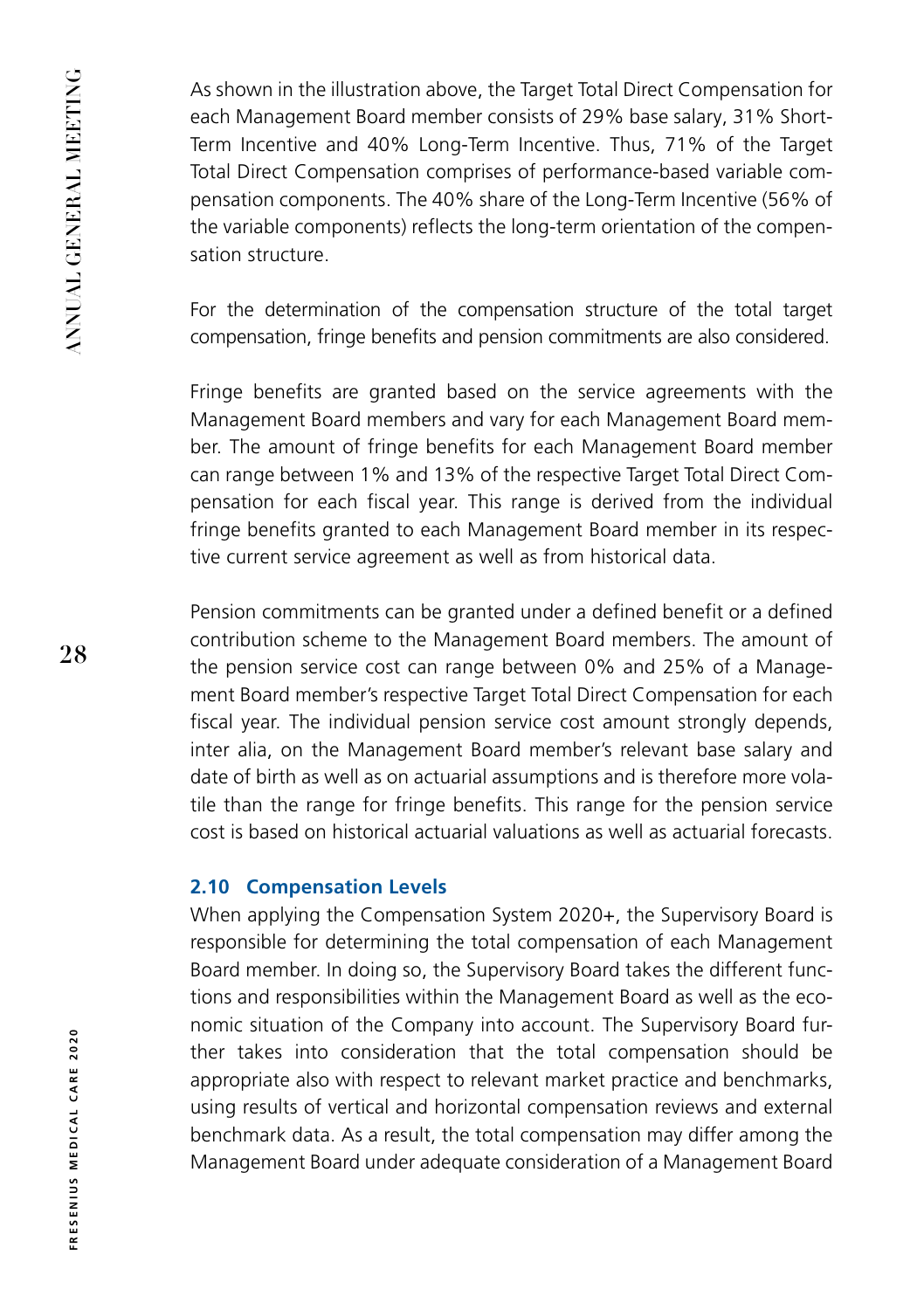member's function and responsibility as well as of differences in international pay practices. The total compensation granted to a Management Board member also takes into account the best interest of the Company to retain Management Board members and to attract possible new talents for the Management Board. The Supervisory Board will in each case review the resulting compensation levels and structures prior to the beginning of each fiscal year.

# *3. Process of Determining, Reviewing and Implementing the Compensation System*

The Supervisory Board is responsible for determining the compensation of each Management Board member as well as for determining, reviewing and implementing the compensation system for the entire Management Board. The Supervisory Board is supported in this regard by its Human Resources Committee, a committee which is composed of members of the Supervisory Board. The Human Resources Committee is also responsible for the tasks of a compensation committee and makes recommendations to the Supervisory Board. The recommendations of the Human Resources Committee as well as any other matter relating to the individual compensation of the Management Board members and the compensation system are discussed by the Supervisory Board and, as required, resolved upon. Under the Rules of Procedure for the Supervisory Board, the members of the Supervisory Board are under an obligation to disclose any conflicts of interest without undue delay. This duty also applies to the members of the Human Resources Committee. These regulations for the avoidance of conflicts of interests also apply to the process of determining, reviewing and implementing the compensation system for the Management Board members.

The Compensation System 2020+ was developed with the support of external compensation experts. The Supervisory Board may also in the future consult external compensation experts to support it in its determination of the compensation of Management Board members as well as with respect to the determination and review of the compensation system as a whole. Any such compensation expert is independent from the Company, the Management Board as well as the Company's affiliates. From time to time, any such compensation expert will be replaced in order to ensure an independent compensation review.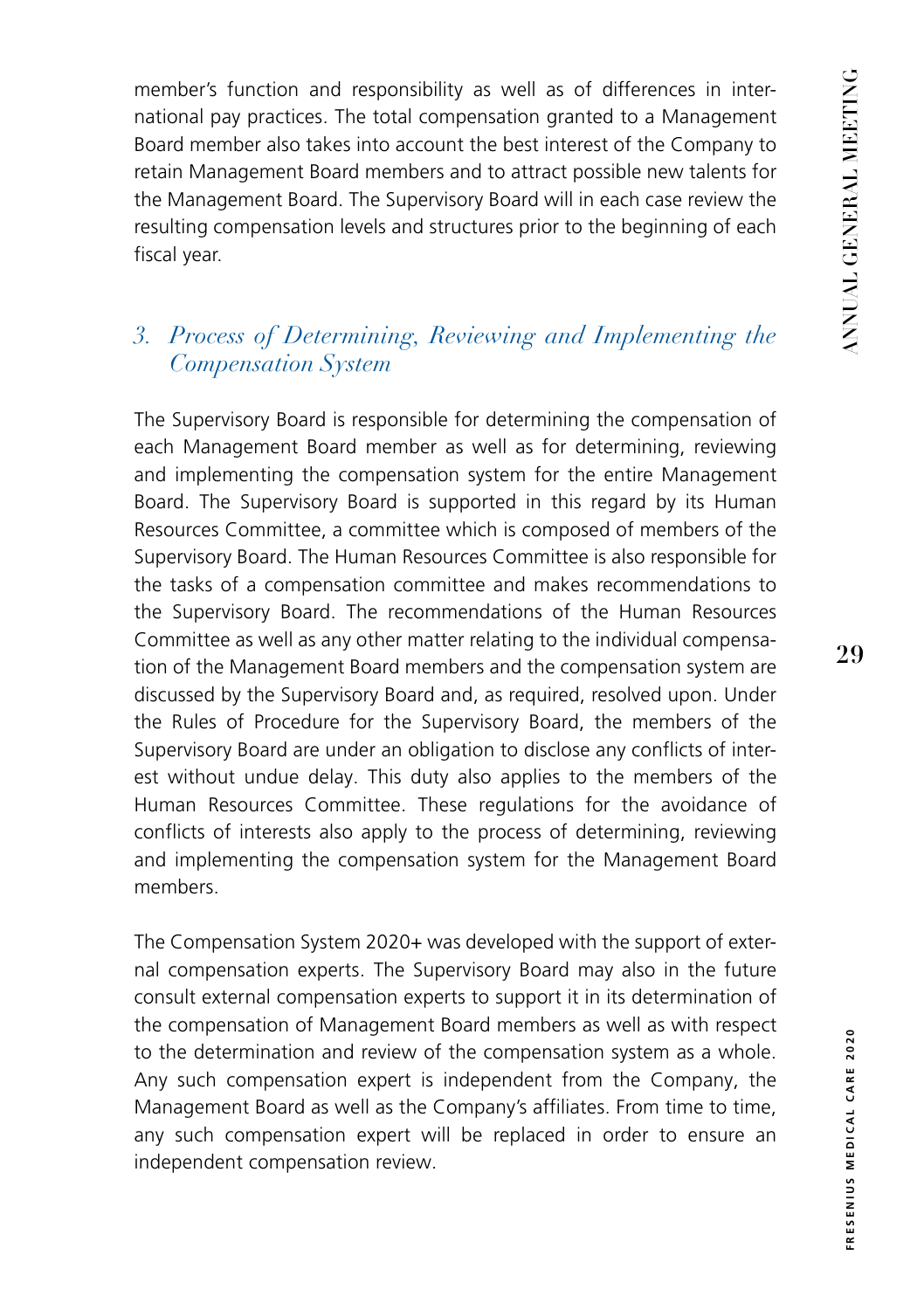In order to assess the appropriateness of the compensation system and the individual compensation of the Management Board members, the Supervisory Board conducts a horizontal review of compensation amounts and structures. The amounts of the Target Total Direct Compensation and the respective components, granted to each member of the Management Board are compared to compensation market data of companies of a comparable sector, country-coverage and size. Additionally, the base salary as well as the target amounts of the variable compensation components of the Management Board members are benchmarked against those of companies of relevant peer groups. These include DAX30 companies as well as U.S. companies with comparable sector and size.

The Supervisory Board also conducts a vertical review with respect to the compensation levels of the Company's employees when determining the compensation system and the compensation of the Management Board members. For this purpose, the ratios between the average compensation of the Management Board and that of the upper management of the Company's group in Germany are determined. For the purpose of the determination of the Compensation System 2020+, the upper management of the Company's group in Germany has been defined as all employees reporting to a Management Board member with a position of Vice President and above. In addition, the ratios between the average compensation of each member of the Management Board, the workforce of the Company's group in Germany and the entire workforce of the Company's group are determined and, to the extent practicable, compared to corresponding ratios of companies included in the DAX30. When conducting the vertical review, the Supervisory Board will also take into account the development of compensation levels over time.

Any new compensation system for the Management Board members as resolved and intended to be applied by the Supervisory Board is presented to the General Meeting for approval. The Supervisory Board will regularly review the applied compensation system and, if required and typically upon recommendation by the Human Resources Committee, resolve changes thereto. In case of significant changes and at least every four years, the compensation system is presented to the General Meeting for approval. Should the General Meeting not approve the presented compensation system, such compensation system will be reviewed and presented, at the latest, to the following Annual General Meeting.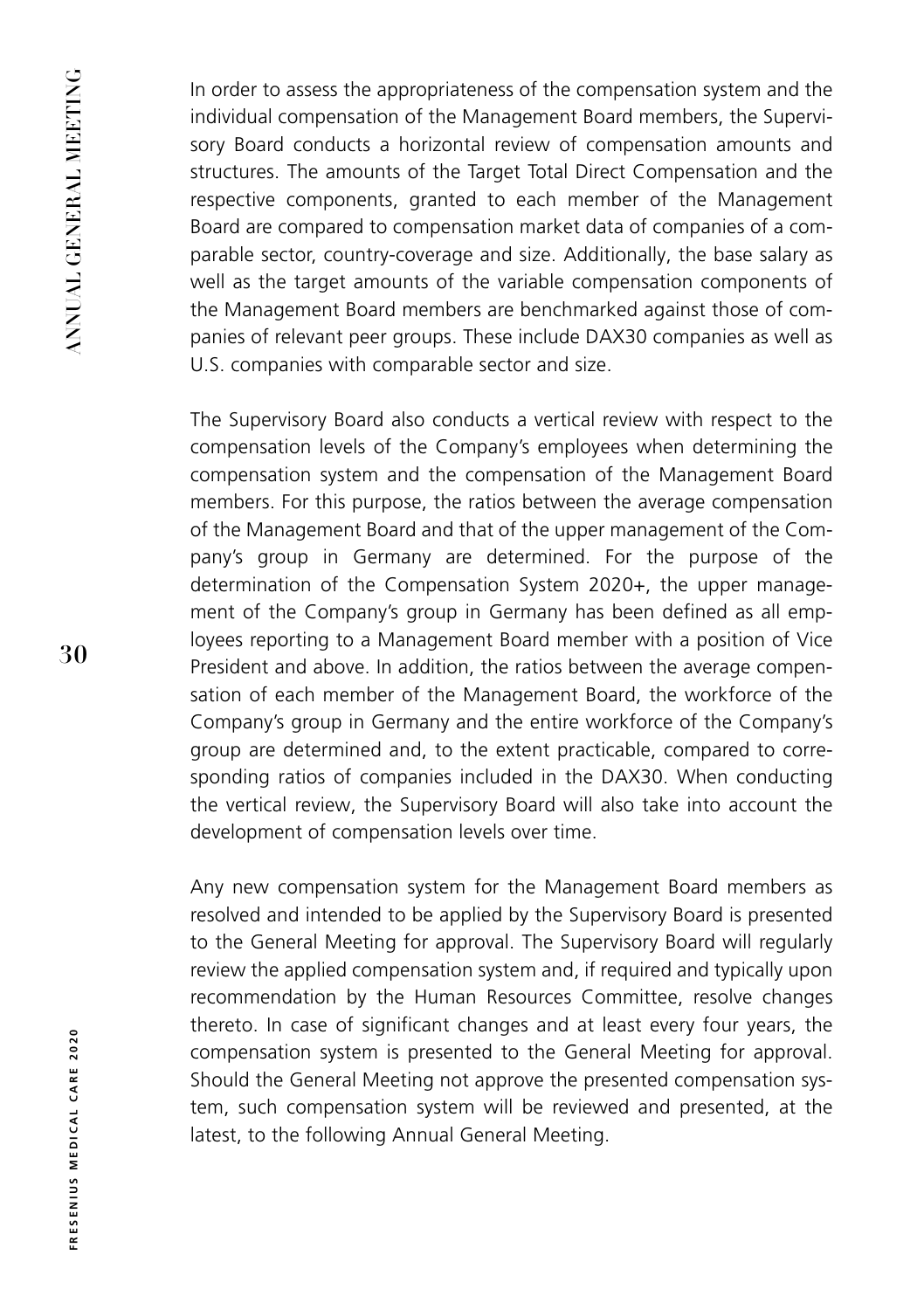## *4. Compensation Components in Detail*

#### **4.1 Fixed Compensation**

The fixed compensation granted to the Management Board members under the Compensation System 2020+ comprises a base salary, fringe benefits and a pension commitment.

#### 4.1.1 Base Salary

The base salary, which usually is agreed for a full year, is paid in accordance with local customs applicable to the respective member of the Management Board. For Management Board members located in the U.S., the base salary is typically paid in twenty-four (24) bi-weekly installments. For Management Board members located in Germany or Hong Kong, the base salary is typically paid in twelve (12) monthly installments.

#### 4.1.2 Fringe Benefits

Fringe benefits are granted based on the service agreements with the Management Board members and can include e.g. the private use of company cars, special payments such as school fees, housing, rent and relocation payments, reimbursement of fees for the preparation of tax returns, reimbursement of charges, contributions to pension schemes (other than the pension commitments set out herein), accident, life and health insurance or other insurances as well as tax equalization compensation due to varying tax rates applicable in Germany and, as the case may be, the country in which the Management Board member is personally taxable. Fringe benefits can be of one-time or recurring nature. A maximum amount for fringe benefits for each fiscal year and for each Management Board member is determined via the maximum compensation.

In order to attract qualified candidates for the Management Board, the Supervisory Board may complement the compensation of first-time Management Board members in an appropriate and market-compliant manner in the form of a sign-on bonus e.g. to compensate for forfeited compensation benefits from previous employment relationships. The Supervisory Board may also grant reimbursement of fees, charges and any other costs in connection with or related to any change in the regular place of work of Management Board members.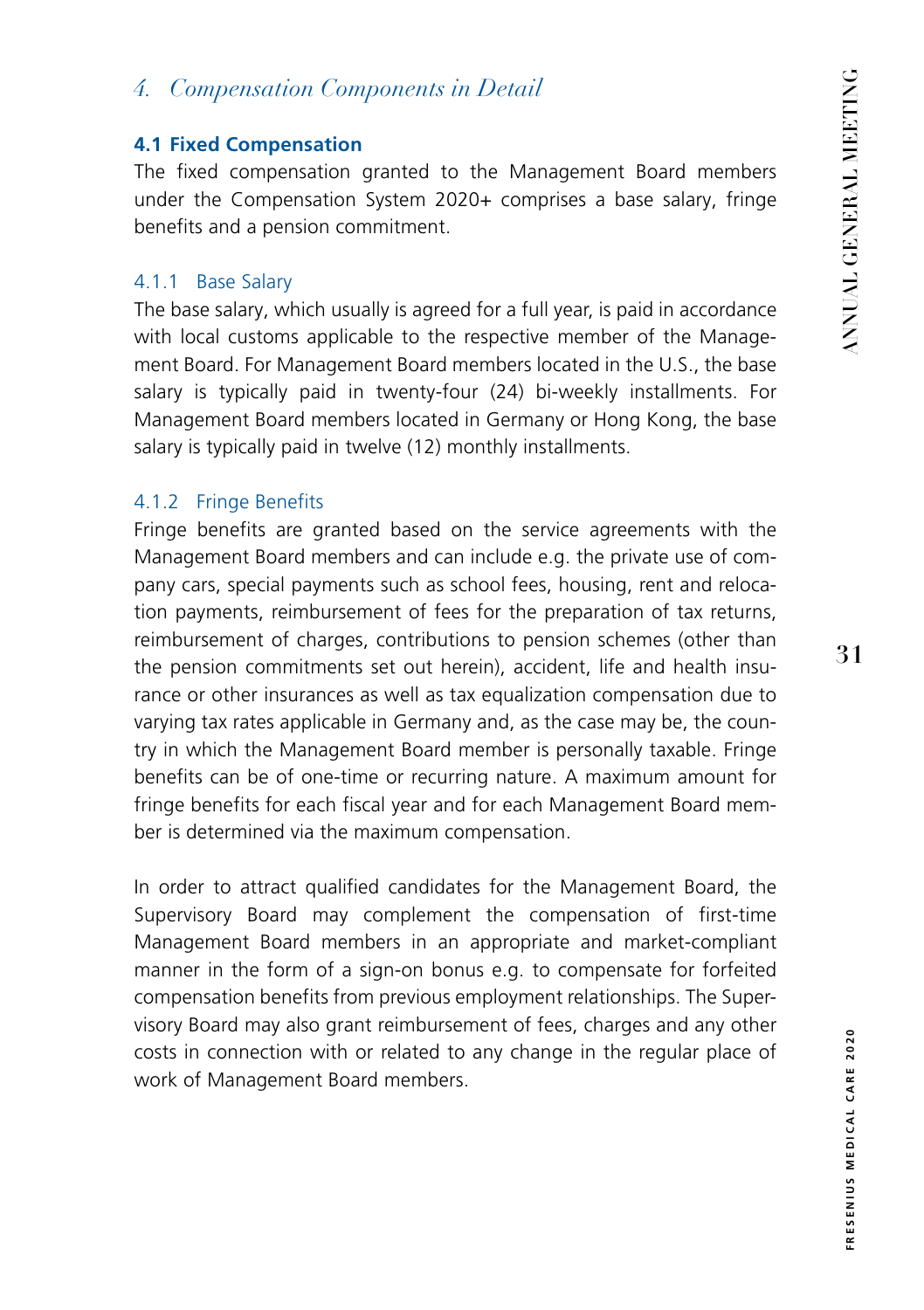#### 4.1.3 Pension Commitments

Management Board members who have been appointed to the Management Board prior to 1 January 2019 may be granted a contractual pension commitment in the form of a defined benefit scheme. Under this defined benefit scheme, pension commitments provide for pension and survivor benefits (Hinterbliebenenversorgung) as of the time of conclusively ending active work or in case of full or partial reduction in earning capacity (Erwerbsminderung). The amount of such benefits is calculated by reference to the amount of the Management Board member's most recent base salary or, as the case may be, the five (5)-year average of the Management Board member's most recent base salaries and will increase for each complete year of service by 1.5 percentage points up to a maximum of 45%.

Management Board members that have been or will be appointed to the Management Board on or after 1 January 2019 may be granted a defined contribution pension commitment. Under such defined contribution pension commitment, the respective member of the Management Board receives a defined contribution by the General Partner which determines the future amount of the benefit. After reaching the retirement age under a defined contribution pension commitment, payments can be made as onetime payment, in equal installments or as annuity payments. Under a defined contribution pension commitment, survivor benefits (Hinterbliebenenversorgung) as well as benefits in case of full or partial reduction in earning capacity (Erwerbsminderung) may be provided for.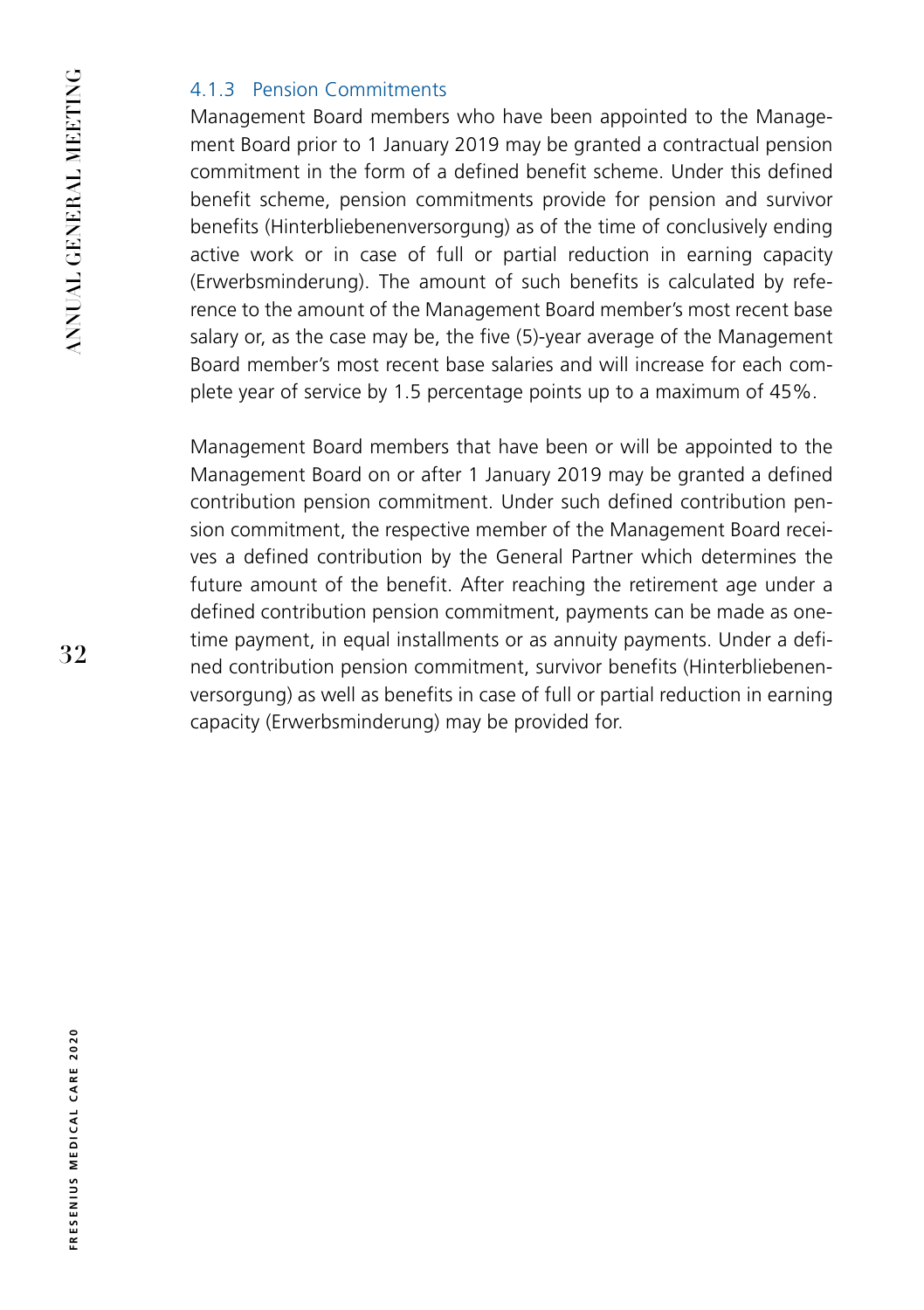**33**

#### **4.2 Short-Term Incentive**

Under the Compensation System 2020+, the Management Board members are entitled to receive a Short-Term Incentive which may result in a cash payment. The Short-Term Incentive rewards the Management Board members for the Company's performance in the relevant fiscal year. The Short-Term Incentive is linked to the achievement of three financial and one non-financial performance target, balancing growth, profitability and sustainability aspects.

#### 4.2.1 Target Amounts

The target Short-Term Incentive amount to be granted to each Management Board member, which is paid out at a target achievement level of 100%, equals 105% (multiplier of 1.05) of the Management Board member's relevant base salary. In case of appointments to the Management Board during a fiscal year, the amount to be granted to such member can be pro-rated.

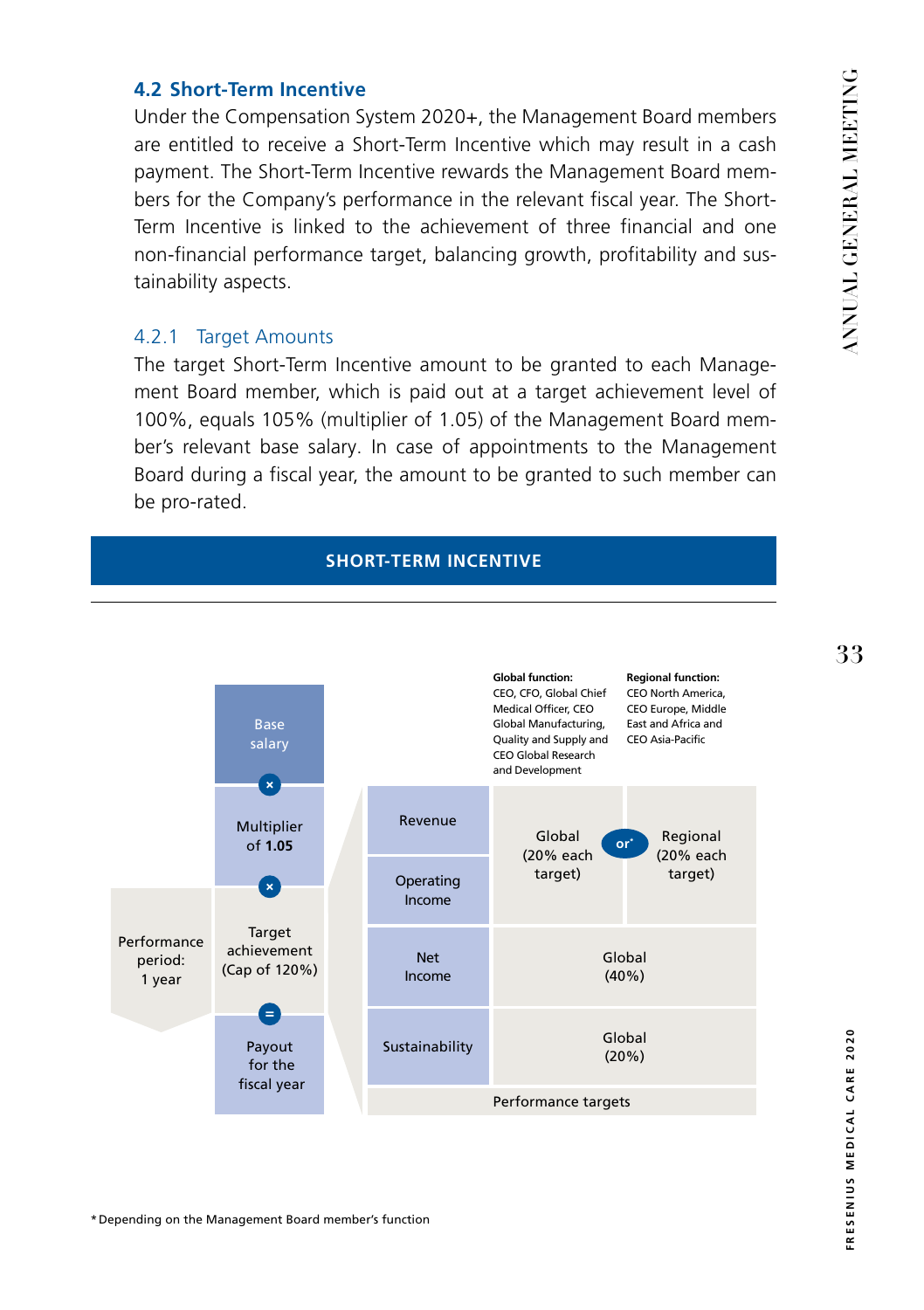#### 4.2.2 Performance Targets

The Short-Term Incentive is measured based on the achievement of four performance targets: 20% relate to Revenue, 20% to Operating Income, 40% to Net Income and 20% to the achievement of specific and measurable sustainability criteria.

The financial performance targets reflect key operating figures of the Company and support the Company's strategy of achieving sustainable and profitable growth. The non-financial performance target underlines the Company's commitment to implement its global sustainability program.

| Performance<br>target             | Weight | Rationale and link to strategy                                                                                                                                                                                                                                                                                     |
|-----------------------------------|--------|--------------------------------------------------------------------------------------------------------------------------------------------------------------------------------------------------------------------------------------------------------------------------------------------------------------------|
| <b>REVENUE</b>                    | 20%    | The management of our regions is based on Revenue<br>as a key performance indicator. The key to continue<br>growing our Revenue is to attract new product custo-<br>mers, new patients and increase the number of treat-<br>ments performed each year as well as delivering in our<br>other healthcare businesses. |
| <b>OPERATING</b><br><b>INCOME</b> | 20%    | Operating Income is the most appropriate measure for<br>evaluating the profitability of the regions and there-<br>fore is also a key performance indicator. Operating<br>Income reflects the profit contribution of the regions<br>as well as the overall profitability of Fresenius Medical<br>Care               |
| <b>NET</b><br><b>INCOME</b>       | 40%    | On a group level, Net Income is a key performance<br>indicator used for internal management. Net Income<br>reflects the profitability of Fresenius Medical Care.                                                                                                                                                   |
| <b>SUSTAIN-</b><br><b>ABILITY</b> | 20%    | The sustainability target (relating to different sustai-<br>nability areas) reflects the Company's commitment<br>and strategy with respect to environmental, social and<br>governance aspects.                                                                                                                     |

The underlying financial figures of the financial performance targets are at constant currency and may be adjusted for certain effects to ensure comparability of the financial figures with respect to the operational performance, e.g. effects from certain acquisitions and divestments and changes in IFRS accounting standards.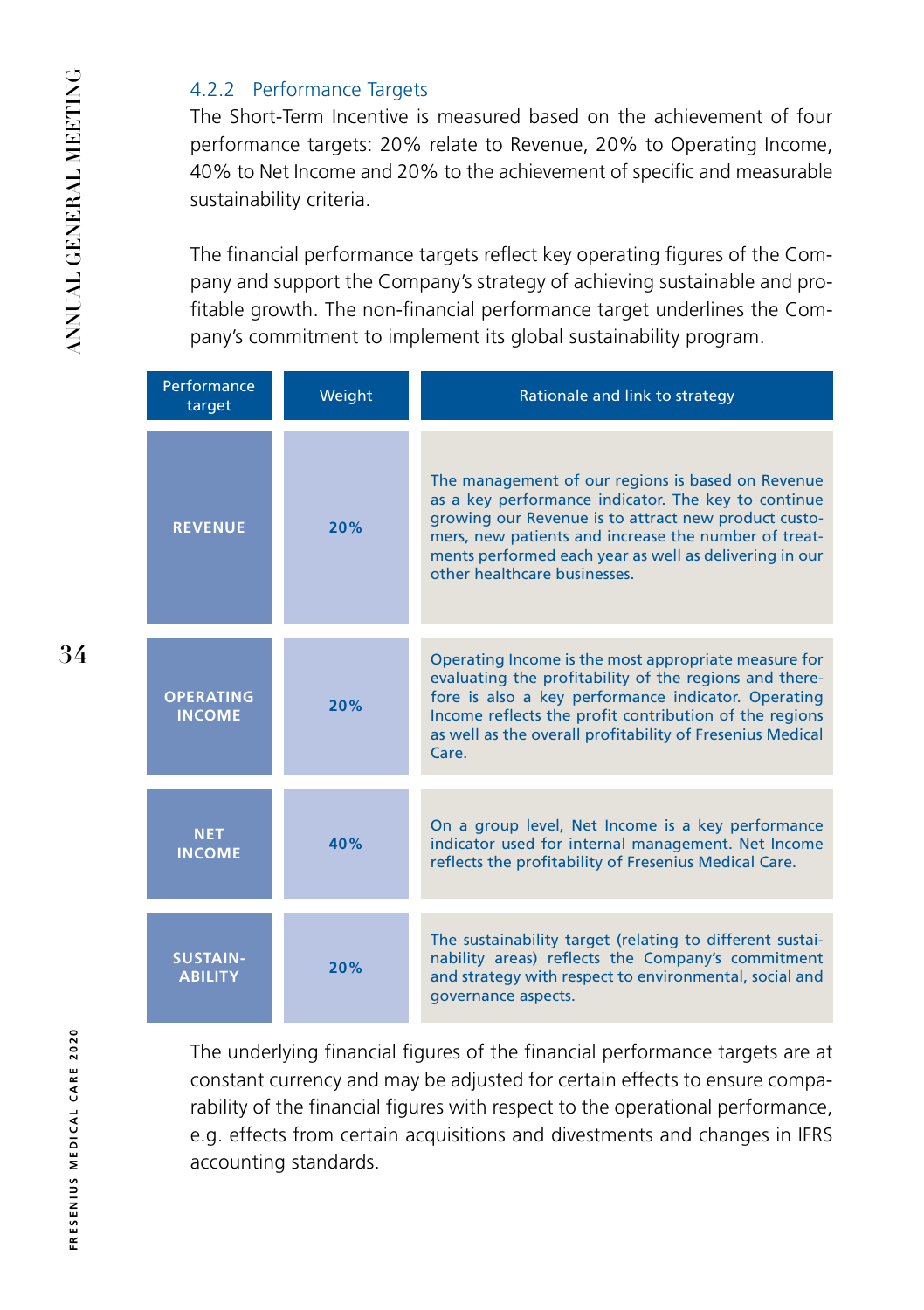In order to further enhance collaboration across the operating segments and at the same time incentivize the Management Board members with respect to their individual responsibilities, some performance targets are measured at the group level whereas others are measured at the regional level. For Management Board members who are responsible for a particular region, the Revenue and the Operating Income relate to that of the relevant region. For Management Board members with corporate group functions, the Revenue and the Operating Income relate to that of the group. The Net Income target always relates to that of the group. By measuring the performance targets on a regional as well as on a group level, both the financial performance of the individual regions and that of the group is reflected.

The achievement of the sustainability target is measured at the group level to ensure close collaboration across the Company's operating segments in the field of sustainability. For this purpose, eight (8) material sustainability areas were defined: patients, anti-bribery and anti-corruption, employees, data privacy and security, human rights, supply chain, environment as well as occupational health and safety. The progress in each sustainability area is measured by the degree of implementation of pre-defined management concepts that include purpose, goals and objectives, responsibility and ownership, coverage, reporting and communication, results and progress as well as policy, guideline and training. At least for the years 2020 to 2022, the progress in the respective sustainability areas will be determined by an external auditor.

4.2.3 Performance Target Setting and Determination of Target Achievement Prior to the beginning of the relevant fiscal year, the Supervisory Board defines the target values of the underlying financial figures for each financial performance target that lead to a target achievement of 0% (lower threshold), 50%, 100% and 120% (cap). In setting the target values the Supervisory Board considers the market and competitive environment, the budget and the strategic growth targets. To the extent this requires the consideration of financial figures that are unknown at that point in time, the Supervisory Board prior to the beginning of such fiscal year determines the methodology to be applied once such figures are available.

For the sustainability target the Supervisory Board has already in 2019, as part of the Company's global sustainability program, defined the target values and the methodology on how to measure the respective target achievement for the fiscal years 2020, 2021 and 2022. The target achievement for each fiscal year is assessed by measuring the progress and success in all defined sustainability areas based on a tracking and calculation model that is audited by an external auditor.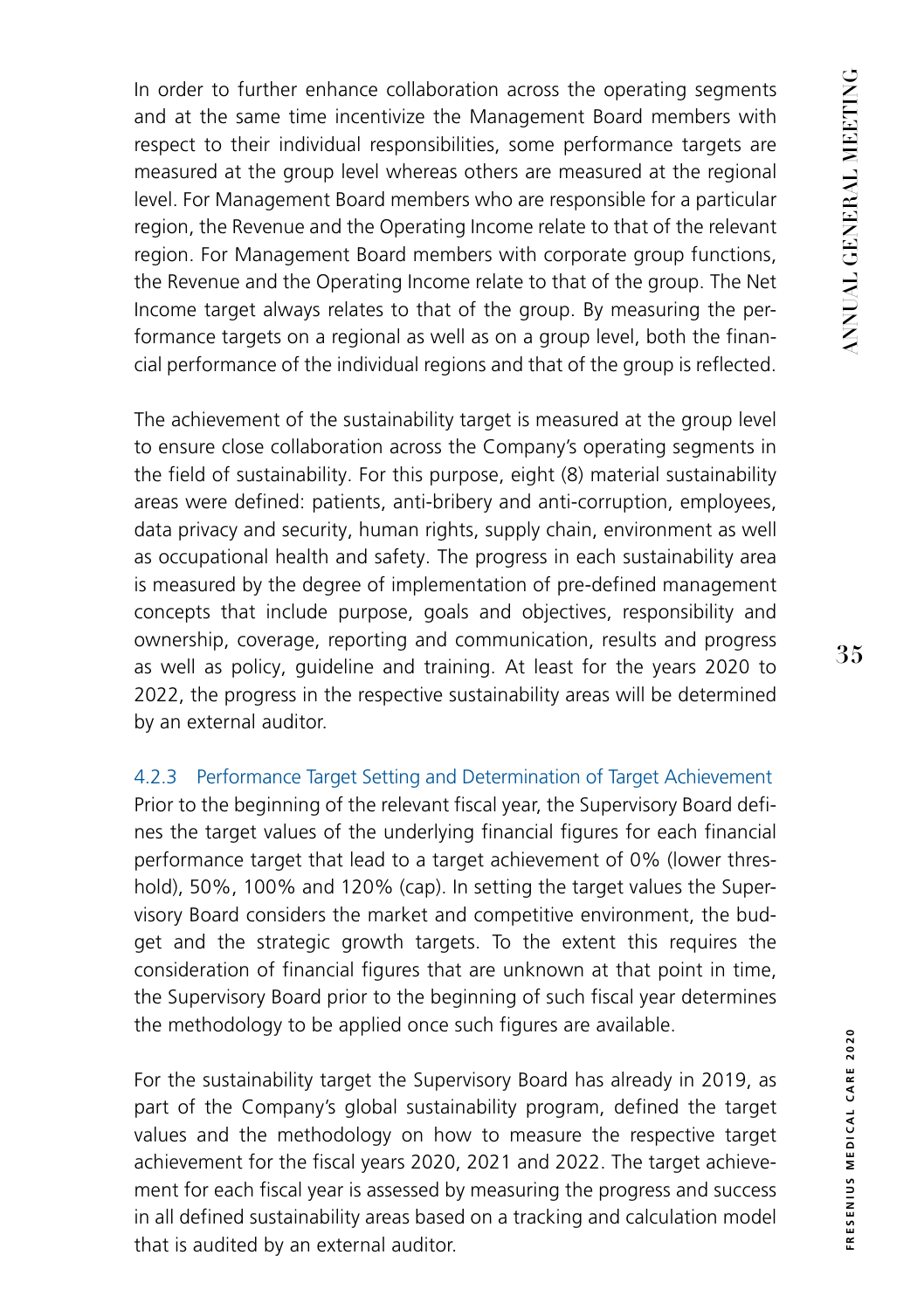For the target setting of the sustainability target for the fiscal years beyond 2022, the Supervisory Board will define the sustainability target, including the metrics as well as the methodology as to how the target values and target achievement will be determined, prior to the beginning of the fiscal year 2023.

After the one (1)-year performance period of the Short-Term Incentive has lapsed, the Supervisory Board determines whether and to what extent the performance targets have been achieved. The following applies for each performance target: If the lower target value is not exceeded, a target achievement of 0% applies. If the upper target value is exceeded, a target achievement of 120% (cap) applies. If the actual financial figures are between the respective target values for a target achievement of 0% and 50%, 50% and 100% or 100% and 120%, the target achievement is determined by linear interpolation.

The degree of the overall target achievement is determined by the weighted arithmetic mean of the target achievement of each performance target. Multiplying the degree of the respective overall target achievement with the target Short-Term Incentive amounts results in the final Short-Term Incentive amount. Subject to the approval by the Supervisory Board, the final Short-Term Incentive amount is paid to the respective Management Board member in cash. Since the overall target achievement is capped at 120%, the final Short-Term Incentive amount is also capped at 120% of the respective target Short-Term Incentive amount. When determining the degree of the target achievement, the Supervisory Board – in accordance with the corresponding recommendation of the German Corporate Governance Code in the version dated 16 December 2019 – may take into consideration that certain extraordinary commercial, tax or similar impacts are not related to the performance of the Management Board member. In the extraordinary case the Supervisory Board resolves to make use hereof, the rationale will be adequately explained and disclosed.

Detailed information on the applied target values and the performance target achievements will be disclosed ex-post in the compensation report for each fiscal year.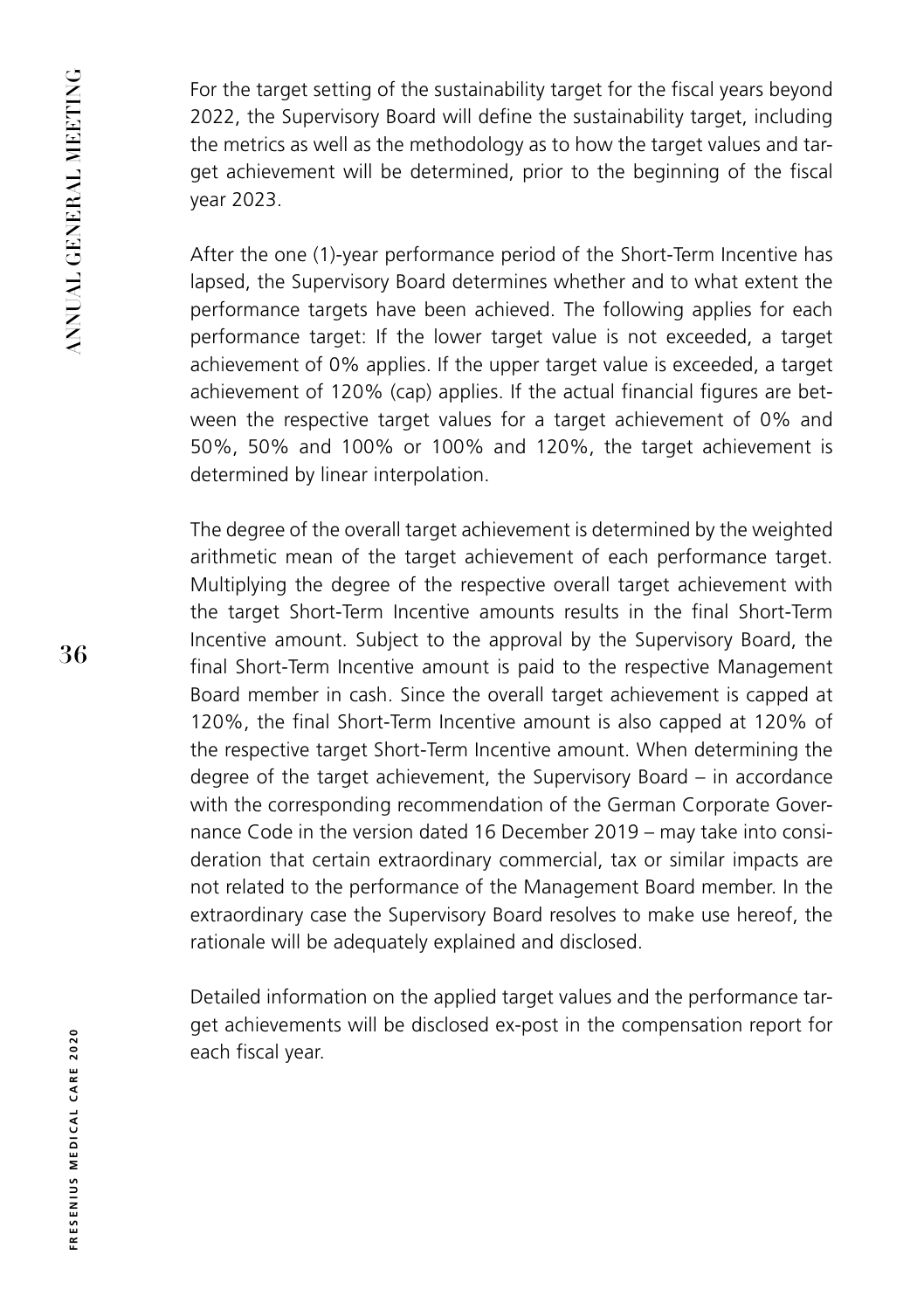#### **4.3 Long-Term Incentive**

Under the Compensation System 2020+, the Management Board members are entitled to receive a Long-Term Incentive in the form of so-called "Performance Shares" with a performance period of at least three (3) years. Performance Shares are non-equity, cash-settled virtual compensation instruments. Any proceeds from Performance Shares are subject to the achievement of three equally weighted performance targets and further depend on the development of the stock exchange price of the shares of the Company. The proceeds from the Performance Shares are subject to a mandatory investment in shares of the Company with a holding period of at least one (1) year. For this purpose, shares of the Company are purchased for the account of the respective Management Board member. The proceeds from the Long-Term Incentive is therefore not accessible to the Management Board members prior to the lapse of a period of at least four (4) years.

#### **LONG-TERM INCENTIVE**



| Performance targets   |               |  |
|-----------------------|---------------|--|
| <b>Revenue Growth</b> | Weight<br>1/3 |  |
| Net Income Growth     | Weight<br>1/3 |  |
| <b>ROIC</b>           | Weight<br>1/3 |  |

**37**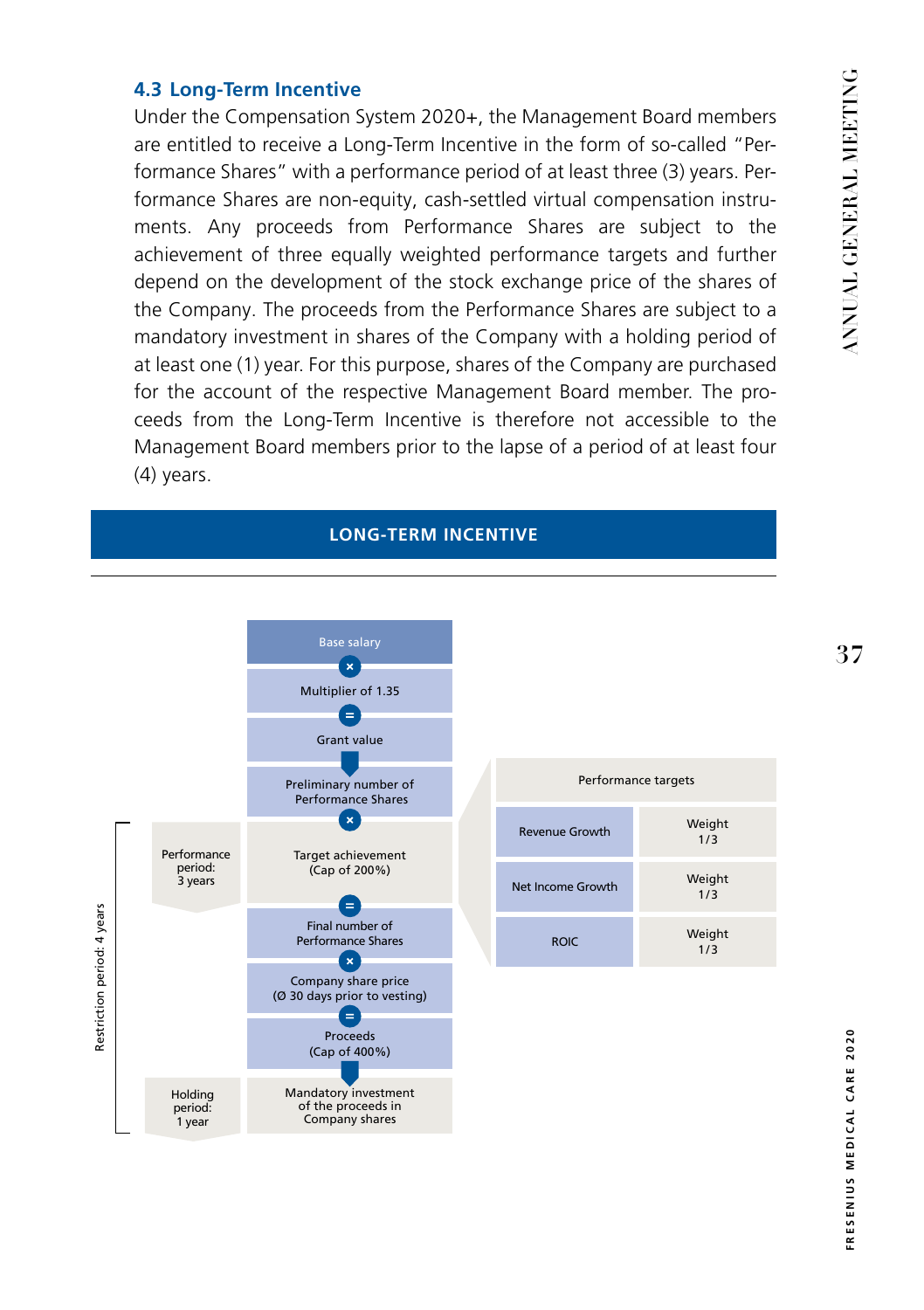### 4.3.1 Target Amounts

The grant amount under the Long-Term Incentive for each member of the Management Board is defined by the Supervisory Board by applying a multiplier to the relevant base salary, such grant amount equaling 135% (multiplier of 1.35) of the relevant base salary. In case of appointments to the Management Board during a fiscal year, the amount to be granted to such member can be pro-rated.

In order to determine the number of Performance Shares to be granted to the respective Management Board member, the respective grant amount is divided by the value per Performance Share determined in accordance with IFRS 2 and considering the average share price of the shares of the Company over a period of 30 (thirty) calendar days prior to each respective grant date. The number of Performance Shares to vest for each member of the Management Board depends on the achievement of pre-defined performance targets that are determined by the Supervisory Board prior to the beginning of the respective performance period.

## 4.3.2 Performance Targets

The Long-Term Incentive is measured based on the achievement of three equally weighted financial performance targets: Revenue growth ("**Revenue Growth**"), Net Income growth ("**Net Income Growth**") and ROIC. In order to achieve long-term profitable growth, these performance targets have been chosen as they reflect the Company's strategic priorities of increasing the business activities and at the same time ensuring a certain level of return of the Company's investments.

The performance targets under the Long-Term Incentive form part of the Company's key operating figures and support the execution of the Company's long-term strategy.

**38**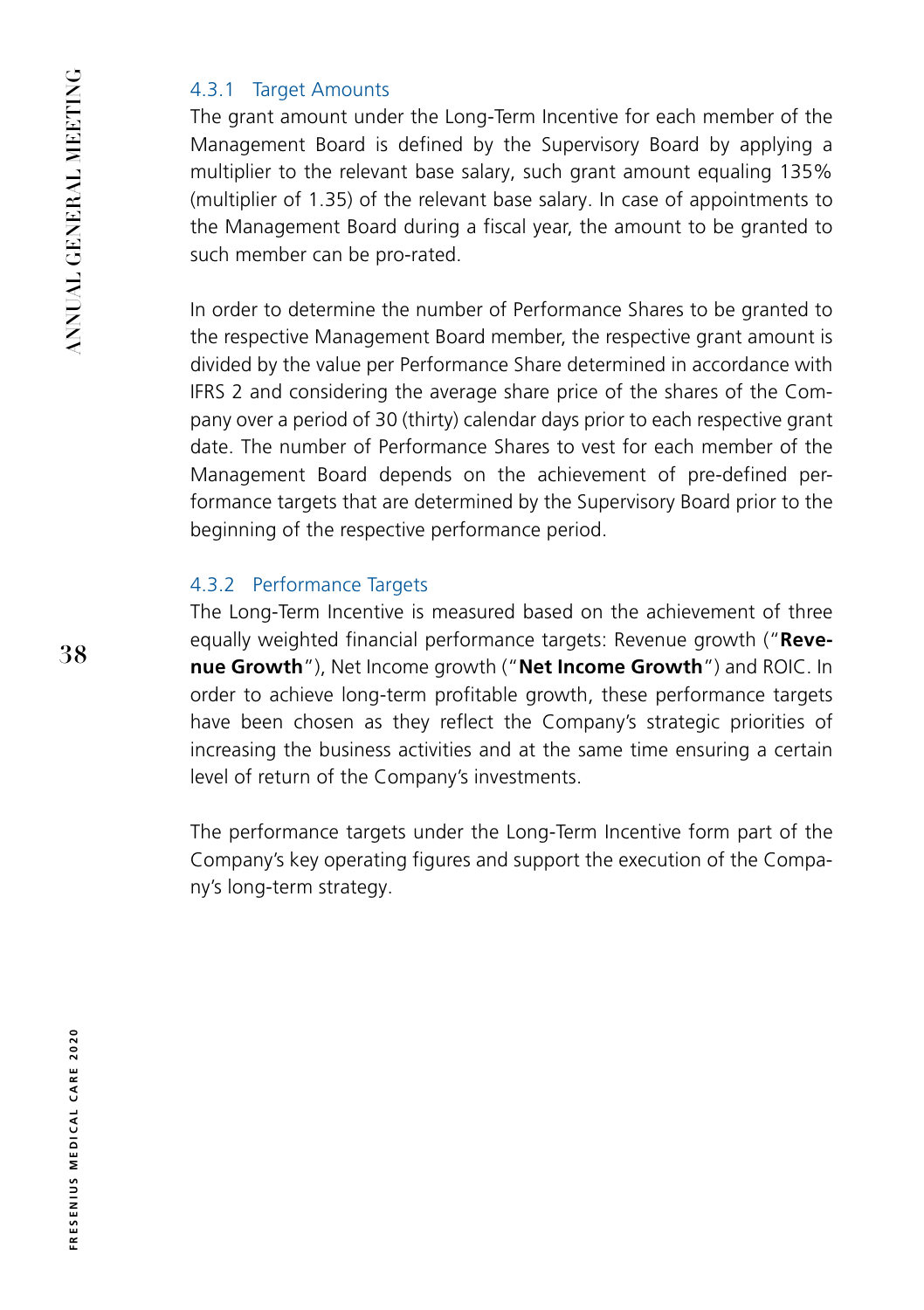| Performance<br>target              | Weight | Rationale and link to strategy                                                                                                                                                                                                                                                                                                        |
|------------------------------------|--------|---------------------------------------------------------------------------------------------------------------------------------------------------------------------------------------------------------------------------------------------------------------------------------------------------------------------------------------|
| <b>REVENUE</b><br><b>GROWTH</b>    | 1/3    | The key to continue growing our Revenue is to attract<br>new product customers, new patients and increase the<br>number of treatments performed each year as well as<br>delivering in our other healthcare businesses. Revenue<br>Growth also reflects the continuous importance of<br>growth for the long-term success of the group. |
| <b>NET INCOME</b><br><b>GROWTH</b> | 1/3    | On a group level, percentage growth in Net Income is<br>a key performance indicator used for internal manage-<br>ment. Net Income Growth reflects the long-term profi-<br>tability of the group.                                                                                                                                      |
| <b>ROIC</b>                        | 1/3    | ROIC is a profitability measure and expresses how effi-<br>ciently capital under our control is allocated in the<br>long-term or how well our capital with regard to a<br>specific investment project is employed.                                                                                                                    |

Revenue Growth and Net Income Growth are at constant currency. The underlying financial figures of the financial performance targets may be adjusted for certain effects to ensure comparability of the financial figures with respect to the operational performance, e.g. effects from certain acquisitions and divestments and changes in IFRS accounting standards.

## 4.3.3 Performance Target Setting and Determination of Target Achievement

Prior to the beginning of the respective performance period of each grant, the Supervisory Board defines target values for each performance target that lead to a target achievement of 0% (lower threshold), 100% and 200% (cap). In setting the target values the Supervisory Board considers the strategic growth targets and the market and competitive environment. To the extent this requires the consideration of financial figures that are unknown at that point in time, the Supervisory Board determines prior to the beginning of the fiscal year the methodology to be applied once such figures are available.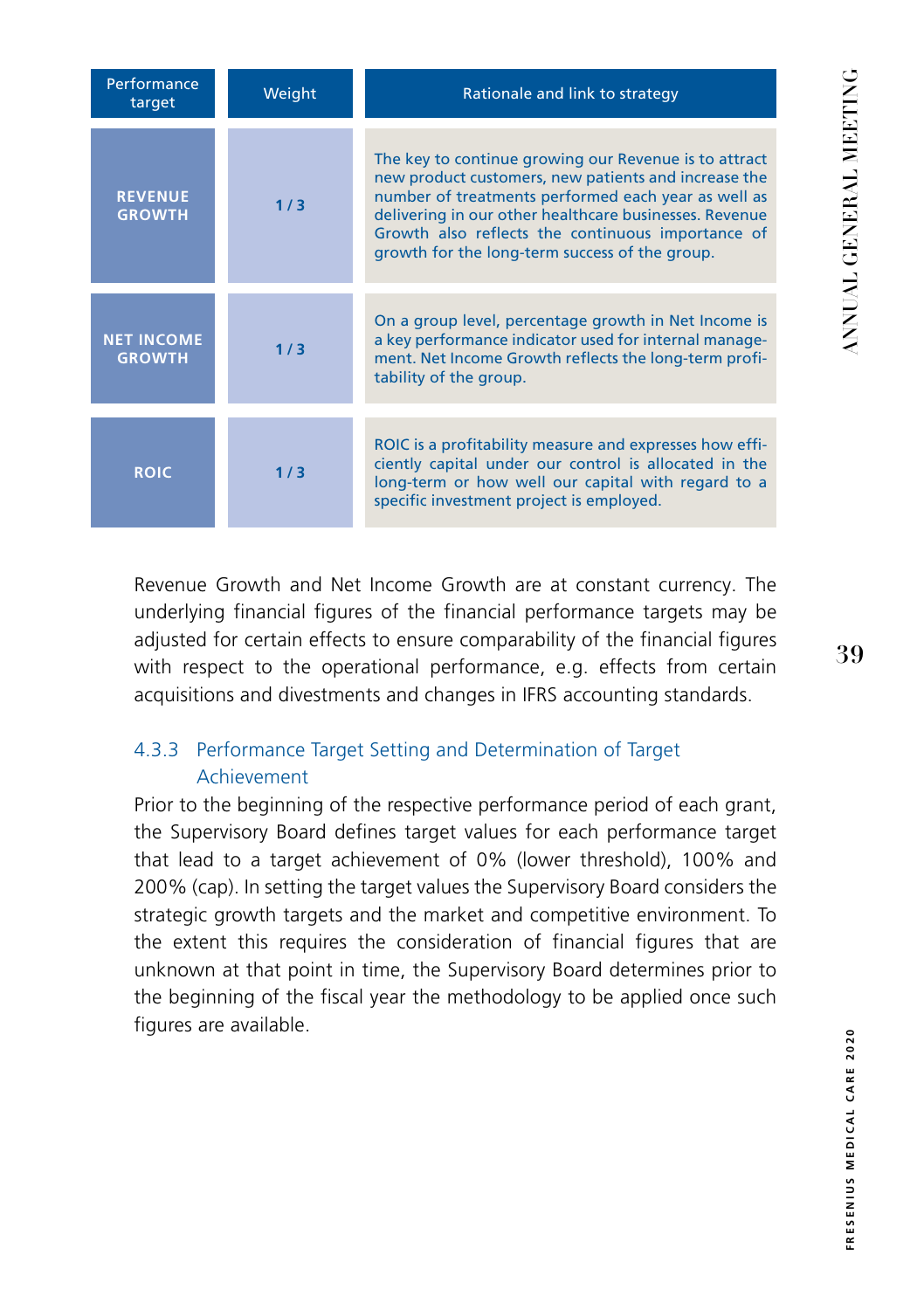The following applies for each performance target: If the lower target value is not exceeded, a target achievement of 0% applies. If the upper target value is exceeded, a target achievement of 200% (cap) applies. If the actual financial figures are between the respective target values for a target achievement of 0% and 100% or 100% and 200%, the target achievement is determined by linear interpolation.

The achievement of each performance target is determined annually. Thereby, the three performance targets are weighted equally to determine the yearly target achievement. At the end of the performance period, the Supervisory Board determines the overall target achievement for each grant of the Long-Term Incentive by taking the average of the yearly target achievements of the respective performance period.

Based on the overall target achievement, the number of Performance Shares to vest is determined for each member of the Management Board. Such number of Performance Shares to vest may increase or decrease over the performance period. A total loss as well as (at most) doubling of the granted Performance Shares (200% target achievement cap) is possible. After the final determination of the overall target achievement, the number of vested Performance Shares is multiplied with the last 30 (thirty) calendar days' average price of the shares of the Company prior to each respective vesting date to calculate a corresponding cash amount as proceeds from the vested Performance Shares. The overall proceeds from a Performance Share are capped at 400% of the respective grant amount.

When determining the degree of the overall target achievement, the Supervisory Board – in accordance with the corresponding recommendation of the German Corporate Governance Code in the version dated 16 December 2019 – may take into consideration that certain extraordinary commercial, tax or similar impacts are not related to the performance of the Management Board member. In the extraordinary case the Supervisory Board resolves to make use hereof, the rationale will be adequately explained and disclosed.

Detailed information on the applied target values and the performance target achievements will be disclosed ex-post in the compensation report for each fiscal year.

**40**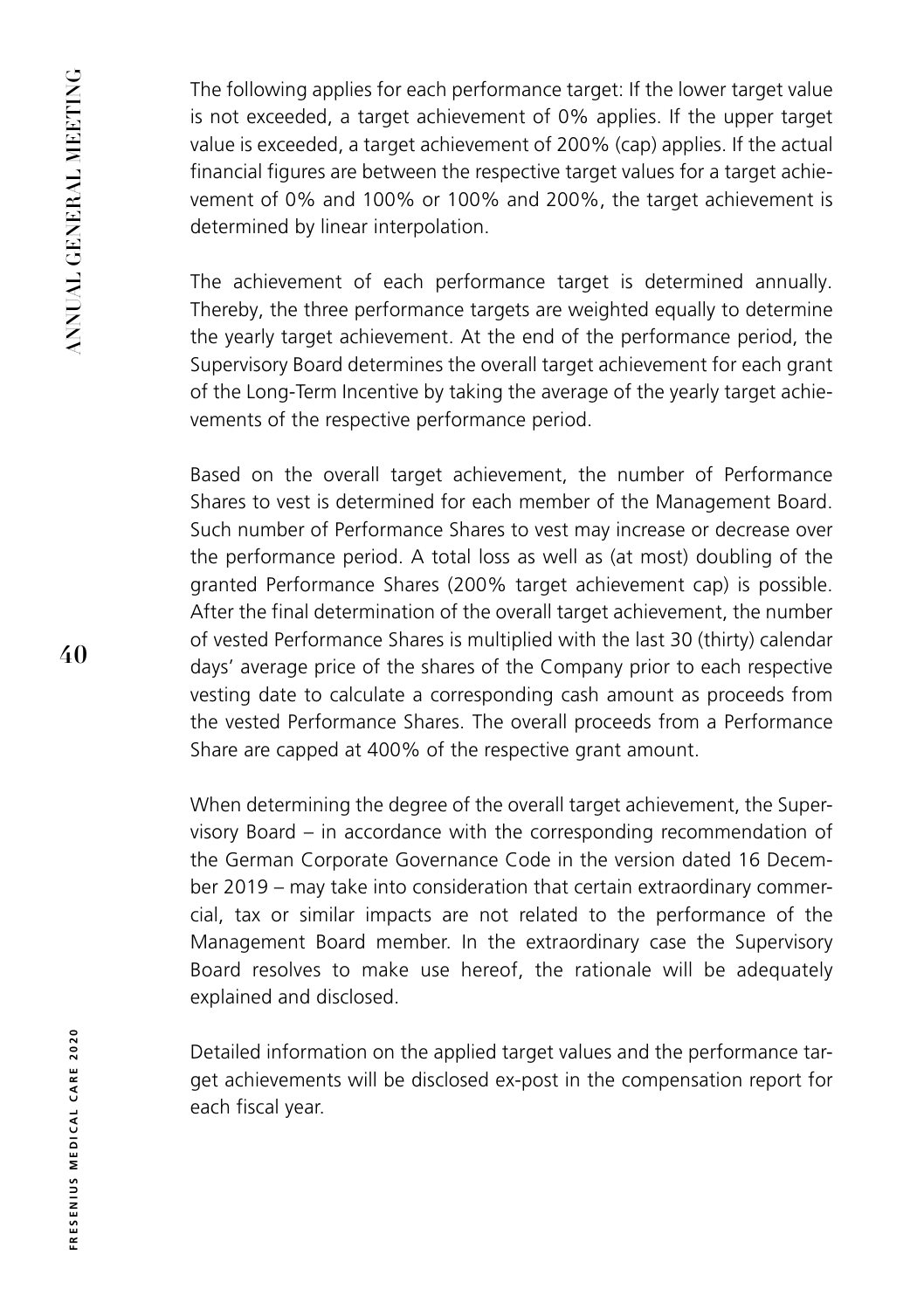#### **4.4 Investment in Shares of the Company**

The proceeds from the vested Performance Shares (after applicable payroll withholding taxes, contributions and other expenses) are not paid out to the respective Management Board member but transferred to a credit institution which is instructed by the General Partner to use such amount to purchase shares of the Company for the account of the respective Management Board member. The shares of the Company that are acquired as part of this process are subject to a mandatory holding period of at least one (1) year following the respective purchase date, and the member of the Management Board only has access to such shares upon lapse of the mandatory holding period.

The Supervisory Board can introduce additional share ownership requirements under the Compensation System 2020+ in the future.

## *5. Maximum Compensation*

The maximum compensation amounts are defined based on the currency of the base salary as stated in the respective Management Board member's service agreement and, as the case may be, amount to EUR 12,000,000 or USD 13,433,640 for the Chairman of the Management Board (CEO), EUR 9,500,000 or USD 10,634,965 for the CEO North America and EUR 7,000,000 or USD 7,836,290 for all other current Management Board functions.

In case new Management Board functions are established, the maximum compensation amounts for the Management Board members having such functions can range between EUR 5,000,000 and EUR 7,000,000 or between USD 5,597,350 and USD 7,836,290.

The maximum compensation amounts consider all compensation components granted to a Management Board member during a respective fiscal year, irrespective of the date the Management Board member is entitled to receive payouts and allocations from such compensation components.

The maximum compensation amount for each Management Board member can be below the sum of the potentially achievable payouts and allocations from the individual compensation components granted for a fiscal year.

In case the payouts and allocations to be received exceed the maximum compensation amount of a Management Board member, the proceeds of the Long-Term Incentive are reduced accordingly until the maximum compensation amount is not exceeded.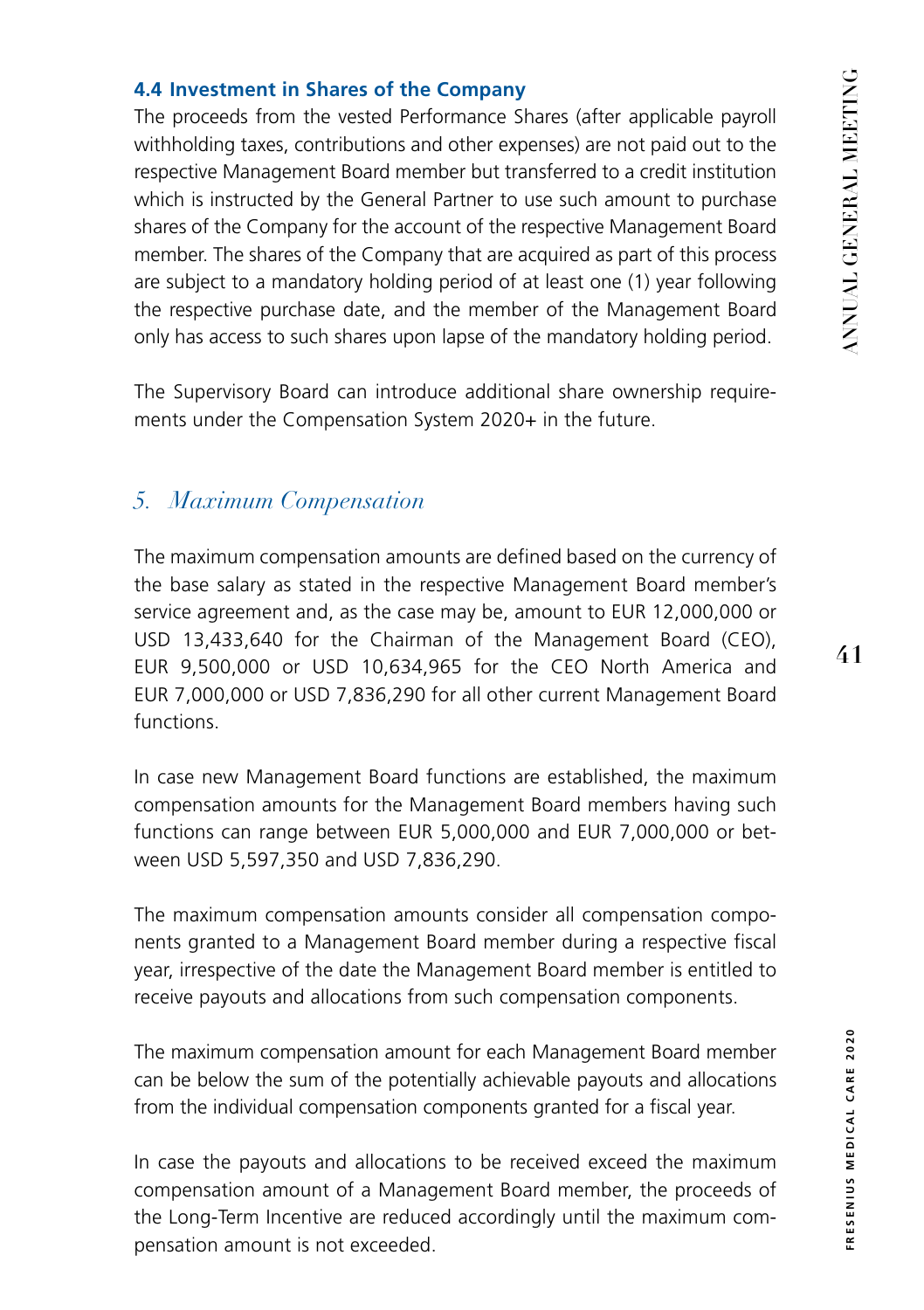## *6. Commitments to Management Board members in the Event of Termination*

The Supervisory Board may determine leaver rules for any compensation component with respect to the end of a Management Board member's employment relationship with the General Partner or the end of the appointment of a Management Board member to the Management Board for any termination reason. This includes cases like retirement or full or partial reduction in earning capacity, death, ordinary termination of the service agreement or termination of the service agreement for good cause, revocation of the appointment for good cause, transfer of a service agreement to the major shareholder of the Company or to an affiliated company of the Company's major shareholder, or the end of the General Partner exercising the function of the Company's general partner. For any such instance the Supervisory Board may in advance determine the requirements applying to the payment or forfeiture of all or some compensation components, in full or in part, prematurely or deferred, to the member of the Management Board or, in case of death, to the heirs of the respective member of the Management Board. In any event, payment of variable compensation components can only be made in accordance with the targets and comparison parameters as well as the due dates or holding periods stipulated in the respective plan terms as referenced in the service agreements or agreed to in the service agreements with the respective Management Board members.

The Supervisory Board concludes service agreements with Management Board members providing for a severance payment cap. Under such severance payment cap, payments in connection with an early termination of a Management Board appointment may not exceed the value of two (2) years' compensation and may not compensate more than the remaining term of the relevant service agreement. For the calculation of the relevant annual compensation, only non-performance-based compensation components may be applied. If there is good cause for the termination of the service agreement, no severance payments are made.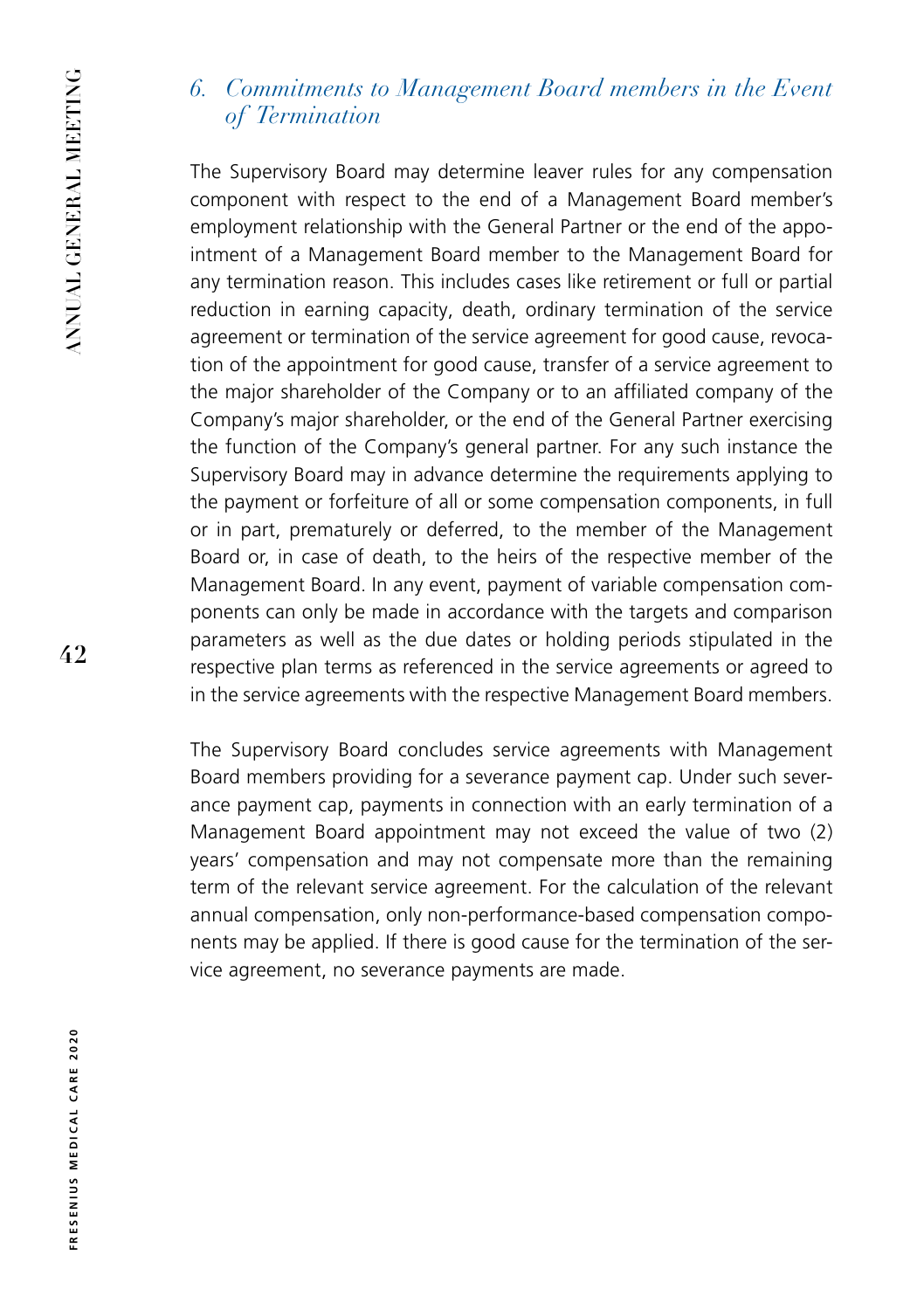The Supervisory Board may agree to a post-employment non-competition covenant (*nachvertragliches Wettbewerbsverbot*) for a period of up to two (2) years with Management Board members. If such post-employment non-competition covenant becomes applicable, the Management Board members may receive compensation amounting to up to half of their relevant base salary for each year of the respective application of the post-employment non-competition. Any payments under a post-employment non-competition covenant are to be offset against any severance payments.

The service agreements of the Management Board members shall not contain provisions that are triggered by a change of control.

# *7. Compensation System in Case of Special and Extraordinary circumstances*

In special and extraordinary circumstances (such as a severe financial or economic crisis), the Supervisory Board has the right to temporarily deviate in accordance with section 87a (2) sentence 2 of the German Stock Corporation Act from the Compensation System 2020+ and amend the regulations concerning the compensation structure and the individual compensation components as well as the regulations governing the respective procedures if this is necessary in the interest of the Company's long-term well-being. Unfavorable market developments are not considered special and extraordinary circumstances allowing for a deviation from the Compensation System 2020+.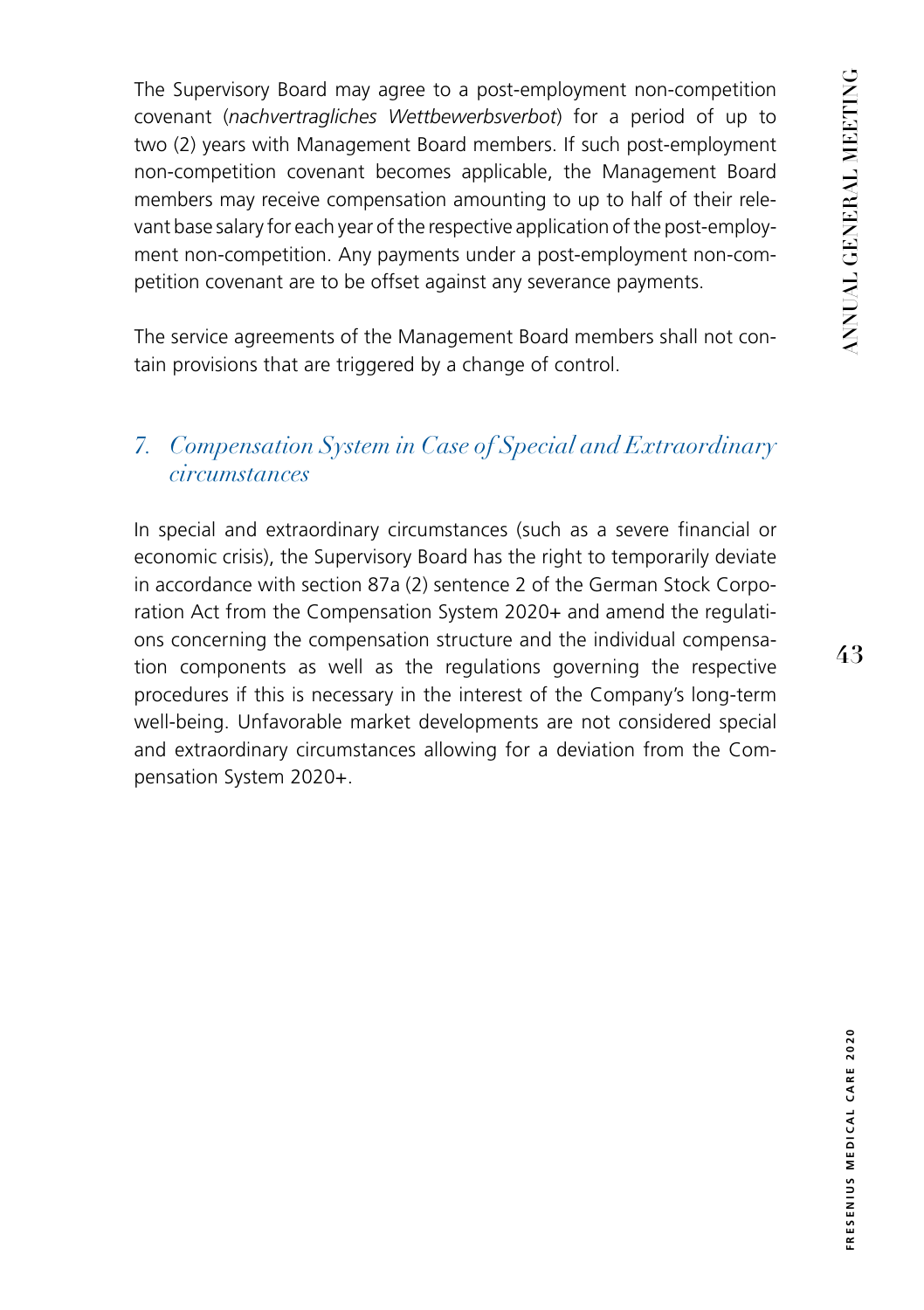# **III. REMUNERATION FOR THE MEMBERS OF THE SUPERVISORY BOARD**

The Supervisory Board of Fresenius Medical Care AG & Co. KGaA (the "**Supervisory Board**") advises and monitors the management by the General Partner and performs the tasks assigned to it by law and the Articles of Association. The Supervisory Board is involved in the strategy and planning and in all matters of fundamental importance to the Company. In view of these tasks which carry a high degree of responsibility, the members of the Supervisory Board shall receive an appropriate remuneration, which also takes into account the time required for the Supervisory Board office. In addition, Supervisory Board remuneration that is also appropriate with respect to the market environment ensures that the Company will continue to have qualified candidates for the Supervisory Board in the future. Thus, the appropriate remuneration of the Supervisory Board members contributes to the promotion of the business strategy and the longterm development of Fresenius Medical Care AG & Co. KGaA.

This standard is met by both the remuneration of Supervisory Board members as currently provided for in Article 13 of the Articles of Association of Fresenius Medical Care AG & Co. KGaA (the "**Articles of Association**") as well as the further developed remuneration proposed for resolution to the Company's Annual General Meeting 2020 under agenda item 7 by a respective amendment of Article 13 of the Articles of Association and which shall apply as from 1 January 2021.

Compared with the current regime, the main amendment of the remuneration for the Supervisory Board proposed under agenda item 7 is that under the new remuneration regime only fixed remuneration components shall be paid in future. The variable remuneration component currently provided for in Article 13 (4) of the Articles of Association shall be abolished. In 2011 a variable remuneration component for the members of the Supervisory Board was introduced. This was done with regard to the recommendation in the version of the German Corporate Governance Code (GCGC) applying at that time, according to which the Supervisory Board should receive performance-based remuneration in addition to fixed remuneration.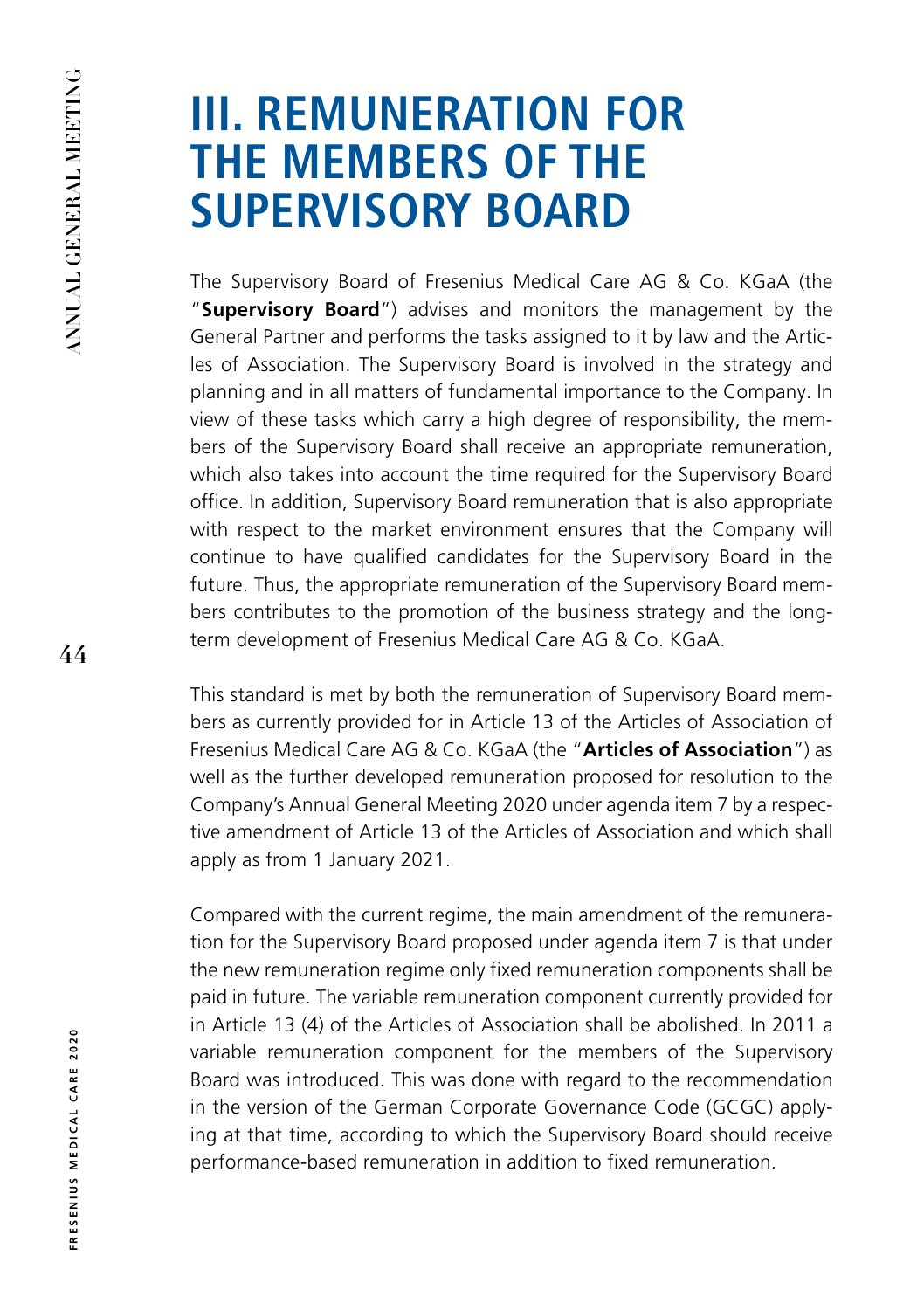The revised version of the GCGC dated 16 December 2019 now suggests in G.18 sentence 1 that the remuneration of the Supervisory Board should consist of a fixed remuneration. Remunerating Supervisory Board members only on the basis of a fixed remuneration also meets the expectations of numerous investors and voting rights advisors. The Company believes that the conversion to an exclusively fixed remuneration of the Supervisory Board is also suitable to take even greater account of the independent advisory and control capacity of the Supervisory Board.

## *1. Composition of the remuneration*

The remuneration of the members of the Supervisory Board is based on Article 13 of the Articles of Association. Both in accordance with the current provisions of the Articles of Association and in accordance with the revised version of Article 13 of the Articles of Association as proposed to the Annual General Meeting 2020 under agenda item 7, the members of the Supervisory Board receive a fixed remuneration, fringe benefits (comprising reimbursements and insurance coverage) and, if they serve in committees of the Supervisory Board, remuneration for these committee activities. According to the current regime, the members of the Supervisory Board also receive variable performance-based remuneration; this shall be abolished with effect as from 1 January 2021.

- a) Remuneration for the membership in the Supervisory Board
	- aa) Current regime
		- (1) Fixed remuneration

Currently, the members of the Supervisory Board receive on the one hand a fixed remuneration in the amount of USD 88,000.00 per annum for each full fiscal year, payable in four equal installments at the end of each calendar quarter. The Chairman of the Supervisory Board receives additional remuneration in the amount of USD 88,000.00 and his deputy additional remuneration in the amount of USD 44,000.00. If a fiscal year is not a full calendar year, the remuneration relating to a full fiscal year shall be paid on a pro rata temporis basis.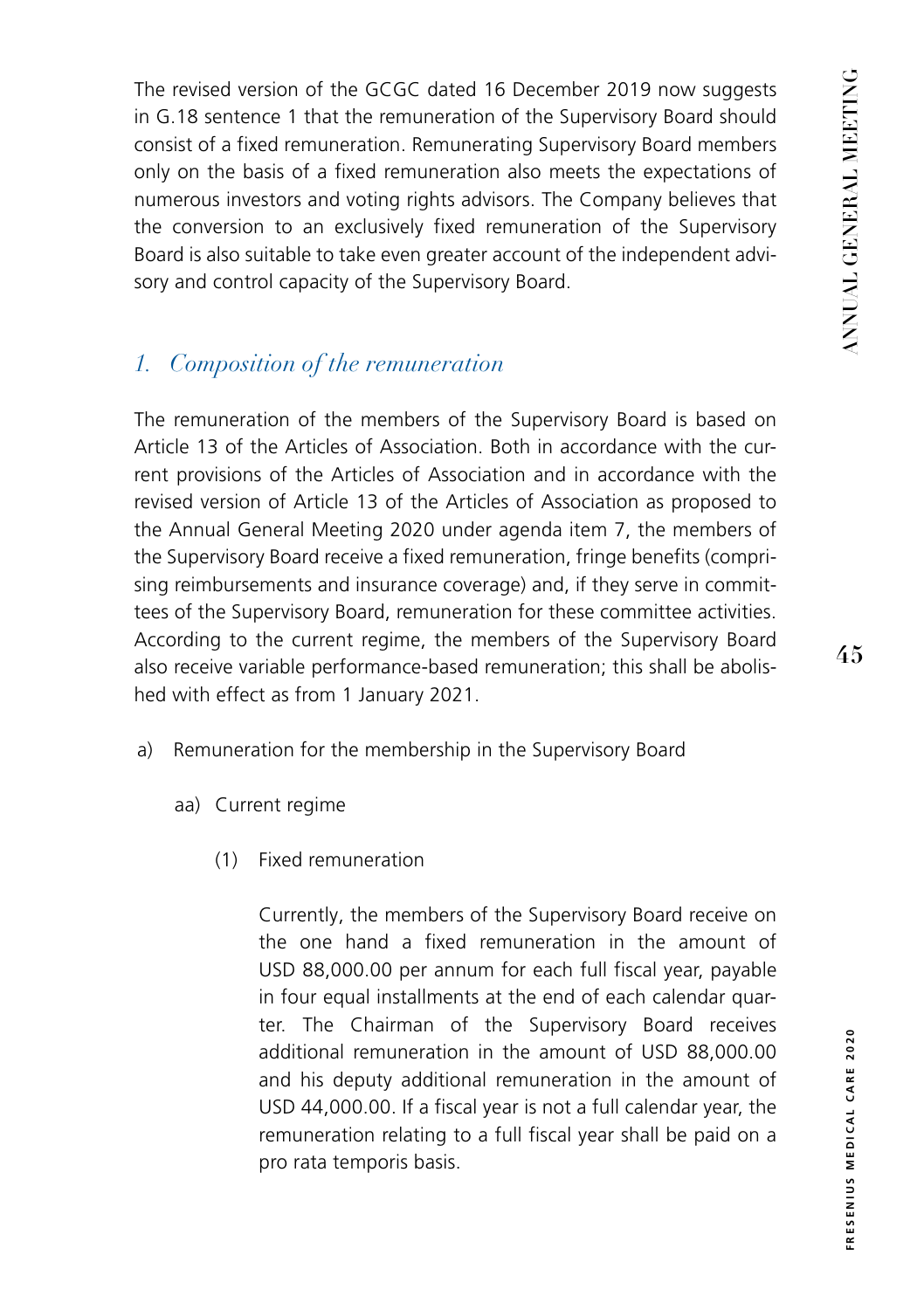#### (2) Variable performance-based remuneration

Currently, each member of the Supervisory Board also receives a variable performance-based remuneration for each full fiscal year pursuant to Article 13 (4) of the Articles of Association, which is based upon the respective average growth of earnings per share of the Company (EPS) during the period of the last three (3) fiscal years prior to the payment date. The amount of this variable remuneration component is determined by the following formula:

| 3-year average EPS growth<br>(as %) | Amount of variable remuneration<br>(in USD) |
|-------------------------------------|---------------------------------------------|
| $8.00 - 8.99$                       | 60,000,00                                   |
| $9.00 - 9.99$                       | 70,000,00                                   |
| $\geq 10.00$                        | 80,000,00                                   |

If the thresholds for the aforementioned three percentage margins are reached, the respective variable remuneration amounts are earned to their full extent, i.e. within these margins there is no pro rata remuneration (e.g.  $8.00\%$  = USD 60,000.00; 8.99% = USD 60,000.00).

In any case, the variable remuneration component pursuant to Article 13 (4) of the Articles of Association is capped at the maximum amount of USD 80,000.00 per annum. Reciprocally, the members of the Supervisory Board are only entitled to the variable remuneration component if the 3-year average EPS growth of at least 8.00% is reached.

The variable remuneration component is in principle disbursed on a yearly basis, namely following approval (*Feststellung*) of the Company's annual financial statements at the end of the calendar quarter in which the Company's annual financial statements are approved. If a fiscal year is not a full calendar year, the remuneration relating to a full fiscal year shall be paid on a pro rata temporis basis.

bb) Regime as from 1 January 2021

With effect as from 1 January 2021, the remuneration of the Supervisory Board shall no longer include a variable remuneration component. As a compensation for this and in view of the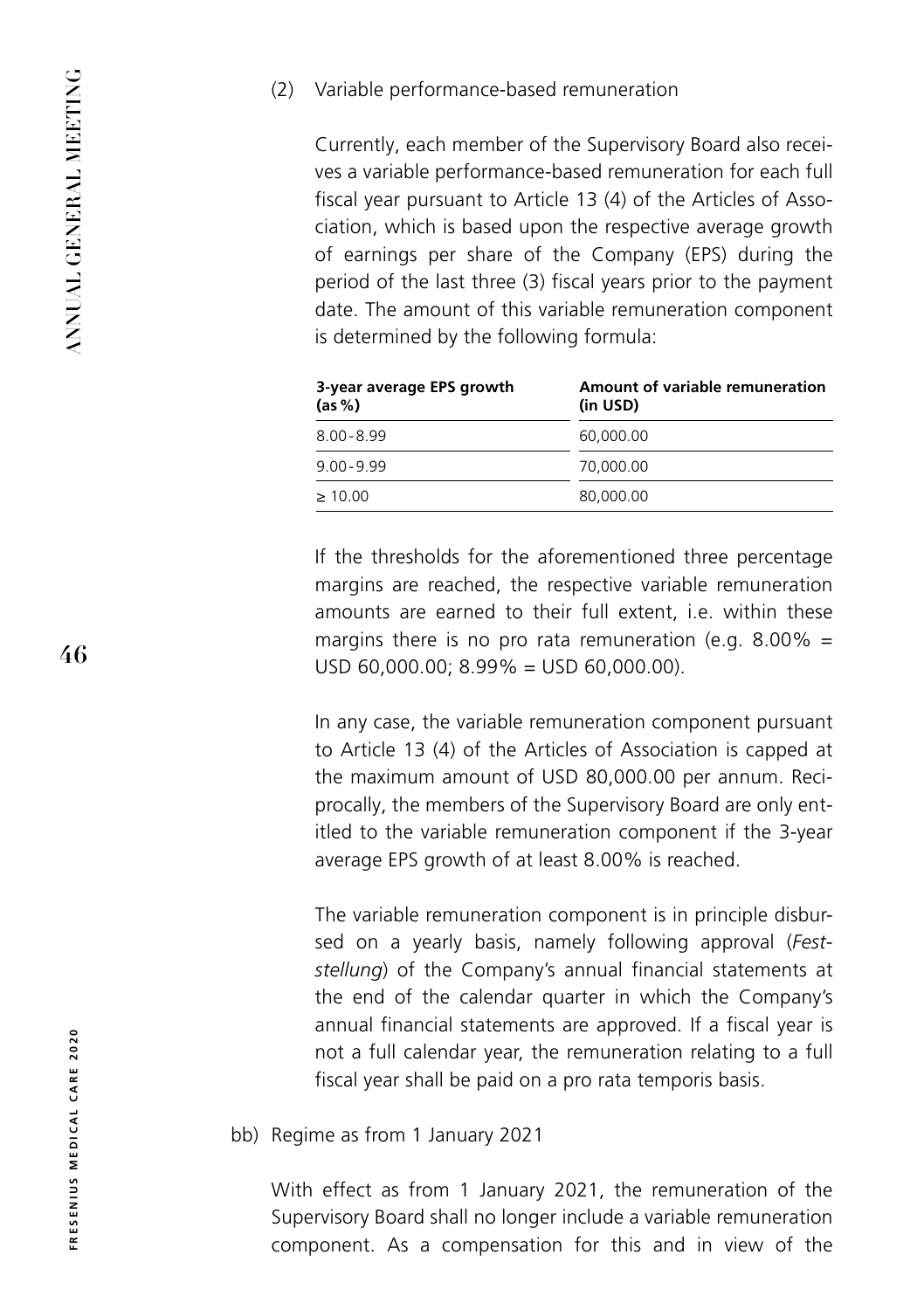remuneration provision introduced at the Annual General Meeting in 2016, which has remained unchanged since then, the fixed remuneration of the members of the Supervisory Board shall be increased in view of the considerable increase in the scope of monitoring and advisory tasks. Each member of the Supervisory Board shall receive USD 160,000.00 annually. The Chairman of the Supervisory Board shall receive an additional remuneration in the amount of USD 160,000.00 and the Deputy Chairman shall receive an additional remuneration in the amount of USD 80,000.00 per year. As per the current regime, the remuneration relating to a full fiscal year shall be paid on a pro rata temporis basis if a fiscal year is not a full calendar year.

- b) Remuneration for serving on a committee of the Supervisory Board
	- aa) Current regime

The members of the Supervisory Board who serve on a committee of the Supervisory Board receive an additional amount of USD 44,000.00 per year. As Chairman of a committee, a member of the committee shall in addition receive USD 22,000.00 per year and as Deputy Chairman an additional USD 11,000.00 respectively, payable in each case in four equal installments at the end of each calendar quarter. For memberships in the Nomination Committee and in the Joint Committee pursuant to Articles 13a et seqq. of the Articles of Association as well as in the capacity of their respective Chairmen and Deputy Chairmen, no separate remuneration shall be granted. Article 13e (3), according to which the members of the Joint Committee receive an attendance fee of USD 3,500.00, remains unaffected. If a fiscal year is not a full calendar year, the remuneration relating to a full fiscal year shall be paid on a pro rata temporis basis.

bb) Regime as from 1 January 2021

In view of the proposed abolition of the variable remuneration component and of the considerable increase in the scope of monitoring and advisory tasks since the introduction of the current remuneration provision, the remuneration for serving on a committee of the Supervisory Board shall also be appropriately adjusted as from 1 January 2021. As a member of a committee, a member of the Supervisory Board shall receive an additional annual payment of USD 40,000.00. In addition, as Chairman or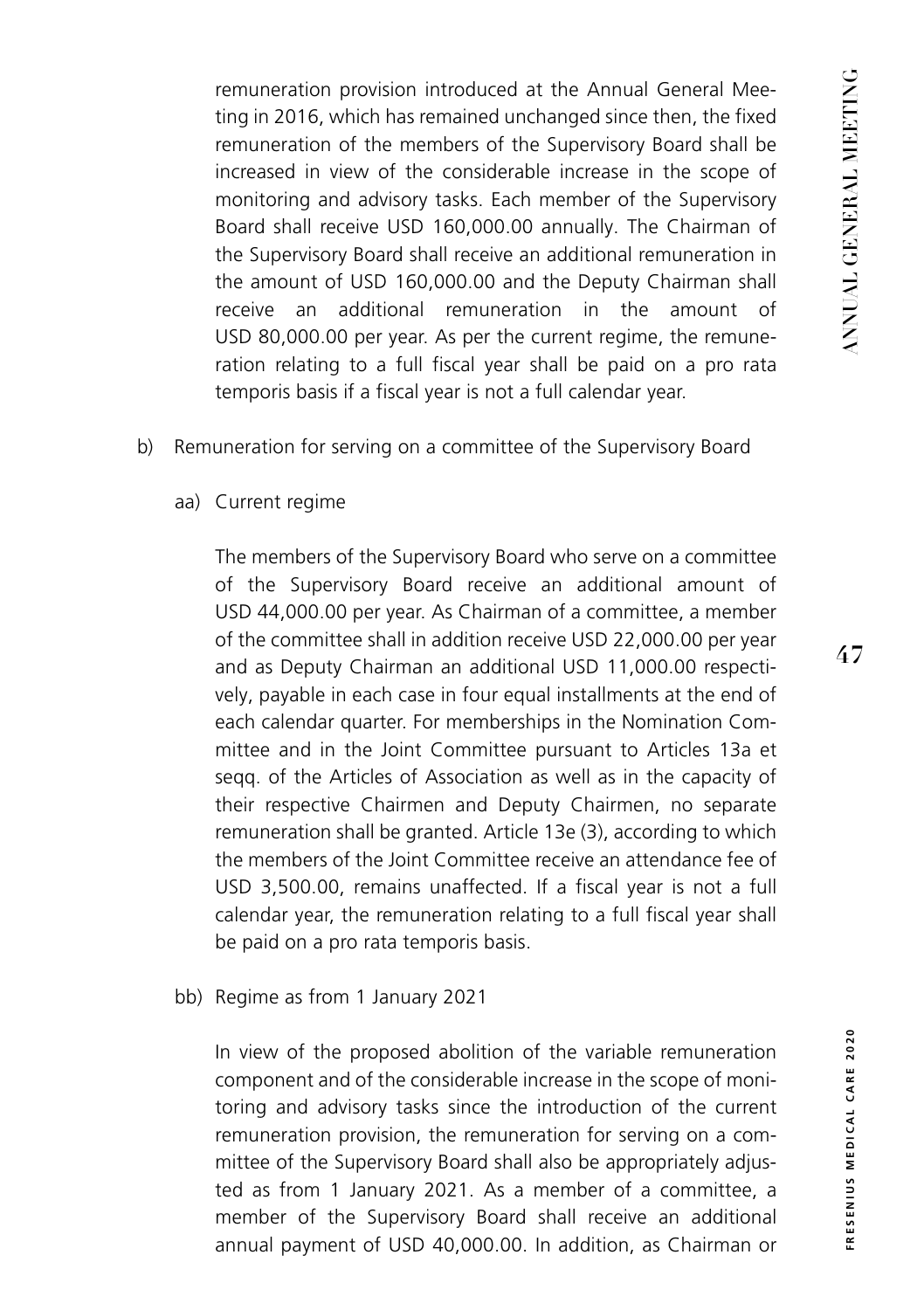Vice Chairman of a committee, a committee member shall receive USD 40,000.00 or USD 20,000.00 annually. In view of the considerable amount of work and time required for the selection of suitable candidates, membership in the Nomination Committee (as well as activity as Chairman or Deputy Chairman) shall also be remunerated in the same way. The regulations for the Joint Committee pursuant to Articles 13a et seqq. of the Articles of Association described in lit. aa) shall remain unchanged also in the future. As per the current regime, the remuneration relating to a full fiscal year shall be paid on a pro rata temporis basis if a fiscal year is not a full calendar year.

- c) Set-off of remuneration for simultaneous seats on the Supervisory Board of the General Partner or its committees
	- aa) Current regime

Article 13 (8) and (9) of the Articles of Association provides for a set-off of remuneration payments in the event of simultaneous seats on the supervisory board of the Company's General Partner, Fresenius Medical Care Management AG, or its committees.

To the extent that a member of the Supervisory Board of the Company is at the same time a member of the supervisory board of Fresenius Medical Care Management AG and receives remuneration for his services as a member of the supervisory board of Fresenius Medical Care Management AG, the fixed remuneration, including the additional remuneration for the Chairman and the Deputy Chairman, if they are at the same time Chairman or Deputy Chairman in the supervisory board of Fresenius Medical Care Management AG, and the variable performance-based remuneration are each reduced to half. If the Deputy Chairman of the Supervisory Board is at the same time Chairman of the supervisory board of Fresenius Medical Care Management AG, he shall not receive additional remuneration for his services as Deputy Chairman of the Supervisory Board.

To the extent that a member of a committee of the Supervisory Board is at the same time a member of a supervisory board committee of Fresenius Medical Care Management AG and receives remuneration for his services as a member of such supervisory board committee, this remuneration will be set off against the respective amount of remuneration received for services in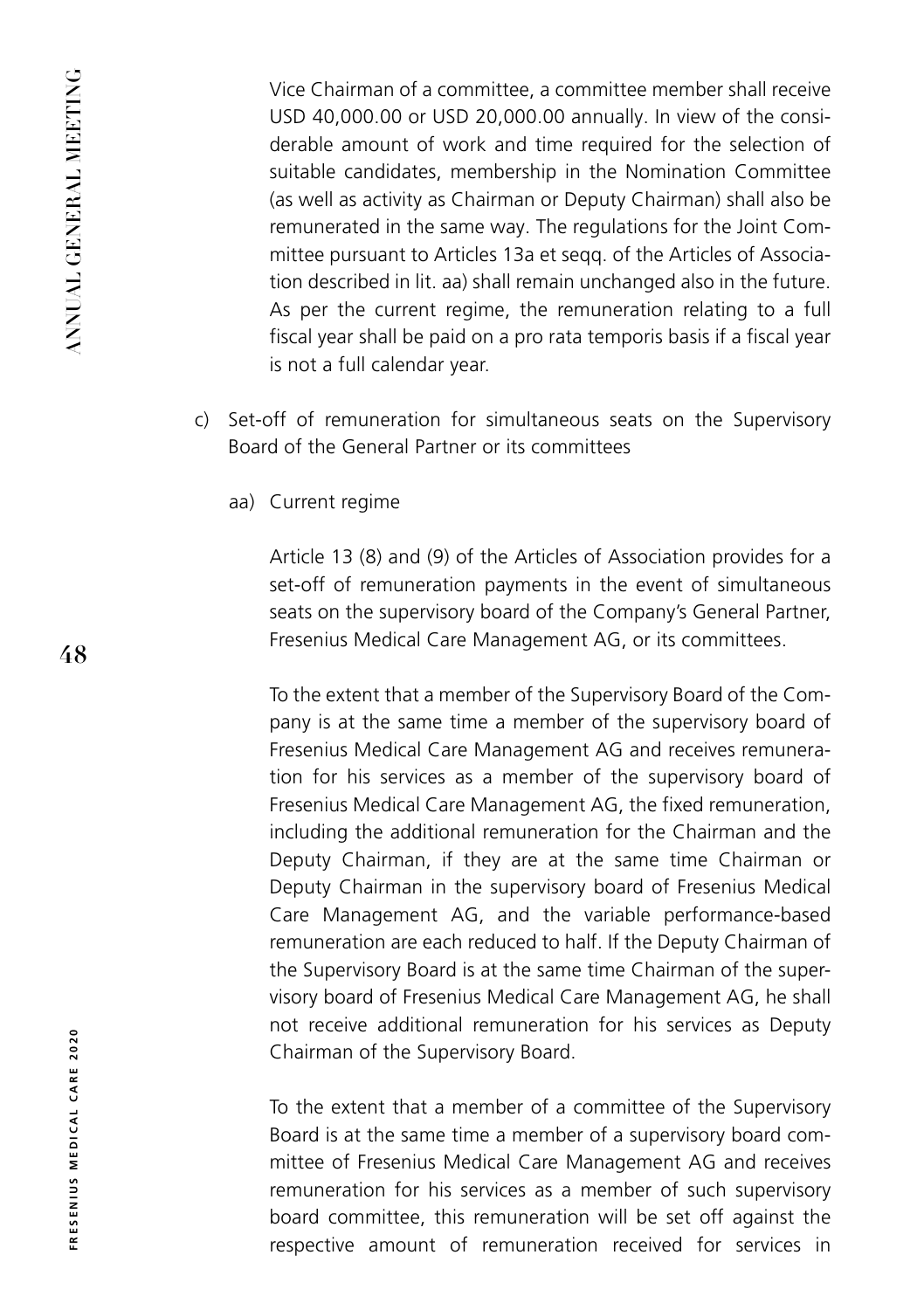committees of the Supervisory Board, if the committees in both companies have the same functions and competences; apart from that, no further set-off or adjustment shall take place.

bb) Regime as from 1 January 2021

The remuneration proposed to the Annual General Meeting 2020 under agenda item 7 provides that the current regulations on the set-off of remuneration for simultaneous seats on the Supervisory Board of Fresenius Medical Care Management AG or its committees are essentially retained. In the future, however, set-off is to be effected even if the committees in both companies merely have the same type of functions and competences. The provision according to which the variable remuneration is also reduced to half in the event of dual positions will be abolished without replacement due to the abolition of the variable remuneration of the members of the Supervisory Board.

d) Fringe benefits (reimbursements and insurance coverage)

Furthermore, members of the Supervisory Board are currently reimbursed for the expenses incurred in the exercise of their office, including any statutory value-added tax owed by them. In addition, the Company shall provide the members of the Supervisory Board with an insurance coverage regarding the fulfillment of their duties as such members of the Supervisory Board which is subject to an appropriate deductible. These regulations shall continue to apply with minor editorial changes in the future.

- e) Ratio of fixed and variable remuneration components
	- aa) Current regime

In the event of an entitlement to variable performance-based remuneration, the relative proportion of the fixed remuneration is between 59.5% and 52.4% and the proportion of variable performance-related remuneration is correspondingly between 40.5% and 47.6% of the compensation, depending on the relevant 3-year average growth in EPS (in %) as described in lit. a) aa) (2). These ratios may change in favor of the relative proportion of the fixed remuneration in case of a function as Chairman or Deputy Chairman of the Supervisory Board or a service in committees of the Supervisory Board of the Company in accordance with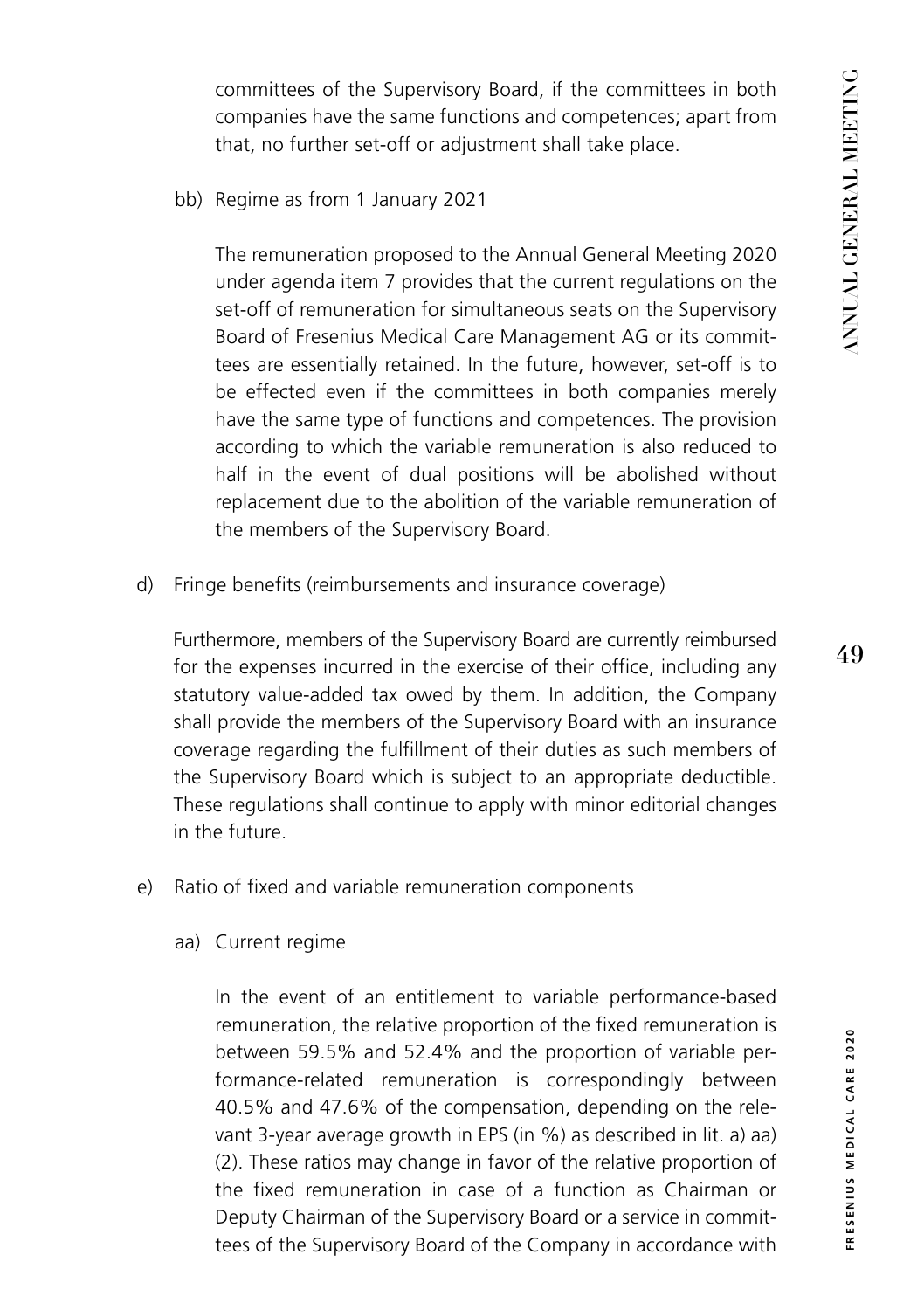the descriptions in lit. a) aa) and lit. b) aa). If there is no entitlement to variable performance-related remuneration, the relative proportion of the fixed remuneration is 100%.

bb) Regime as from 1 January 2021

Under the proposed regime applying from 1 January 2021, the relative proportion of the fixed remuneration will always be 100%.

## *2. Procedure for determining, implementing and reviewing the remuneration of the Supervisory Board*

No remuneration-related legal transactions within the meaning of section 87a (1) sentence 2 no. 8 AktG were concluded with the members of the Supervisory Board. Since the remuneration of the members of the Supervisory Board is based on the provisions of the Articles of Association resolved by the General Meeting, the remuneration and employment conditions of the employees were not taken into account when determining the remuneration of the members of the Supervisory Board.

A resolution on the remuneration of the members of the Supervisory Board of the Company is adopted by the General Meeting at least every four years, based on a proposal by the General Partner and the Supervisory Board. To the extent that this resolution concerns the confirmation of the remuneration of the Supervisory Board, a majority of the votes cast is sufficient for the resolution. If the resolution is intended to amend the remuneration, this resolution requires a simultaneous amendment of the corresponding provisions of the Articles of Association; unless the Articles of Association of the Company stipulate a different capital majority, a majority of three quarters of the share capital represented at the General Meeting when adopting the resolution is required for this purpose.

Prior to the proposal to the General Meeting, the General Partner and the Supervisory Board generally on the basis of public information and information available to experts, in particular comparative studies, and, if necessary, with the help of external remuneration consultants review the remuneration of the members of the Supervisory Board. In the event that the General Meeting, taking into consideration the respective relevant annual results, resolves a higher remuneration by a three fourths majority of the votes cast, such higher remuneration shall be payable.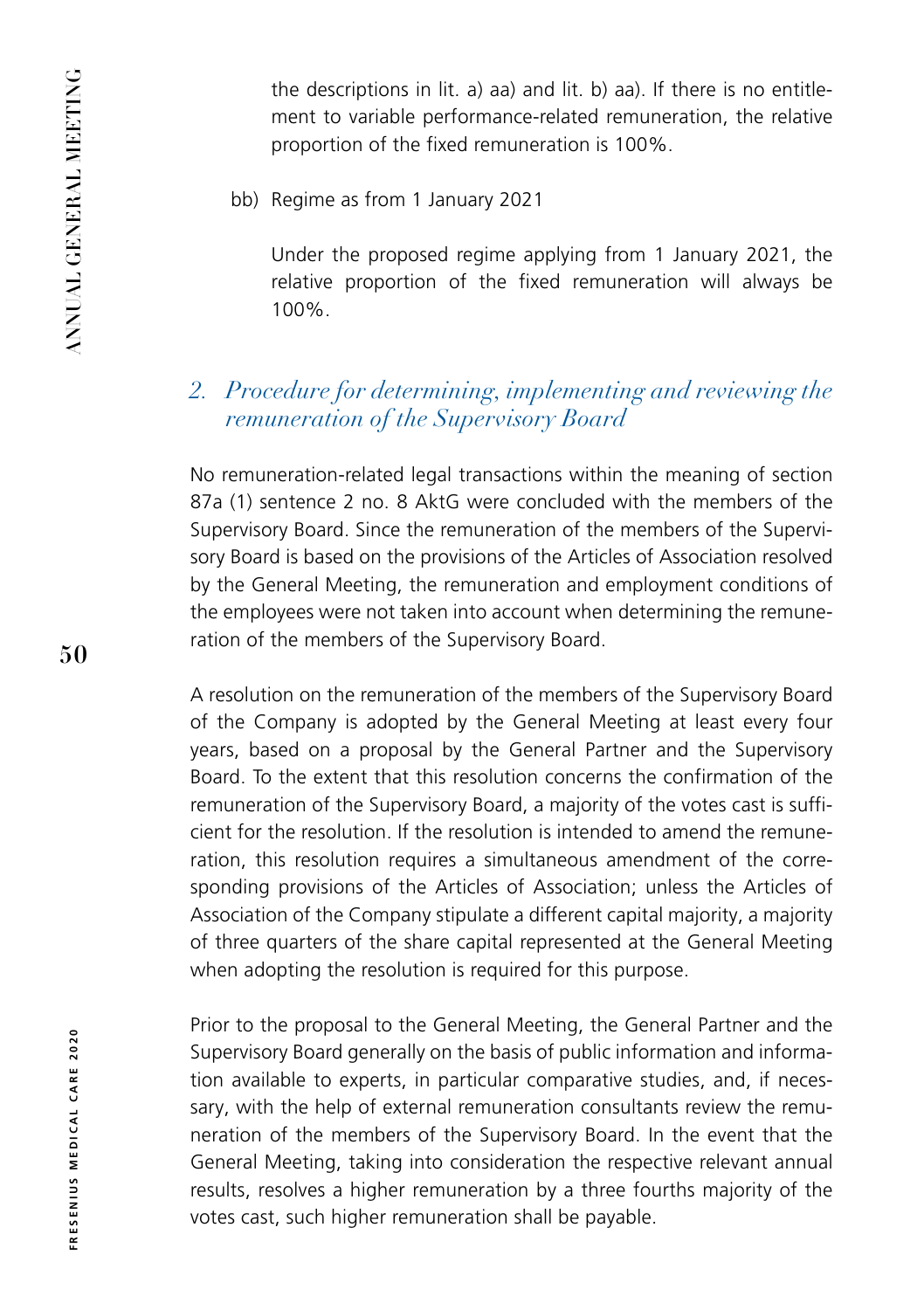# **IV. WRITTEN REPORT OF THE GENERAL PARTNER ON AGENDA ITEM 8**

Pursuant to section 278 (3) AktG in connection with sections 203 (2) sentence 2, 186 (4) sentence 2 AktG, the General Partner hereinafter reports on the reasons for which it shall be authorized in certain cases to exclude the shareholders' subscription rights when making use of the authorized capitals proposed for resolution under agenda item 8:

The General Partner was authorized pursuant to Article 4 (3) and Article 4 (4) of the Articles of Association to increase the Company's share capital with the approval of the Supervisory Board by up to EUR 35,000,000.00 by issuing new bearer ordinary shares for cash (Authorized Capital 2015/I) and up to EUR 25,000,000.00 by issuing new bearer ordinary shares for cash and/or contributions in kind (Authorized Capital 2015/II). These authorizations have each expired on 18 May 2020. The authorizations have not been used. To ensure that the Company will be able to satisfy future financial requirements arising in connection with the implementation of strategic decisions in a quick and adequately flexible manner and with the approval of the Supervisory Board, i.e. without a time-consuming new resolution in a General Meeting, new authorized capitals are proposed under agenda item 8. The amounts of these new authorized capitals shall be identical to the existing authorized capitals.

In total, new authorized capitals of up to EUR 60,000,000.00 shall be created. The Authorized Capital 2020/I shall authorize the General Partner until 26 August 2025 to increase the share capital of the Company with the approval of the Supervisory Board by up to a total of EUR 35,000,000.00 for cash by issuing new bearer ordinary shares on one or more occasions. The Authorized Capital 2020/II shall authorize the General Partner until 26 August 2025 to increase the share capital of the Company with the approval of the Supervisory Board by up to a total of EUR 25,000,000.00 for cash and/or contributions in kind by issuing new bearer ordinary shares on one or more occasions.

If the General Partner exercises the authorizations proposed for resolution under agenda item 8 b) and d) during their term, the shareholders have, in principle, subscription rights. In the following cases, however, the General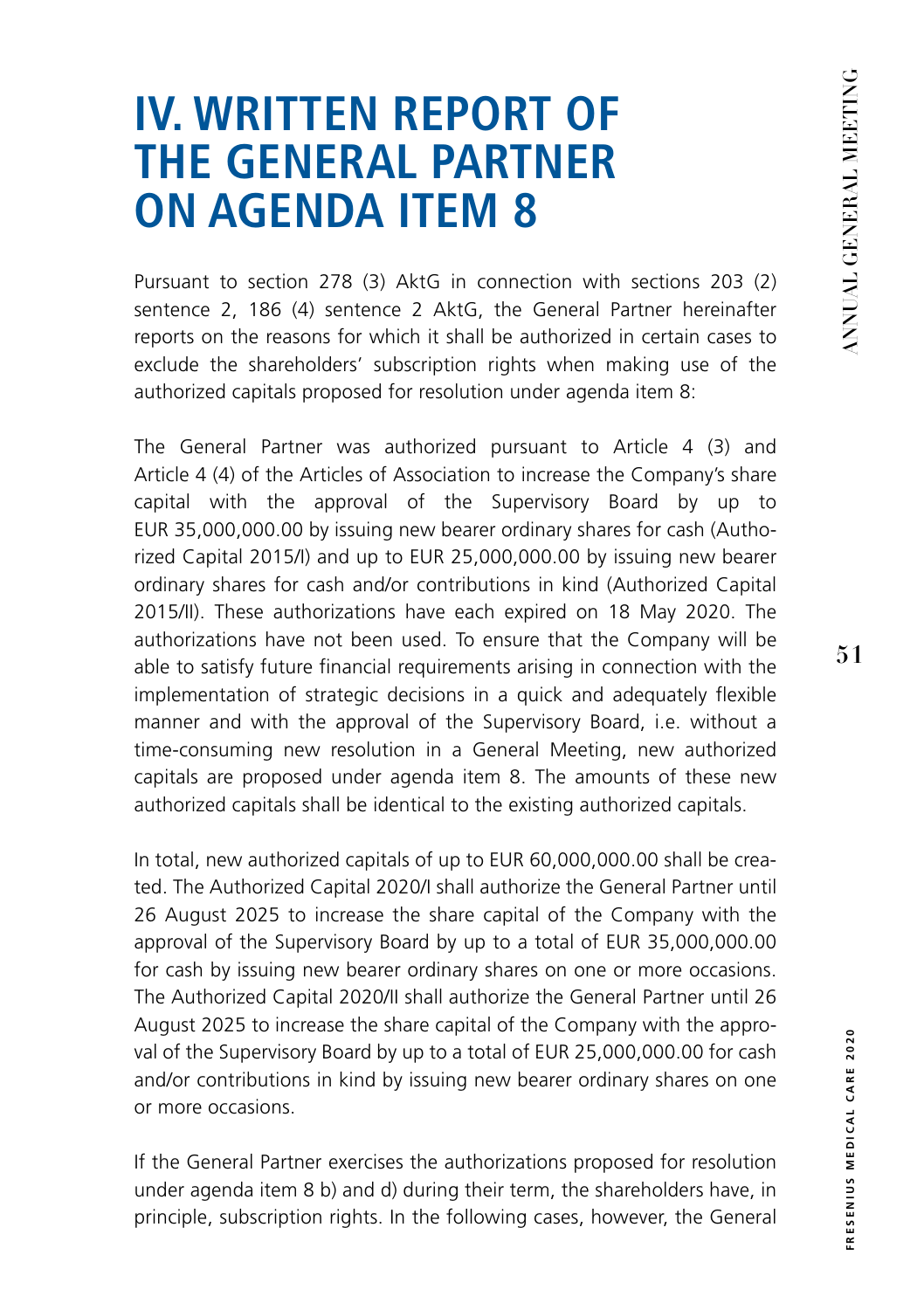Partner shall be authorized pursuant to these authorizations to exclude the subscription rights with the approval of the Supervisory Board:

A. Under the Authorized Capital 2020/I as proposed for resolution under agenda item 8 b), the General Partner shall be authorized to exclude with the approval of the Supervisory Board fractional amounts from the shareholders' subscription rights. Fractional amounts can follow from the issuing volume and the determination of a practicable subscription ratio. The exclusion of subscription rights for fractional amounts under the Authorized Capital 2020/I enables the utilization of the proposed authorization in round amounts while maintaining an even subscription rights ratio. This facilitates the processing of the subscription rights. The exclusion therefore enhances practicability of the capital increase and facilitates the processing of the issuing of shares. Also, the value of fractional amounts per shareholder is usually small. In contrast, the effort necessary for the issuance of shares without excluding subscription rights for fractional amounts is significantly higher. The shares excluded from shareholders' subscription rights as free fractional amounts will be utilized in the best possible way for the Company, either by disposal on the stock exchange or in another way. Since the exclusion of subscription rights under the authorization proposed for resolution under agenda item 8 b) is restricted to fractional amounts, a potential disadvantageous dilutive effect for shareholders resulting from an exclusion of subscription rights is small. The Management Board of the General Partner therefore considers the exclusion of subscription rights under the Authorized Capital 2020/I to the extent described necessary, appropriate, adequate and, weighting the interests of the Company against the interests of shareholders, materially justified.

The General Partner may only exercise the aforementioned authorizations to exclude subscription rights with regard to the Authorized Capital 2020/I to the extent that the proportional amount of the total shares issued under exclusion of subscription rights exceeds 10% of the share capital neither at the time of this authorization coming into effect nor at the time of the exercise of this authorization. If, during the period of validity of the Authorized Capital 2020/I until its utilization, other authorizations on the issue or on the sale of shares of the Company or the issue of rights which authorize or bind to the subscription of shares of the Company are exercised and the subscription rights are excluded,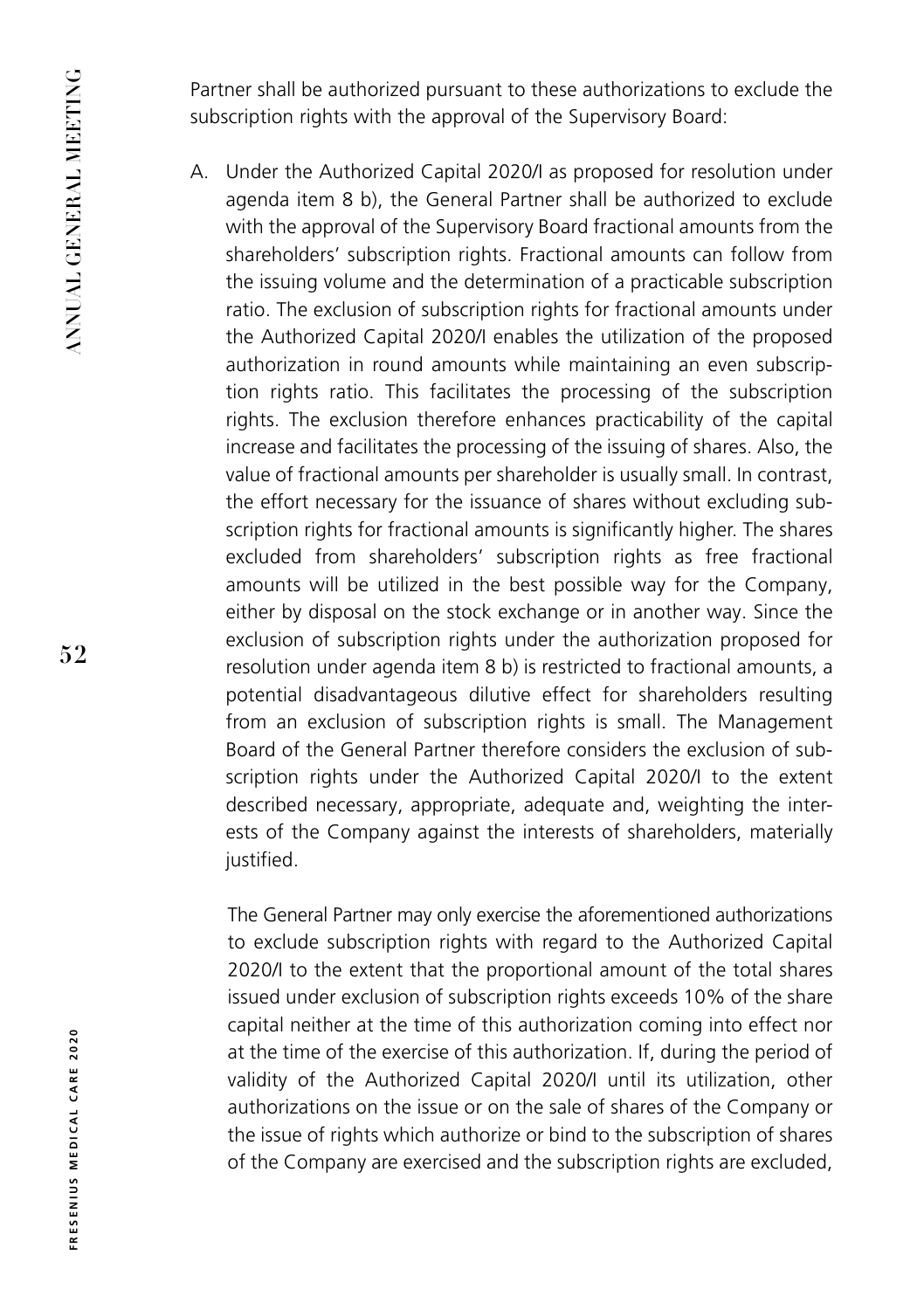such subscription rights will be taken into account with regard to the aforementioned 10% limit.

B. With regard to the Authorized Capital 2020/II as proposed for resolution under agenda item 8 d), the General Partner shall on the one hand be authorized to exclude the shareholders' subscription rights with the approval of the Supervisory Board in the case of capital increases for contributions in kind. This authorization to exclude subscription rights shall allow for the acquisition of companies, parts of companies, interests in companies or other assets in return for granting the Company's shares. To remain competitive especially in an international perspective, the Company must in the interest of its shareholders at any time be in a position to act quickly and flexibly on the international markets. In particular, this includes the option to acquire companies, parts of companies, interests in companies or other assets to improve the Company's position. It can be of great interest to sellers of attractive targets to (also) be able to acquire shares of the acquiring company instead of cash. At the same time, the acquisition of such targets against the Company's shares preserves the Company's funds without affecting the Company's debt/equity ratio. Therefore, the Company shall also be enabled to grant shares as consideration in kind since the aforementioned acquisition opportunities usually only exist for a short time and for this reason the necessary issuance of new shares cannot be resolved upon by a General Meeting that would need to be convened first to be able to conduct an ordinary capital increase. Corresponding to the existing Authorized Capital 2015/II, the proposed authorization to exclude subscription rights preserves the necessary flexibility for the Company to quickly and flexibly avail itself of opportunities to acquire companies, parts of companies, interests in companies and other assets. The exclusion of subscription rights leads to a relative reduction of the proportionate interest ratio as well as the proportionate voting ratio for existing shareholders. Should, however, subscription rights be granted, the acquisition of companies, parts of companies, interests in companies or other assets in return for shares would not be possible and the advantages for the Company and the shareholders as described above would therefore not be achievable. The financial interests of the Company's shareholders in the case of capital increases against contributions in kind are, however, protected by the General Partner's legal obligation to issue the new shares at an issue price that is adequate to the proportionate value of the contribution in kind.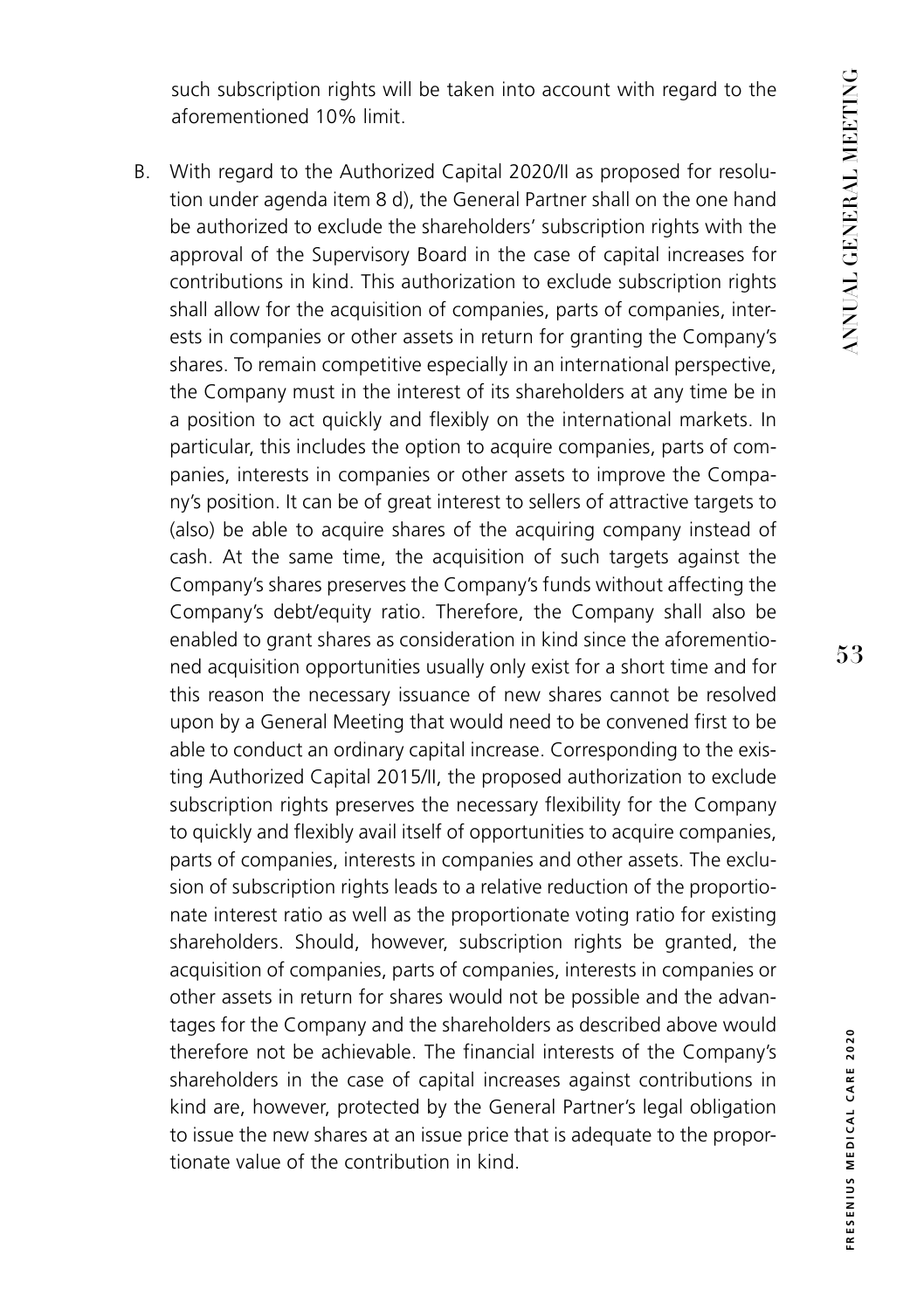On the other hand, the management shall in the case of capital increases for cash from the Authorized Capital 2020/II be authorized to exclude subscription rights pursuant to section 278 (3) AktG in connection with sections 203 (1) sentence 1, 203 (2), 186 (3) sentence 4 AktG if the new shares are issued at a price which does not fall significantly below the stock exchange price of shares of the Company already issued at the time of the final determination of the issue price and the proportionate amount attributable in total to the issued shares exceeds 10% of the share capital existing on the first exercise of the authorization neither at the time of the coming into effect nor at the time of the first exercise of the authorization. The possibility to exclude subscription rights in analogous application of section 186 (3) sentence 4 AktG enables the Company to use favorable stock exchange conditions effectively and close to the current stock exchange price at the relevant time and to achieve the highest issue price possible and a substantial strengthening of the equity funds by fixing the issue price close to the market. The authorization therefore allows the Company to cover any capital requirements even at short notice and to use the corresponding stock exchange price of the Company's shares to strengthen its equity funds. By avoiding a time-consuming and expensive processing of subscription rights, the equity capital requirements can be covered within a very short time from short-term market opportunities and additional new shareholder groups can be acquired at home and abroad. The flexibility inherent in the exclusion of subscription rights is an important instrument for the Company to be able to use the opportunities offered in rapidly changing markets. The issue price for the new shares must be geared to the stock exchange price of the shares already listed and must not differ significantly from the respective current stock exchange price in each case and, in particular, must not fall significantly below it. This ensures that the compensation received for new shares is always adequate to the market, which is in the interest of both the Company and all its shareholders.

The utilization of the Authorized Capital 2020/II with the exclusion of subscription rights results in a reduction of the proportionate interest ratio as well as the proportionate voting ratio of existing shareholders. As far as the new shares are issued for cash, this dilution will – in conformity with the statutory rationale in section 186 (3) sentence 4 AktG – be adequately limited by the fact that the proportionate amount of share capital attributable to shares issued for cash with exclusion of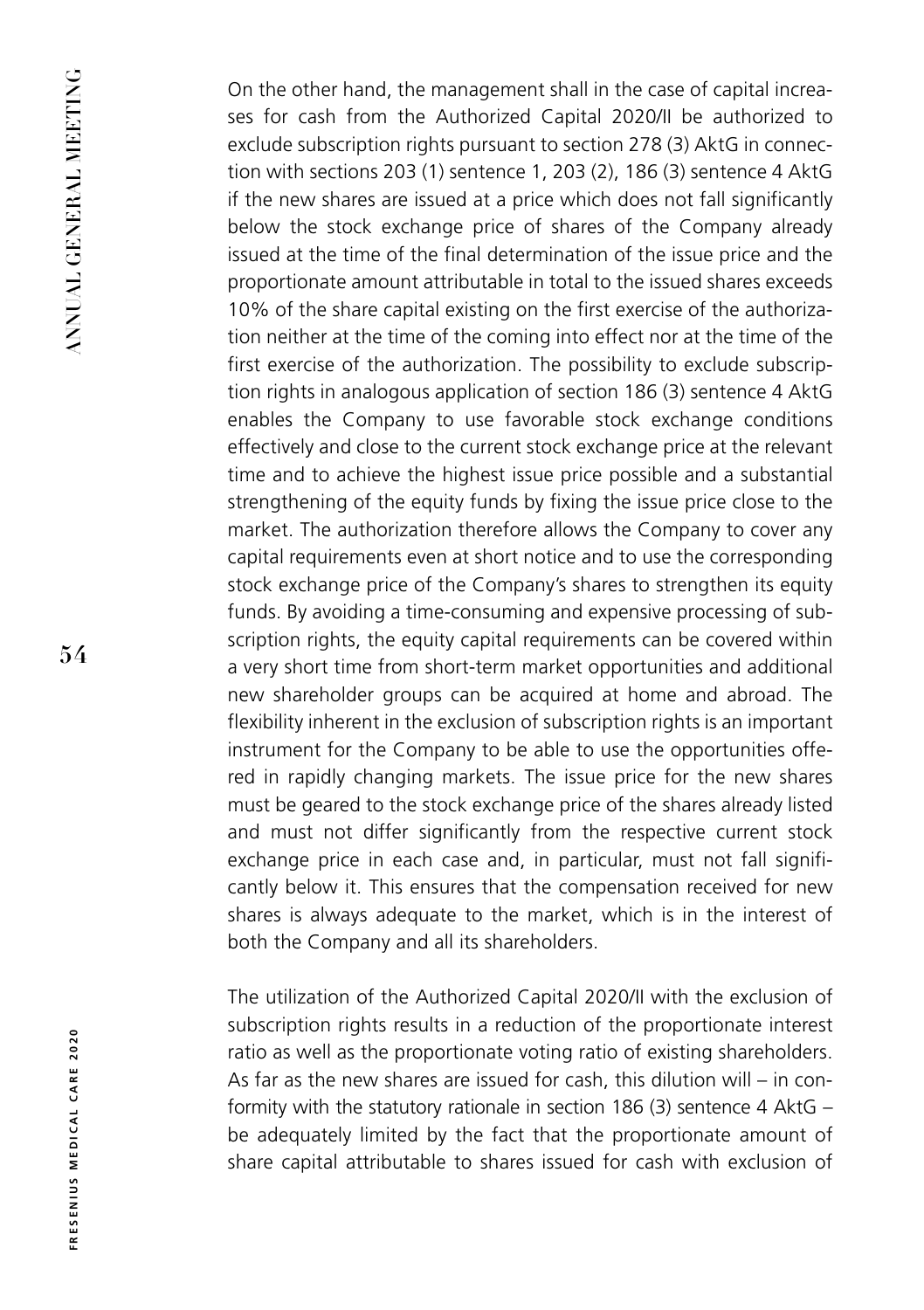subscription rights from the Authorized Capital 2020/II must not exceed 10% of the share capital in total. Also to be set off against this limitation is the proportionate amount of share capital attributable to new shares or treasury shares previously acquired by the Company which are issued or sold during the period of validity of this authorization with exclusion of subscription rights in direct, analogous or corresponding application of section 186 (3) sentence 4 AktG and the proportionate amount of the share capital attributable to shares issued or to be issued to satisfy option or conversion rights or discharge option or conversion obligations from bonds, if the bonds are issued during the period of validity of this authorization with exclusion of subscription rights in analogous application of section 186 (3) sentence 4 AktG. This ensures that the upper limit of 10% mentioned above will not be not exceeded and the financial and voting right interests of the shareholders will be reasonably preserved when exercising the Authorized Capital 2020/II with the exclusion of subscription rights. In the case of the utilization of the Authorized Capital 2020/II with the exclusion of subscription rights according to section 186 (3) sentence 4 AktG, shareholders interested in fully maintaining their proportionate interest can always make use of the option to acquire shares of the Company via stock exchanges and therefore at market conditions.

The General Partner may only exercise the aforementioned authorizations to exclude subscription rights with regard to the Authorized Capital 2020/II to the extent that the proportional amount of the total shares issued under exclusion of subscription rights exceeds 10% of the share capital neither at the time of these authorizations coming into effect nor at the time of the exercise of these authorizations. If, during the period of validity of the Authorized Capital 2020/II until its utilization, other authorizations on the issue or on the sale of shares of the Company or the issue of rights which authorize or bind to the subscription of shares of the Company are exercised and the subscription rights are excluded, such subscription rights will be taken into account with regard to the aforementioned 10% limit.

Duly taking all circumstances stated herein into account, the Management Board of the General Partner considers the exclusion of subscription rights under the Authorized Capital 2020/II appropriate, necessary, adequate as well as materially justified weighting the interests of the Company and the interests of shareholders for the stated reasons and in consideration of the potential dilutive effect to the disadvantage of the shareholders.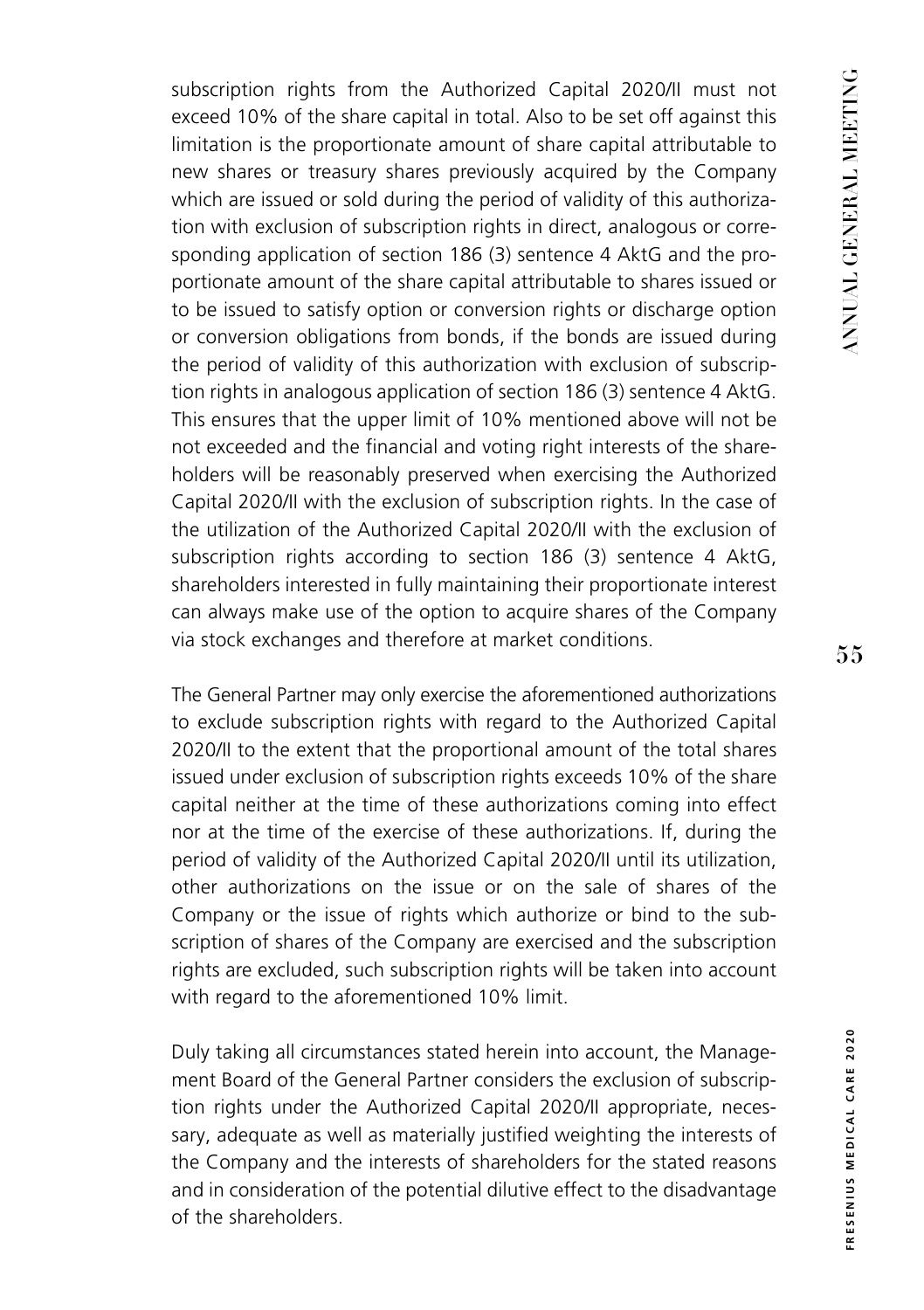Currently, there are no specific plans for the utilization of the Authorized Capital 2020/I and the Authorized Capital 2020/II. The Management Board of the General Partner will in each case carefully assess whether it should exercise the authorizations to use the authorized capitals and, where necessary, the authorizations to exclude subscription rights. It will only do so if it is in the well-understood interests of the Company and all its shareholders and is reasonable and adequate.

The Management Board of the General Partner will report on every utilization of the authorizations granted under agenda item 8 b) and d) at the respective following General Meeting.

Fresenius Medical Care AG & Co. KGaA The General Partner Fresenius Medical Care Management AG The Management Board

**56**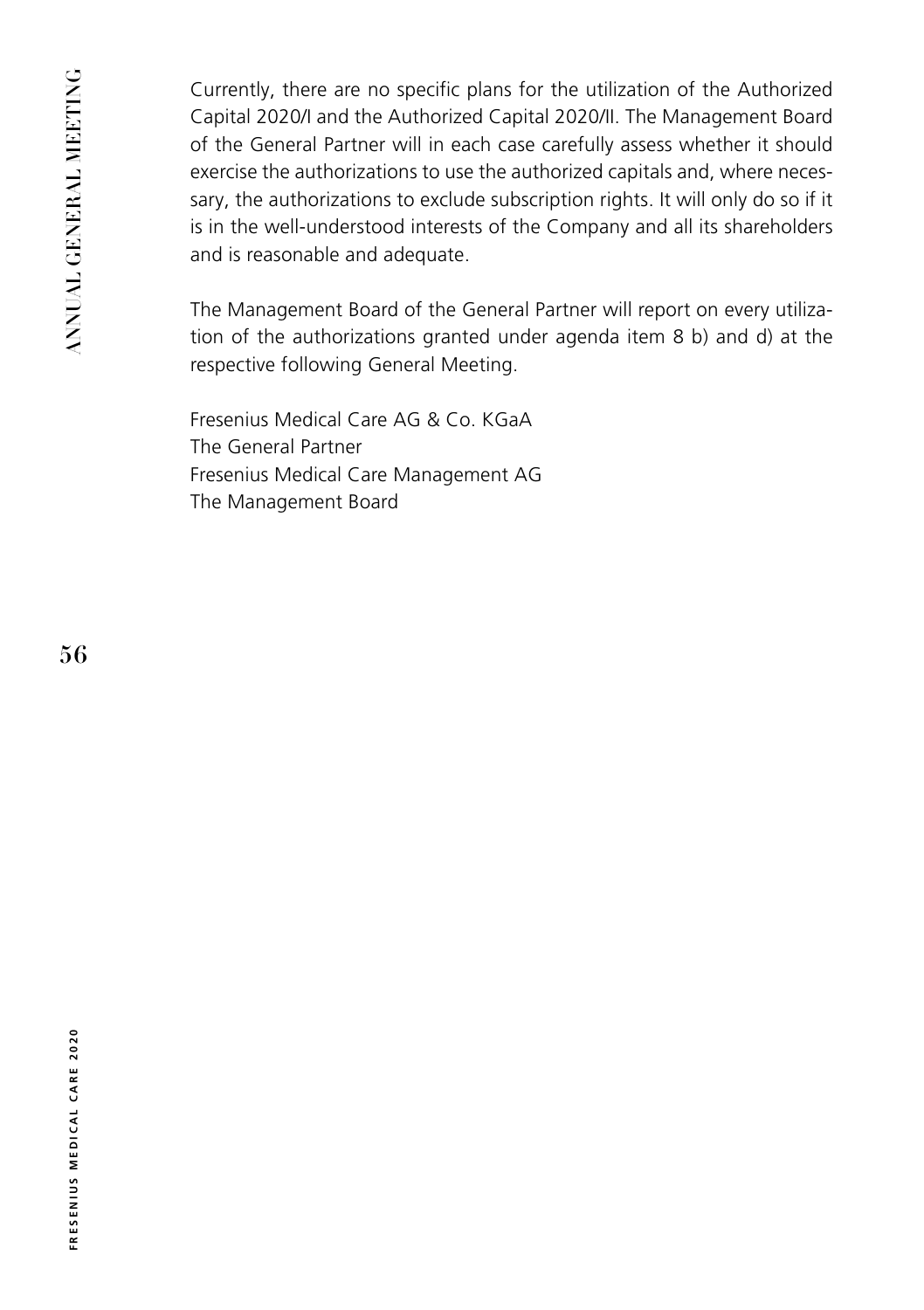# **V. FURTHER INFORMATION REGARDING THE CONVENING OF THE ANNUAL GENERAL MEETING**

### **Total number of shares and voting rights**

At the time of the convening of the Annual General Meeting, the share capital of the Company is composed of 304,607,990 non-par value shares and consists solely of bearer shares, of which each share grants one vote. Therefore, the total number of voting rights at the time of the convening of the Annual General Meeting amounts to 304,607,990 voting rights. Treasury shares do not entitle the Company to any voting right.

#### **Virtual General Meeting without the physical presence of the shareholders**

In accordance with sections 1 (1), (2), (6) sentence 1, (8) sentence 1 of the German Act on Measures in Corporate, Cooperative, Association, Foundation and Housing Law to Combat the Effects of the COVID-19 Pandemic ("**COVID-19 Act**"), the General Partner has decided, with the consent of the Supervisory Board, that the General Meeting will be held as a virtual General Meeting without the physical presence of the shareholders or their proxies and that the shareholders will cast their votes in particular also by means of electronic communication.

The General Meeting will be held at the Company's offices in Else-Kröner-Straße 1, 61352 Bad Homburg v.d. Höhe. In order to protect the health of the shareholders and the physically present members of the Supervisory Board and the Management Board of the General Partner, a physical participation of shareholders or their proxies is excluded.

Holding the General Meeting in the form of a virtual General Meeting under the COVID-19 Act results in modifications to the procedures of the General Meeting and to the shareholders' rights. The entire General Meeting will be broadcast in audio and video on the internet for registered shareholders, shareholders will be able to exercise their voting rights via electronic communication and to issue a power of attorney, shareholders will be given the opportunity to ask questions via electronic communication, and shareholders who have exercised their voting rights will be able to object to resolutions of the General Meeting via electronic communication.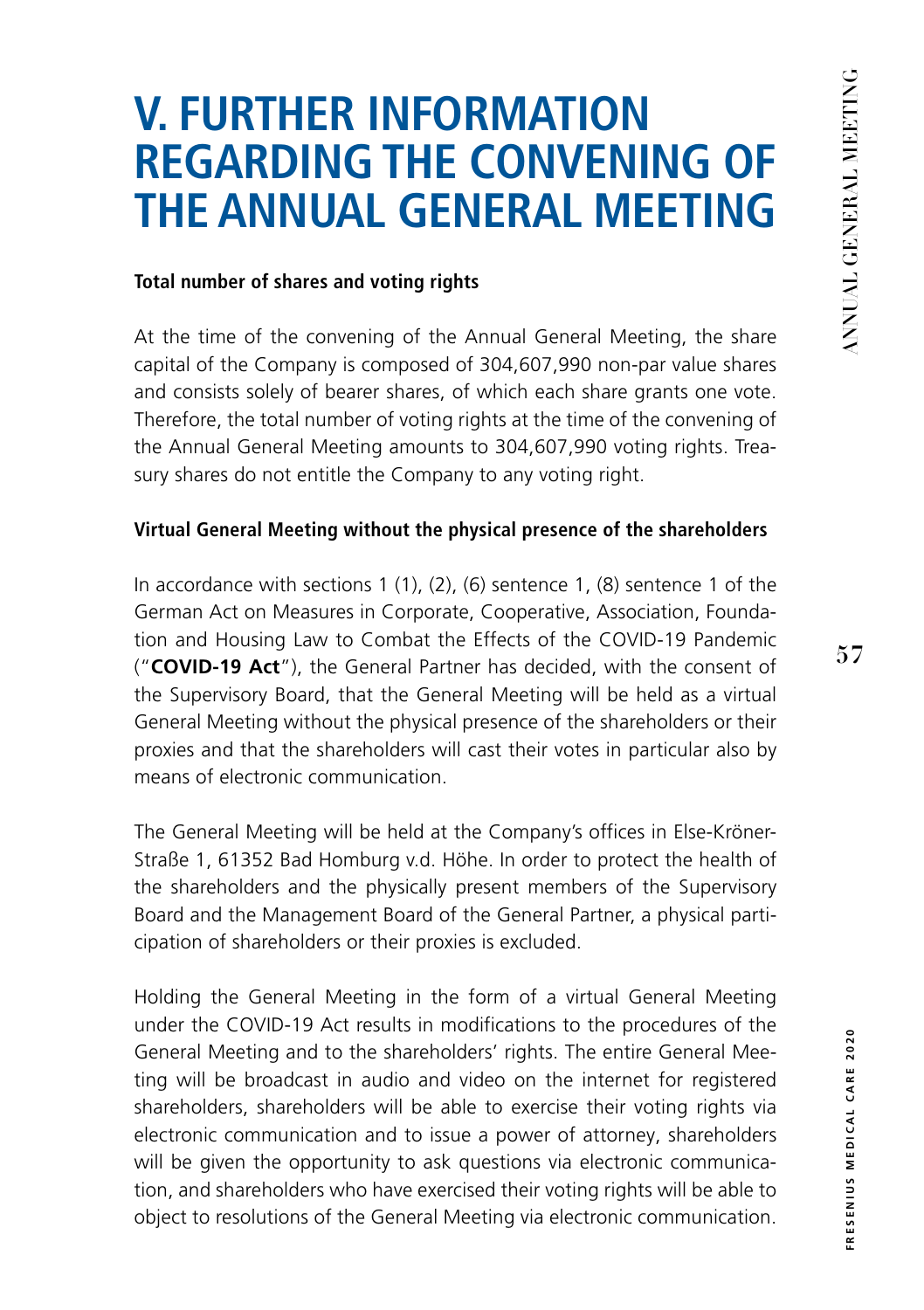**This year, we ask shareholders to pay particular attention to the following information on registering for the General Meeting, on exercising voting rights and on further shareholder rights.**

### **Registering for the General Meeting and exercising shareholder rights**

Only those shareholders who have registered with the Company in text form in the German or the English language by the end of **20 August 2020 (24:00 hours CEST)**, at the latest, at the following address:

Fresenius Medical Care AG & Co. KGaA c/o Computershare Operations Center 80249 Munich Germany Fax: + 49 (0)89 30903-74675 E-mail: anmeldestelle@computershare.de

and who have provided the Company with evidence of their entitlement to exercise shareholder rights in connection with the General Meeting are entitled to such rights. As evidence of such entitlement, shareholders must, by the end of **20 August 2020 (24:00 hours CEST)** at the latest, provide evidence of their shareholding issued by their depositary institution in text form in the German or English language to the aforementioned address referring to the beginning of **6 August 2020 (00:00 hours CEST)** ("Evidence Date").

After receipt of the registration and evidence of shareholding, registered shareholders will receive access cards on which the number of votes and the necessary access data for the internet-based General Meeting and Voting System (Shareholder Portal) are printed.

**In order to ensure that the access cards are received in time, we ask shareholders to ensure that they register and send evidence of their shareholding to the Company in good time.**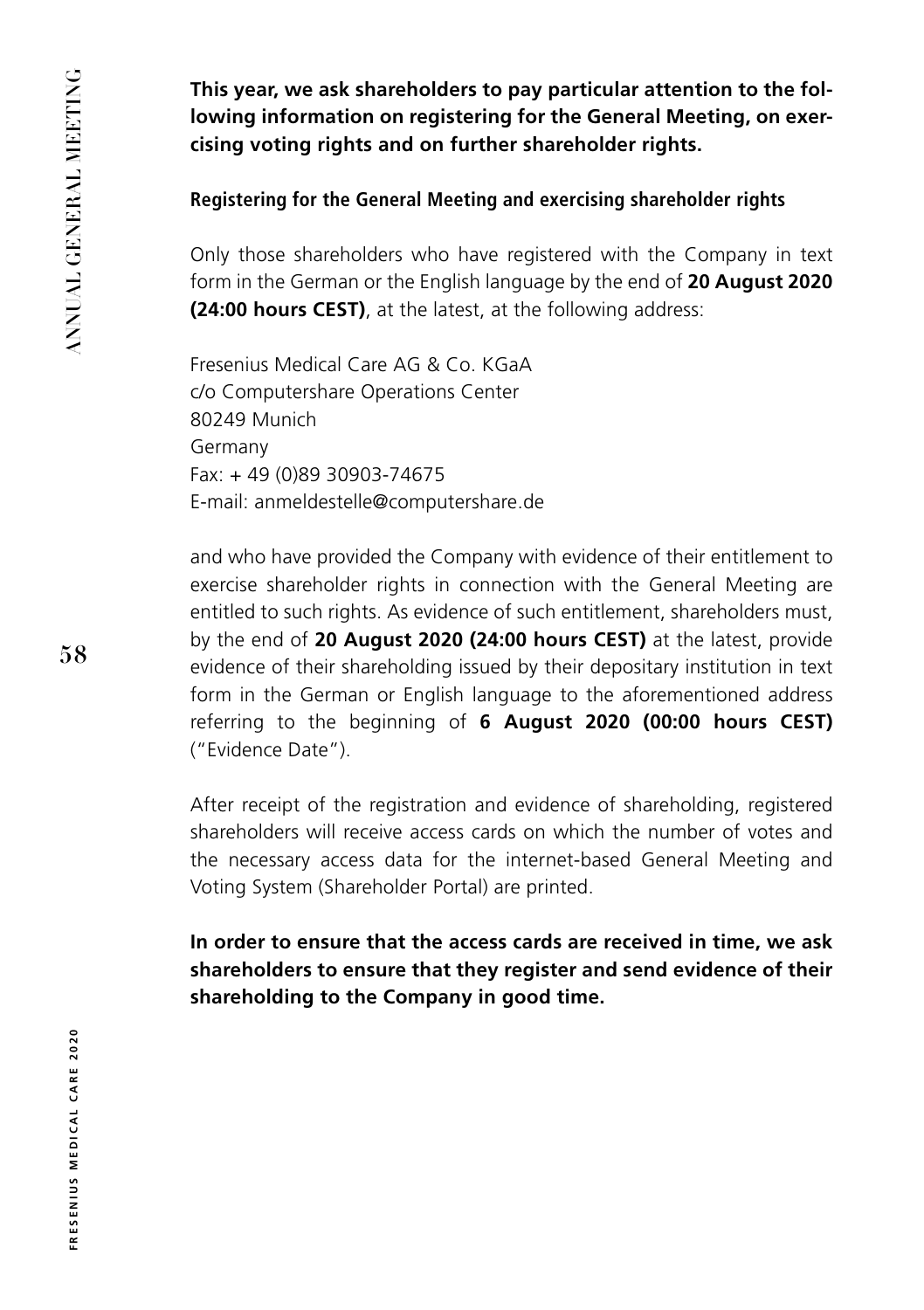#### **Significance of the Evidence Date**

As regards the exercise of shareholder rights in connection with the General Meeting, only those who have provided evidence of share ownership are considered shareholders in relation to the Company. The right of exercising shareholder rights and the extent of the voting rights are solely determined by the shareholding on the Evidence Date. The Evidence Date is not accompanied by a lock on the sale of shares. Even a full or partial sale of the shareholding after the Evidence Date does not affect the voting right and the entitlement to exercise further shareholder rights in connection with the General Meeting. This also applies accordingly to the acquisition of shares after the Evidence Date. Persons who do not hold shares on the Evidence Date and become shareholders only thereafter are entitled to exercise shareholder rights for the shares held by them only to the extent that they are authorized by proxy or otherwise authorized to exercise rights. However, the Evidence Date has no significance for the entitlement to a dividend as this entitlement only depends on the shareholder status on the day of the resolution on the distribution of profits by the Annual General Meeting.

#### **Internet-based General Meeting and Voting System (Shareholder Portal)**

For the purpose of conducting the virtual General Meeting, the Company has set up an internet-based General Meeting and Voting System (Shareholder Portal) which enables shareholders and their proxies to exercise shareholder rights in connection with the General Meeting without physically attending the General Meeting.

The Shareholder Portal is available on the Company's website at www.freseniusmedicalcare.com/en/agm/. Access to the Shareholder Portal requires the entry of access data which will be sent to shareholders or their proxies after proper registration.

Irrespective of the other possibilities for exercising shareholders' rights in connection with the General Meeting described in detail below, shareholders or their proxies may use the Shareholder Portal to issue powers of attorney and instructions, cast their votes by postal vote, follow the broadcast of the General Meeting on 27 August 2020 and exercise further shareholders rights.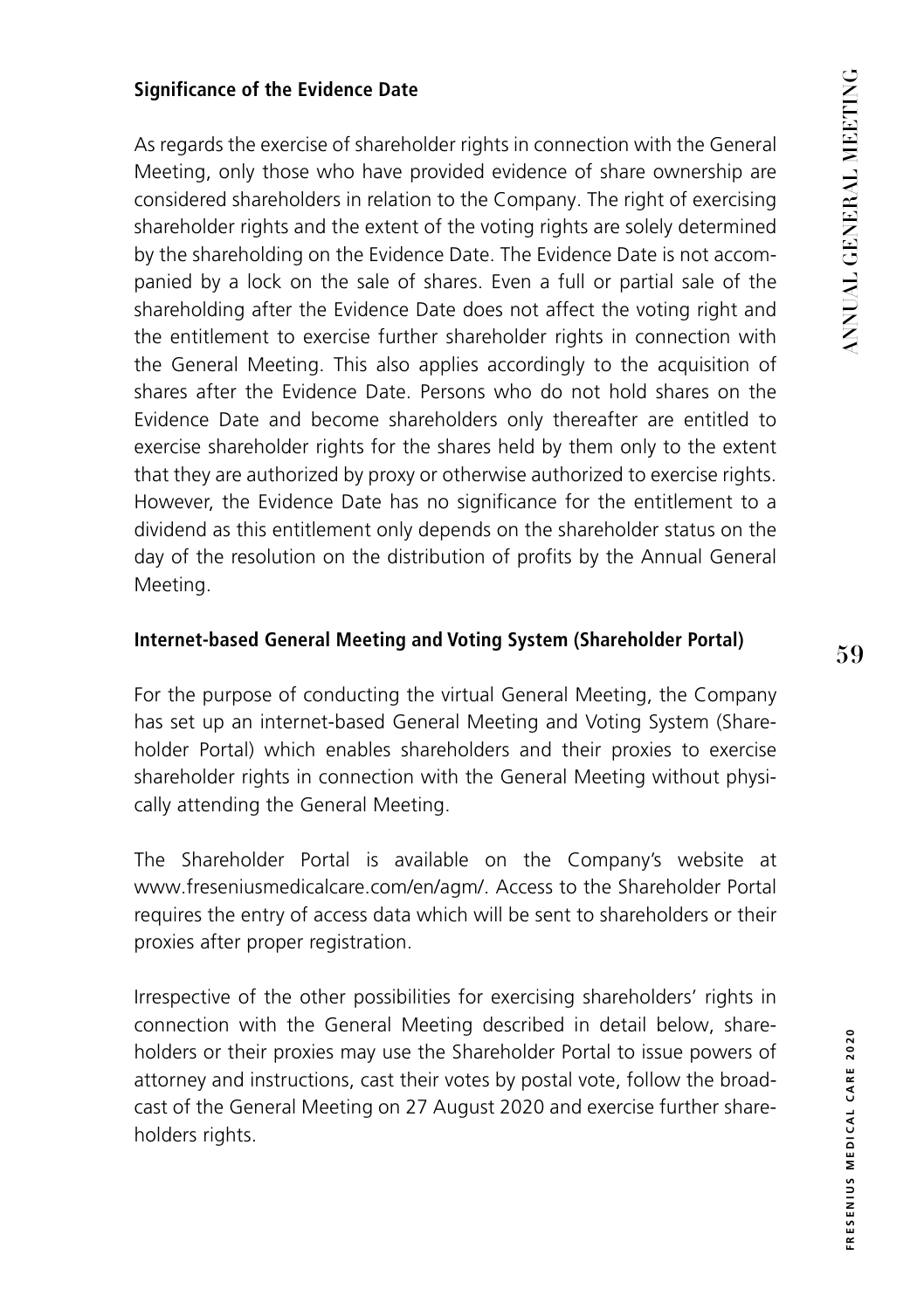## **Voting by postal vote**

Shareholders may cast their votes by postal vote. Postal votes can either be cast electronically via the Shareholder Portal or by using the proxy and instruction form sent to shareholders with their access card after registration and which will also be available on the Company's website at www.freseniusmedicalcare.com/en/agm/.

Voting electronically by postal vote via the Shareholder Portal may be carried out until immediately prior to the beginning of the voting process in the General Meeting. Up to this point in time, it is also possible to revoke or amend votes cast via the Shareholder Portal.

Postal votes cast by means of the proxy and instruction form can be sent to the Company by post, fax or e-mail and, for organizational reasons, must be received by the Company at the following postal address, fax number or e-mail address at the latest by the end of **26 August 2020 (24:00 hours CEST)**:

Fresenius Medical Care AG & Co. KGaA c/o Computershare Operations Center 80249 Munich Germany Fax: + 49 (0)89 30903-74675 E-mail: freseniusmedicalcare.hv@computershare.de

If a shareholder exercises his voting rights by postal vote in due time both electronically via the Shareholder Portal and by means of the proxy and instruction form, the electronic voting via the Shareholder Portal will be considered binding regardless of the time of receipt of the postal votes.

## **Procedure regarding the authorization of third parties**

Shareholders may also have their rights in connection with the General Meeting exercised by a proxy, e.g. the depositary bank, an association of shareholders or another person of their choice. If the shareholder authorizes more than one person, the Company can reject one or more of such persons. The issue of the power of attorney, its amendment and revocation as well as the evidence of authorization to be presented to the Company require the text form; intermediaries, shareholders' associations and voting rights advisors pursuant to section 134a AktG and persons equivalent to them pursuant to section 135 (8) AktG may provide for deviating provisions in case of their authorization.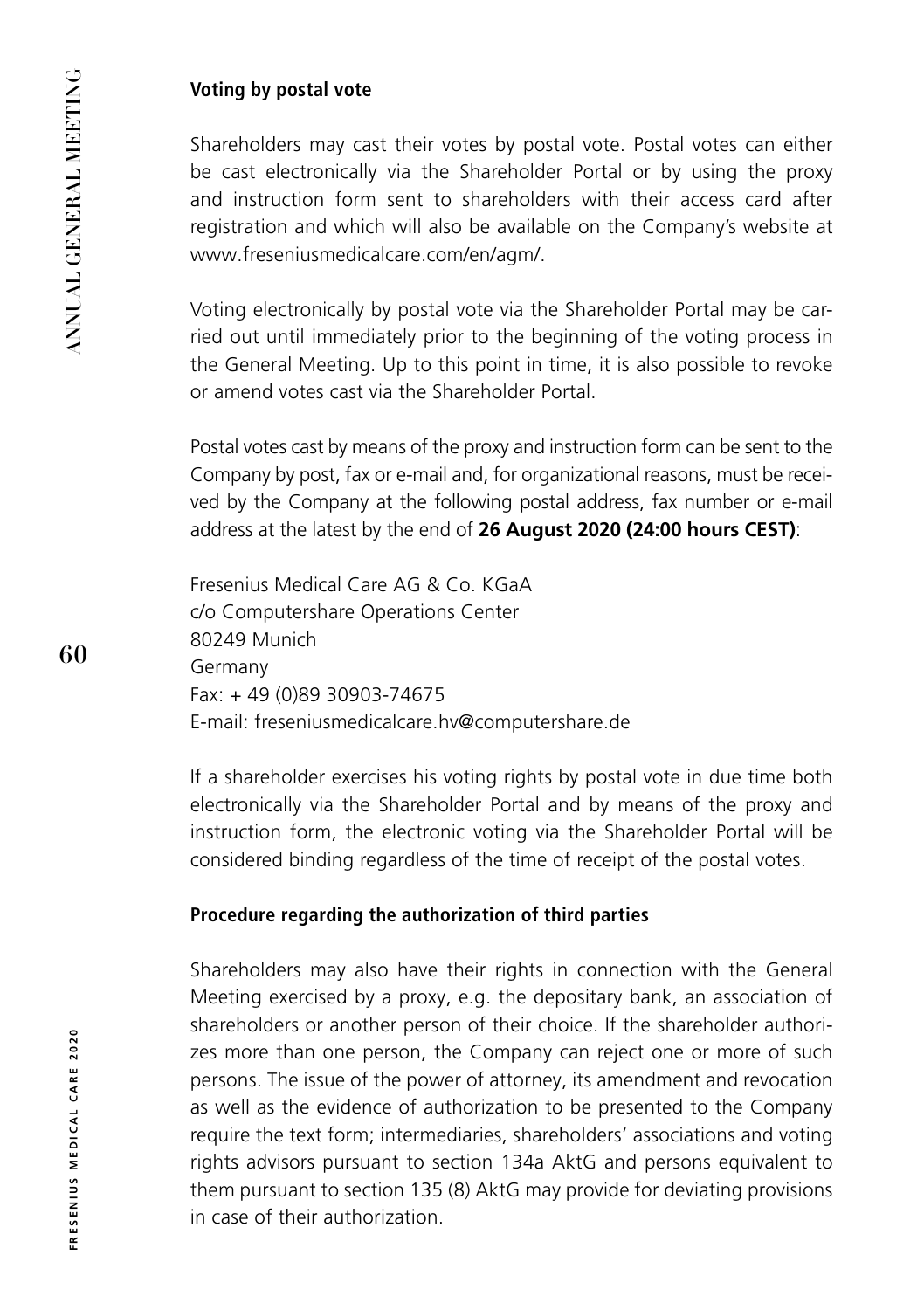To authorize third parties, shareholders can use the Shareholder Portal which is also available as an electronic channel for transmitting evidence of the appointment of a proxy to the Company. The granting of a power of attorney, its amendment, its revocation and the evidence of authorization of third parties can be made via the Shareholder Portal until the closure of the General Meeting on 27 August 2020.

To authorize third parties, shareholders can also use the proxy and instruction form which will be sent to shareholders with their access card after registration and which will also be available on the Company's website at www.freseniusmedicalcare.com/en/agm/. If third parties are authorized by means of the proxy and instruction form, the fully completed form must have been received by the Company for organizational reasons by the end of **26 August 2020 (24:00 hours CEST)**, at the latest, at the following postal address, fax number or e-mail address:

Fresenius Medical Care AG & Co. KGaA c/o Computershare Operations Center 80249 Munich Germany Fax: + 49 (0)89 30903-74675 E-mail: freseniusmedicalcare.hv@computershare.de

If a shareholder grants, amends or revokes authorizations to third parties in due time both electronically via the Shareholder Portal and by means of the proxy and instruction form, the last declaration made electronically via the Shareholder Portal will be considered binding regardless of the time of receipt of the declarations.

Even if a power of attorney is granted, registration and evidence of entitlement must be submitted in due time in accordance with the above provisions. This does not preclude the granting of a power of attorney after registration has been completed.

Even if a third party is granted a power of attorney, votes may be cast exclusively as described above by way of a postal vote or as described below by authorizing and instructing the proxies named by the Company.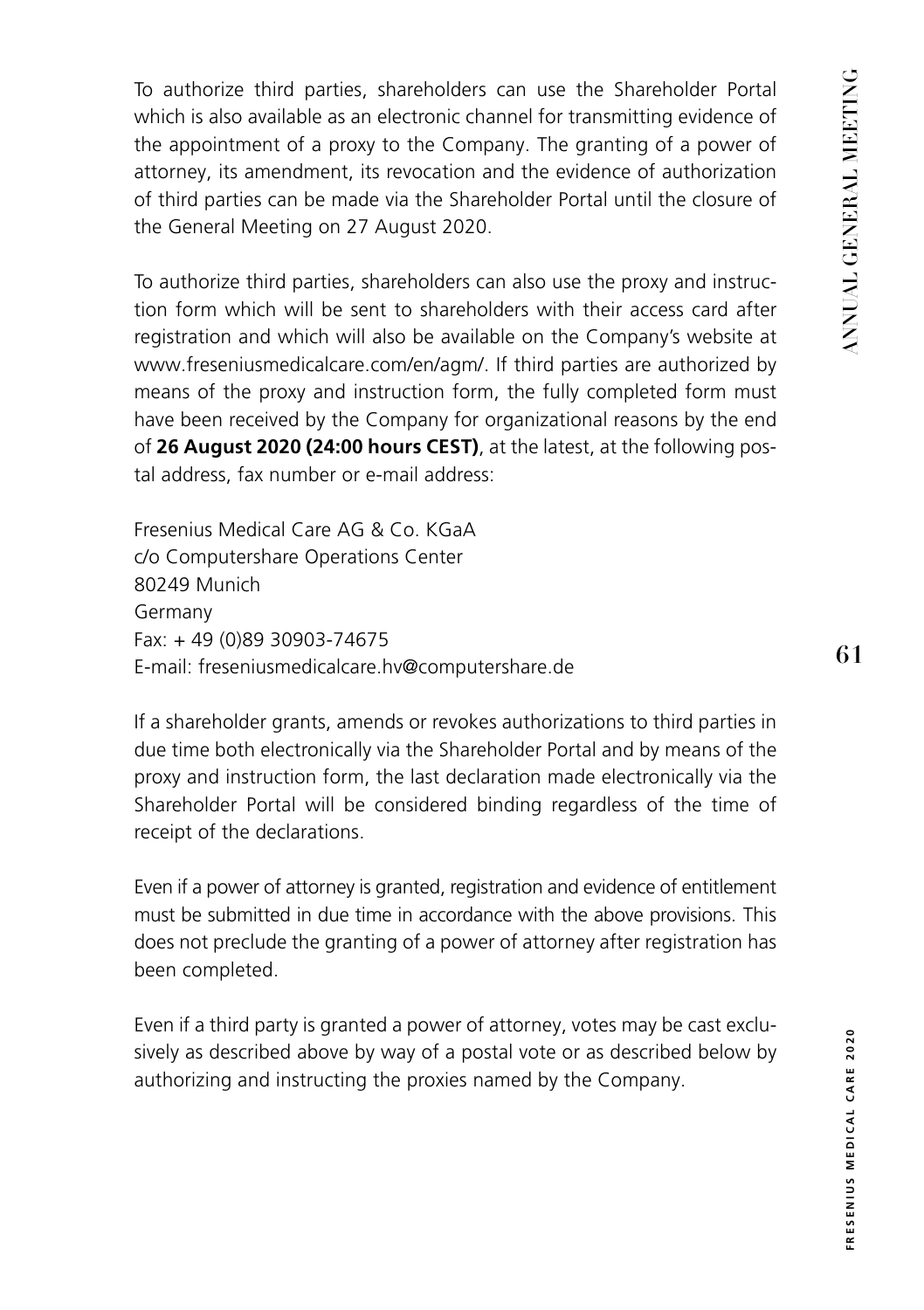## **Procedure regarding the authorization of proxies named by the Company acting on shareholders' voting instructions**

The Company offers that shareholders may issue powers of attorney to proxies named by the Company who are bound to shareholders' voting instructions. Such persons are employees of the Company or of an affiliated company who vote on the respective items of the agenda on the basis of authorizations by shareholders and in accordance with the instructions issued by them. The proxies named by the Company are obligated to vote in accordance with the instructions. They cannot exercise the voting rights at their own discretion. To the extent there is no express and unambiguous instruction, the proxies named by the Company will abstain from voting on the respective voting matter.

To issue powers of attorney and instructions to the proxies named by the Company, shareholders can use the Shareholder Portal which is also available as an electronic channel for transmitting evidence of authorization of the proxies named by the Company to the Company. The granting of powers of attorney and instructions, their amendment, their revocation and the evidence of authorization of the proxies named by the Company can be made electronically via the Shareholder Portal until immediately prior to the beginning of the voting process in the General Meeting.

To issue powers of attorney and instructions to the proxies named by the Company, shareholders can also use the proxy and instruction form which will be sent to shareholders with their access card after registration and which will also be available on the Company's website at www.freseniusmedicalcare.com/en/agm/. If the proxy and instruction form is used, the fully completed form must have been received by the Company for organizational reasons by the end of **26 August 2020 (24:00 hours CEST)**, at the latest, at the following postal address, fax number or e-mail address:

Fresenius Medical Care AG & Co. KGaA c/o Computershare Operations Center 80249 Munich Germany Fax: + 49 (0)89 30903-74675 E-mail: freseniusmedicalcare.hv@computershare.de

If a shareholder grants, amends or revokes powers of attorneys and instructions to the proxies named by the Company in due time both electronically via the Shareholder Portal and by means of the proxy and instruction form,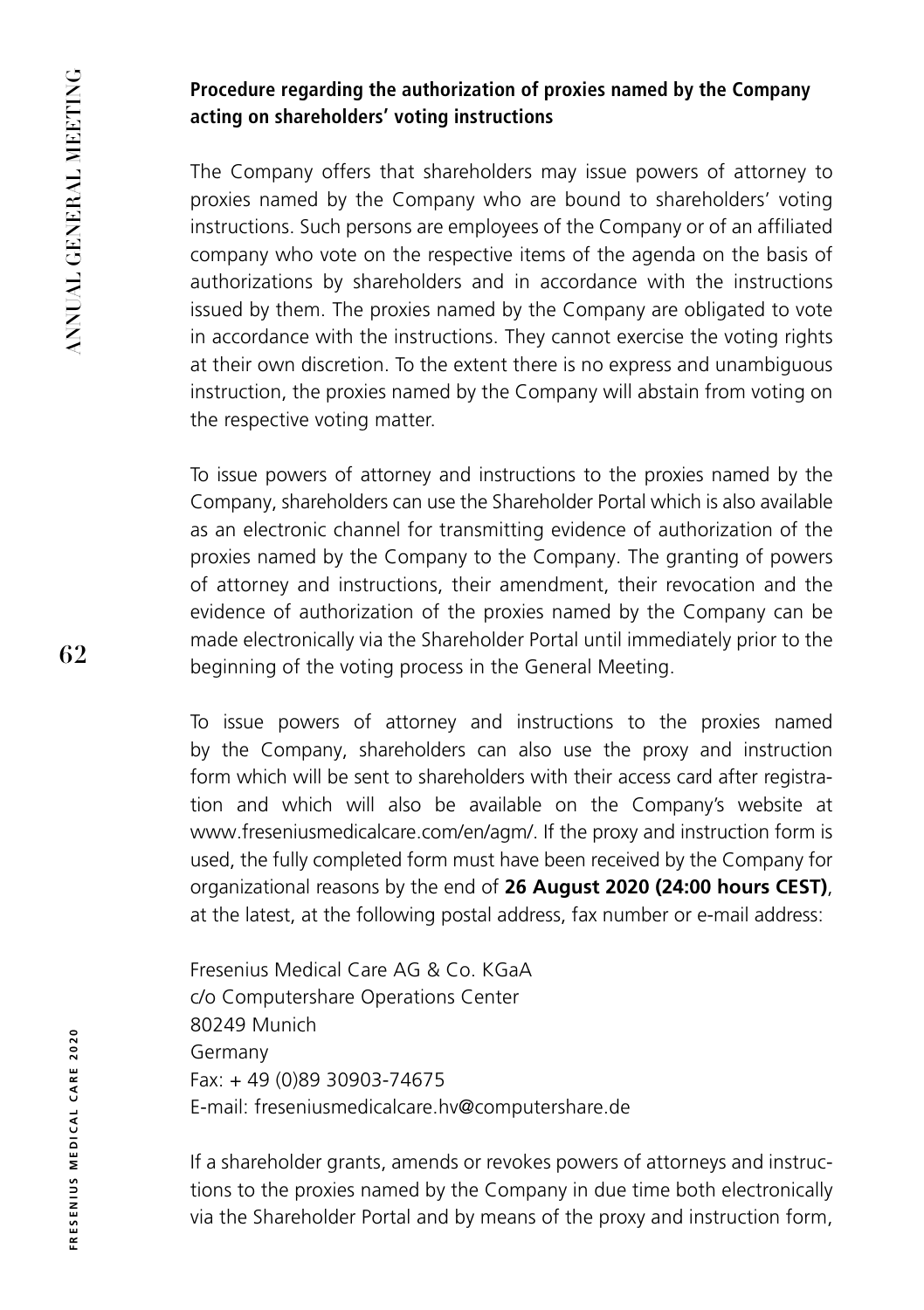the last declaration made electronically via the Shareholder Portal will be considered binding regardless of the time of receipt of the declarations.

Even if a power of attorney is granted, registration and evidence of entitlement must be submitted in due time in accordance with the above provisions. This does not preclude the granting of a power of attorney after registration has been completed.

## **Rights of shareholders pursuant to section 278 (3) AktG in connection with sections 122 (2), 126 (1), 127, 131 (1) AktG**

Supplements to the agenda at the request of a minority according to section 278 (3) AktG in connection with section 122 (2) AktG

Shareholders whose total combined shares amount to the twentieth part of the registered share capital or the proportionate amount of the share capital of EUR 500,000 (that is equivalent to 500,000 non-par value shares), can request, according to section 278 (3) AktG in connection with section 122 (2) AktG, that items be placed on the agenda and notice thereof be given. For each new item, reasons or a draft resolution must be attached.

Supplemental requests must be received by the Company at least 30 days prior to the Meeting in writing; the day of receipt and the day of the General Meeting are not included in that calculation. Therefore, the last possible date for receipt is **27 July 2020 (24:00 hours CEST)**. Supplemental requests received after that date cannot be taken into account.

Applicants must provide evidence that they hold the minimum quantity of shares for at least ninety days prior to the day of the receipt of the supplemental request and that they hold the shares until the General Partner's decision on the supplemental request (section 278 (3) AktG in connection with section 122 (2), (1) sentence 3 AktG).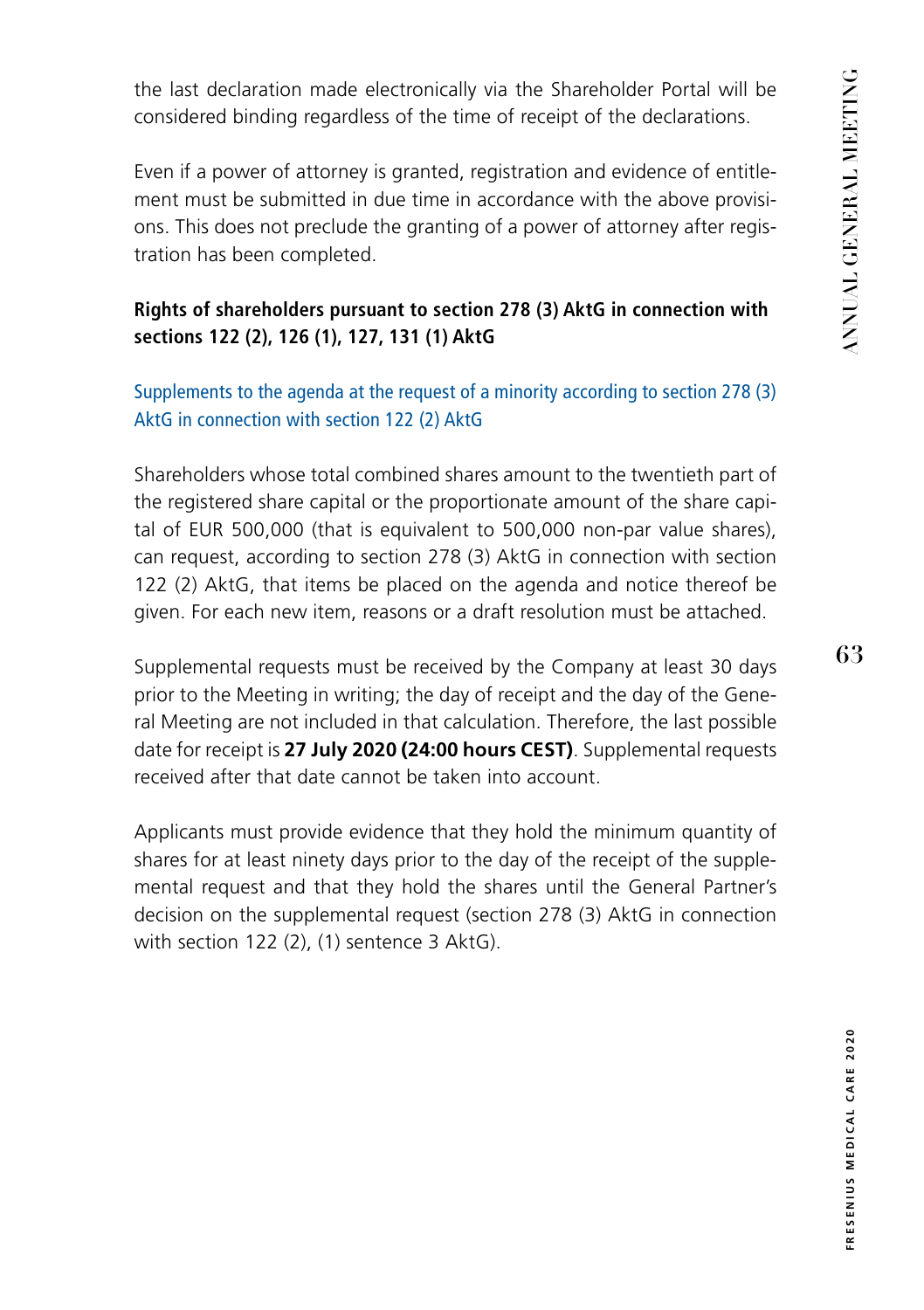We ask shareholders to submit any supplemental requests to the following address:

Fresenius Medical Care AG & Co. KGaA Die persönlich haftende Gesellschafterin Fresenius Medical Care Management AG – Vorstand – Else-Kröner-Straße 1 61352 Bad Homburg v. d. Höhe Germany

Motions and proposals for election by shareholders according to section 278 (3) AktG in connection with sections 126 (1), 127 AktG

Prior to the General Meeting shareholders may send countermotions to the Company regarding proposals made by the General Partner and/or the Supervisory Board pertaining to a specific item on the agenda. Shareholders may also submit proposals for the election of the auditors. Countermotions and proposals for election to be made accessible that have been received by the Company at the address mentioned below at least 14 days prior to the General Meeting, i.e. until **12 August 2020 (24:00 hours CEST)** at the latest, will be made available on the Company's website to the other shareholders, including the name of the shareholder and any reasons given, at www.freseniusmedicalcare.com/en/agm/. Reasons must be given for countermotions. For proposals for election, however, no reasons need to be given.

Any comments of the management will also be published under the internet address provided above.

Countermotions and proposals for election are to be sent only to:

Fresenius Medical Care AG & Co. KGaA – Investor Relations – Else-Kröner-Straße 1 61352 Bad Homburg v. d. Höhe Germany Fax: + 49 (0)6172 609-2301 E-mail: hauptversammlung@fmc-ag.com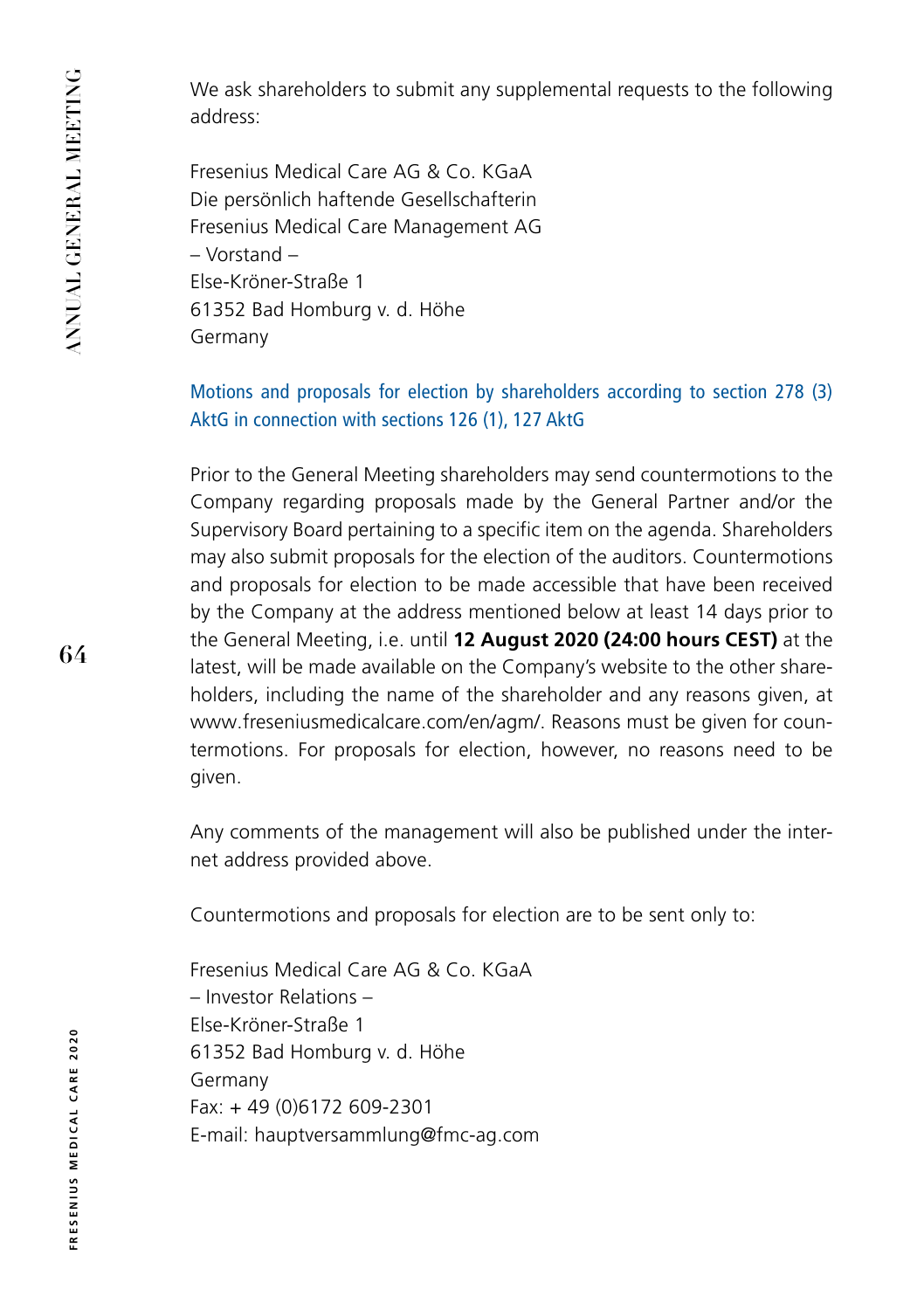Countermotions and reasons given do not need to be made accessible under the prerequisites of section 126 (2) sentence 1 AktG. Pursuant to section 126 (2) sentence 2 AktG, the reasons for a countermotion also do not need to be made accessible if they amount to more than 5,000 characters in total. Section 126 AktG applies analogously to the proposal of a shareholder for the election of the auditors pursuant to section 127 AktG.

Proposals for the election of the auditors pursuant to section 127 AktG will moreover only be made accessible if they contain the name, the profession exercised and the residential address of the proposed person or the name and registered office of the proposed legal entity.

The rights of shareholders to submit motions and proposals for elections on agenda items are excluded in accordance with the legal concept of the COVID-19 Act. Countermotions and proposals for election that have been received by the Company at the above address in due time and which are to be made accessible will nevertheless be considered as having been submitted at the General Meeting, provided that they were sent by shareholders who have registered and provided evidence of their shareholding in due time in accordance with the above provisions.

#### Opportunity to ask questions by way of electronic communication

Pursuant to section 1 (2), (8) sentence 1 of the COVID-19 Act, shareholders are offered the opportunity to submit questions by way of electronic communication. The General Partner has stipulated that any questions must be submitted by electronic means at least two days prior to the Meeting at the latest. The General Partner will decide which questions to answer and how to answer them according to its dutiful, free discretion.

Shareholders who have registered for the General Meeting may submit their questions to the Company until **24 August 2020 (24:00 hours CEST)**  at the latest via the Shareholder Portal by using the input facility provided there for this purpose.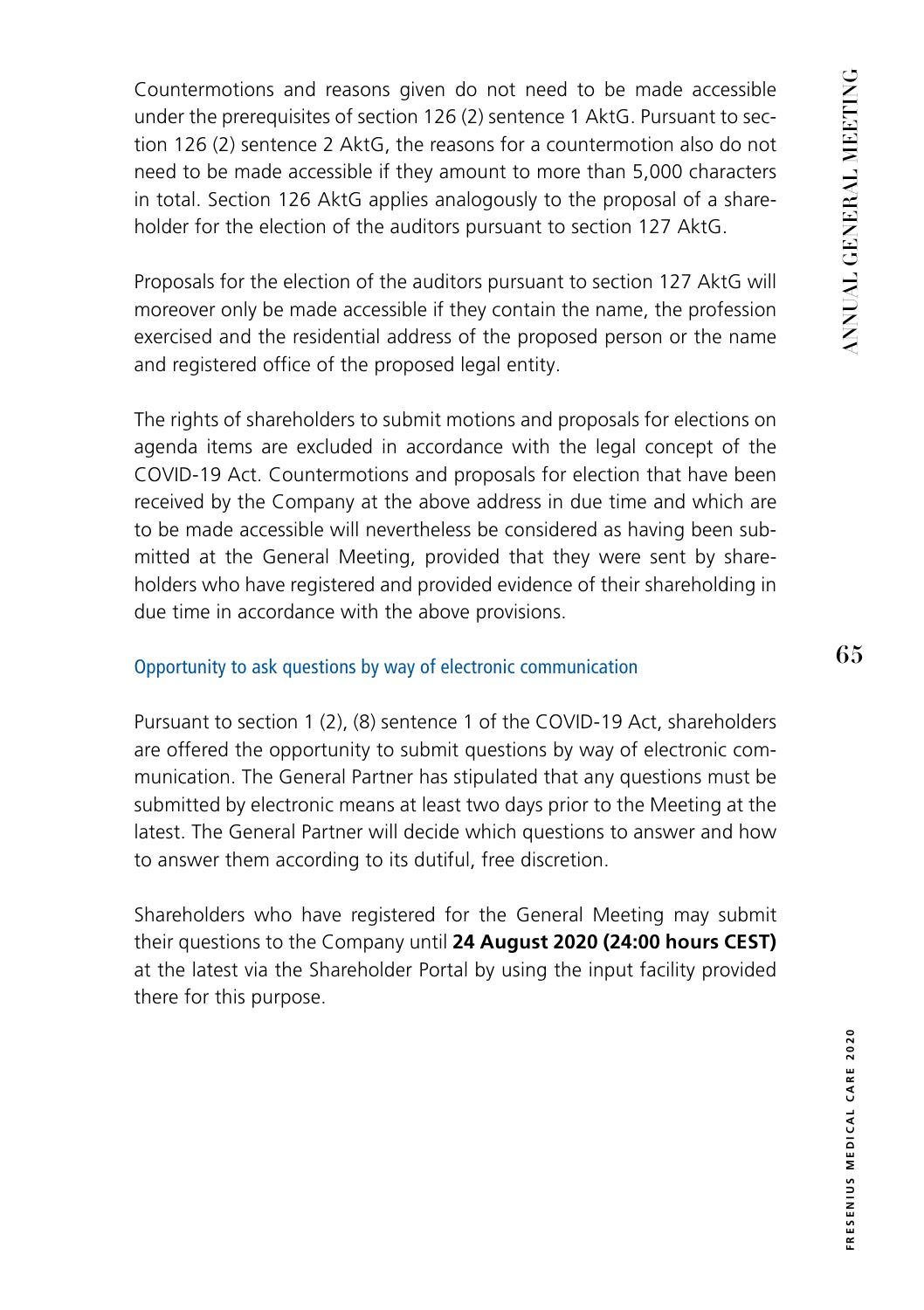**66**

In the context of answering questions also the name of the shareholder or proxy submitting the question may be disclosed.

## Further explanations on the rights of the shareholders under section 278 (3) AktG in connection with sections 122 (2), 126 (1), 127, 131 (1) AktG

Further explanations on the rights of the shareholders under section 278 (3) AktG in connection with sections 122 (2), 126 (1), 127, 131 (1) AktG are available on the Company's website at www.freseniusmedicalcare.com/en/agm/.

## **Opportunity to object to resolutions of the General Meeting**

Shareholders who have exercised their rights to vote are given the opportunity to object to resolutions of the General Meeting. If votes have been cast, corresponding declarations can be submitted via the Shareholder Portal as of the opening of the General Meeting and are possible until the Chairman of the Meeting closes the General Meeting.

## **Availability of documents**

The following documents and the further information to be made available pursuant to section 278 (3) AktG in connection with section 124a AktG are available on the Company's website at www.freseniusmedicalcare.com/en/agm/:

- 1) the annual financial statements and consolidated group financial statements approved by the Supervisory Board for fiscal year 2019;
- 2) the management reports for Fresenius Medical Care AG & Co. KGaA and the consolidated group for fiscal year 2019 including the non-financial declaration for the group;
- 3) the report by the Supervisory Board of Fresenius Medical Care AG & Co. KGaA for fiscal year 2019;
- 4) the report by the General Partner on the information pursuant to sections 289a, 315a HGB;
- 5) the General Partner's proposal on the allocation of distributable profit;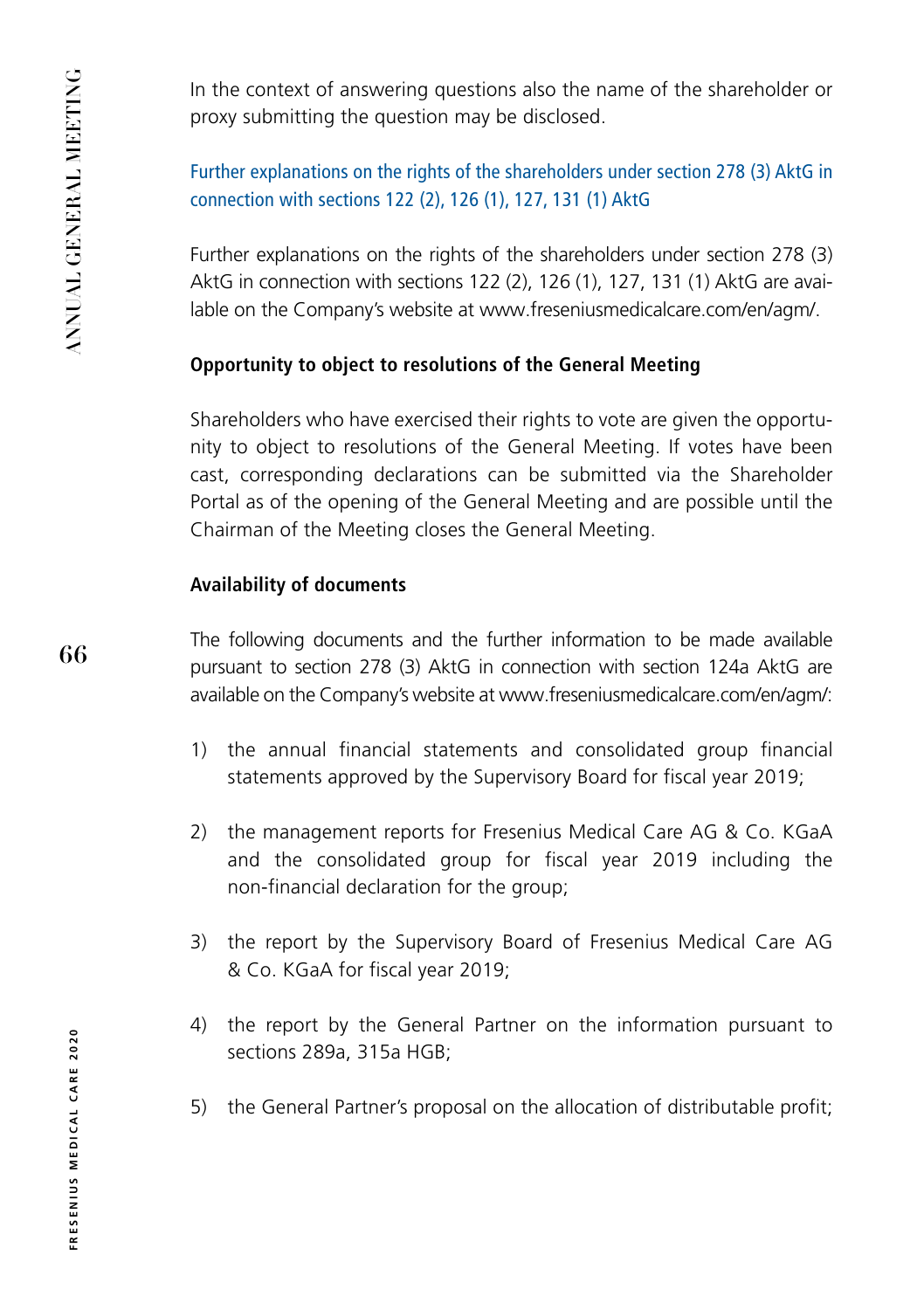- 6) the annual report for the Fresenius Medical Care group for fiscal year 2019 which contains the Report on Corporate Governance including the Remuneration Report as well as the Declaration on Corporate Governance for fiscal year 2019;
- 7) a description of the Compensation System 2020+ for the members of the Management Board of the General Partner;
- 8) a description of the current and, as proposed under agenda item 7, the future remuneration for the members of the Supervisory Board;
- 9) the written report of the General Partner regarding agenda item 8;
- 10) a marked version of the Company's Articles of Association in which the amendments to the Articles of Association proposed under agenda items 7, 8 and 9 are identified.

#### **Audio and video broadcast**

The General Meeting will be broadcast in full in audio and video on 27 August 2020 from 10:00 hours CEST for registered shareholders via the Shareholder Portal. The broadcast of the introductory remarks by the Chairman of the Meeting and the speech by the chairman of the Management Board of the General Partner can be followed by the interested public on 27 August 2020 from 10:00 hours CEST on the Company's website at www.freseniusmedicalcare.com/en/agm/ without requiring access to the Shareholder Portal and thus prior registration for the General Meeting.

Hof an der Saale, July 2020

Fresenius Medical Care AG & Co. KGaA The General Partner Fresenius Medical Care Management AG The Management Board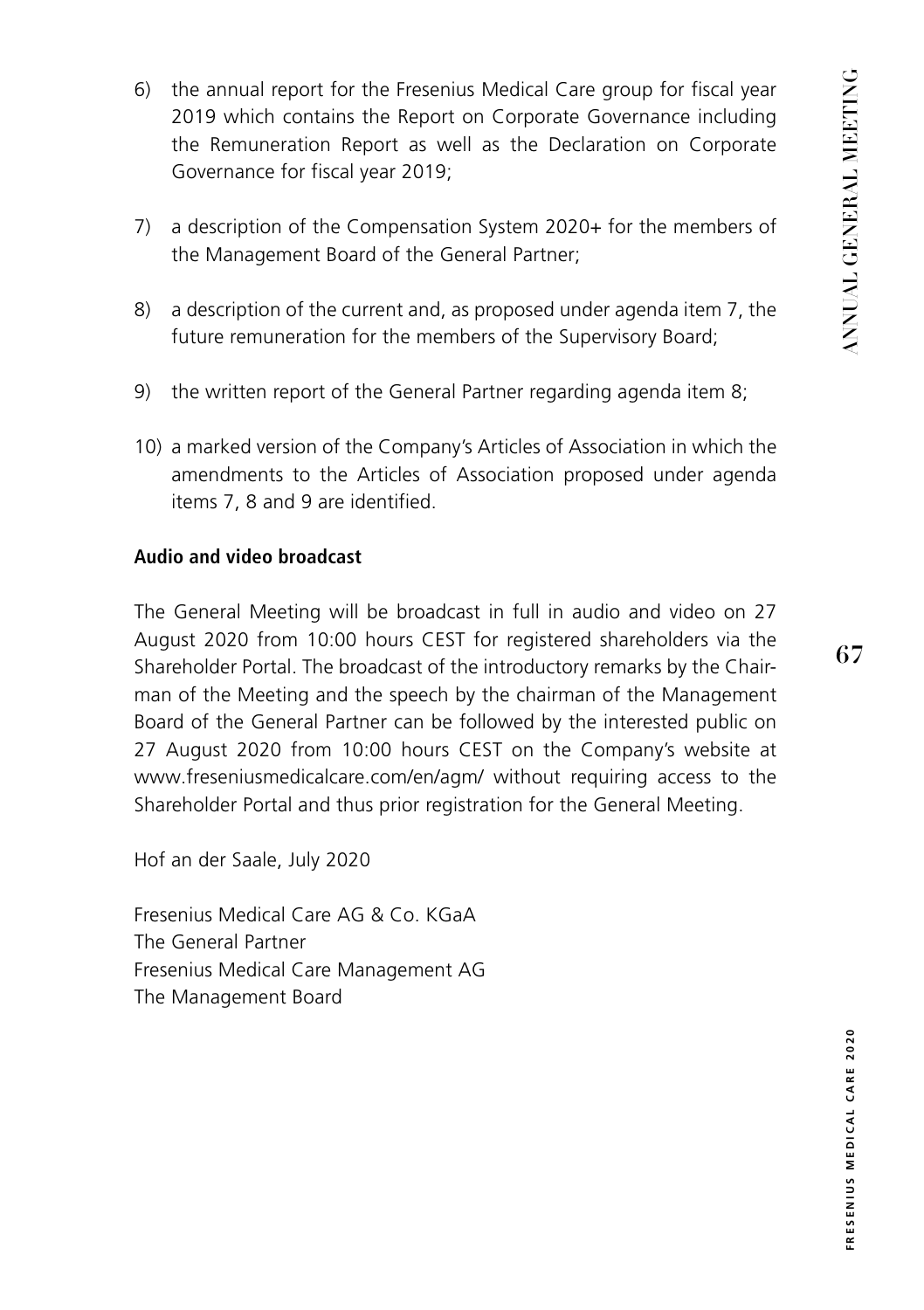# **INFORMATION FOR HOLDERS OF AMERICAN DEPOSITARY RECEIPTS (ADR) REGARDING THE ANNUAL GENERAL MEETING**

– ISIN: US3580291066 // CUSIP: 358029106 –

Holders of ADRs will generally submit their voting instructions to The Bank of New York Mellon Corporation, which, in its capacity as Depositary Bank, will try, as far as practically possible, to exercise the voting rights subject to German law and the provisions of the Articles of Association and according to the instructions provided by the holders of ADRs. However, the Depositary Bank and its agents are not responsible for failing to carry out voting instructions or for the manner of carrying out voting instructions. Guidelines as to the exercise of voting rights by means of "Proxy Voting" can be found in the materials of the General Meeting, which will be sent to the holders of ADRs. Voting instructions must be received by The Bank of New York Mellon Corporation by 17 August 2020 (prior to 17:00 hours New York Time) at the latest.

The custodian banks are advised of the separate publications in the German Wertpapier-Mitteilungen.

Hof an der Saale, July 2020

Fresenius Medical Care AG & Co. KGaA The General Partner Fresenius Medical Care Management AG The Management Board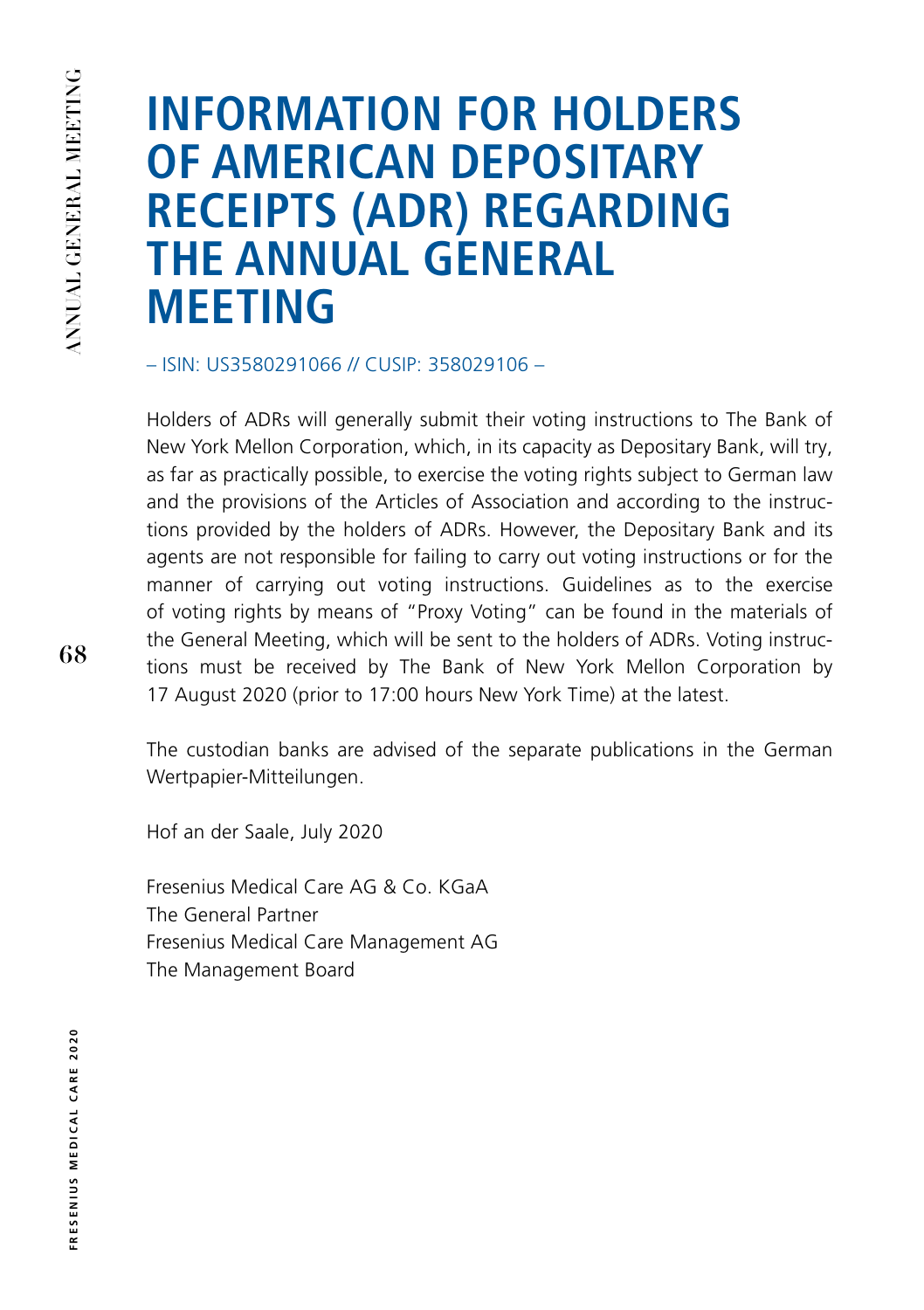# **PRIVACY NOTICE**

# *1. Controller, categories of processed data and purposes of data processing*

Fresenius Medical Care AG & Co. KGaA, Else-Kröner-Straße 1, 61352 Bad Homburg v. d. Höhe, Germany (the "Company"), email: ir@fmc-ag.com, processes personal data (in particular name, first name, address, email address, number of shares, type of ownership of shares, number of the access card, and voting, and, as the case may be, name, first name and address of a proxy authorized by the respective shareholder) as controller in accordance with applicable data protection laws to enable shareholders to exercise their rights in the context of the virtual General Meeting. If shareholders or proxies contact the Company, the Company also processes the personal data necessary to respond to any requests (for example the contact data provided by the shareholder or proxies, such as email address or telephone number). If applicable, the Company also processes personal data relating to questions, countermotions, election proposals and requests of shareholders or proxies in the context of the virtual General Meeting.

If shareholders or proxies make use of the opportunity to submit questions in advance of the virtual General Meeting via the shareholder portal and these questions will be answered, this will – in general – be done by stating their names, which may be taken notice of in the virtual General Meeting. In the course of submission of questions, the shareholders or proxies have the opportunity to object that their names are stated.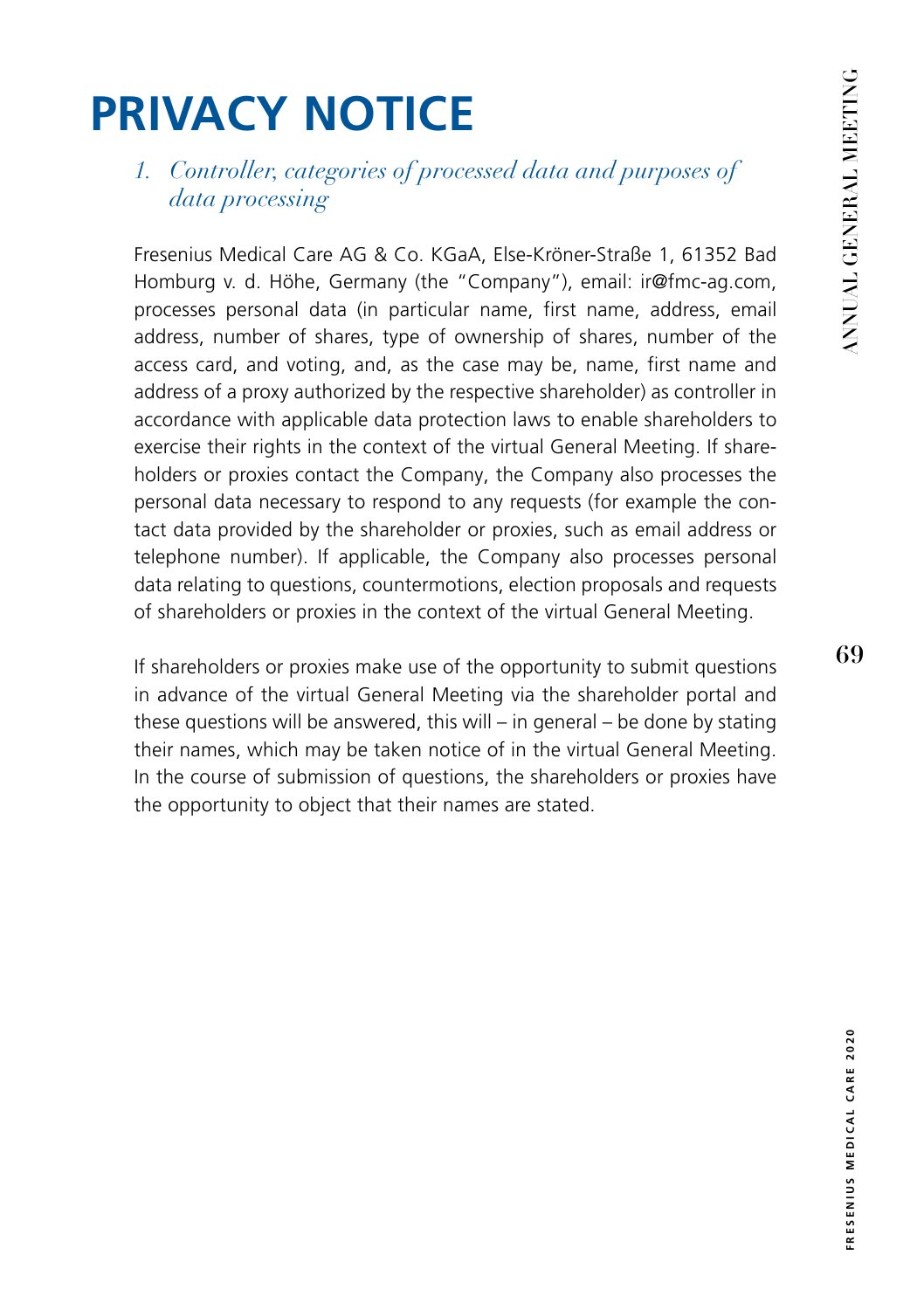# *2. Legal basis for data processing*

The legal basis for the processing are Art. 6 (1) sentence 1 lit. c) as well as Art. 6 (1) sentence 1 lit. f) of the General Data Protection Regulation ("GDPR").

# *3. Categories of recipients of personal data, data sources and retention period*

The Company and, respectively, the service providers of the Company that are engaged in the context of the virtual General Meeting receive the personal data of the shareholders or proxies from the registration office, which receives the data either from the shareholders or proxies themselves or from the depositary banks of the shareholders. The service providers engaged by the Company receive only personal data from the Company that are required to provide the requested services, and process data only based on instructions by the Company. Additional personal data relating to questions, countermotions, election proposals and requests of shareholders or proxies may also be collected in the context of the virtual General Meeting. In addition, personal data will be made available to shareholders and proxies in with the context of the virtual General Meeting within the framework of statutory provisions. The personal data will be stored by the Company in accordance with legal obligations and for the avoidance of potential liability risks and will be deleted afterwards.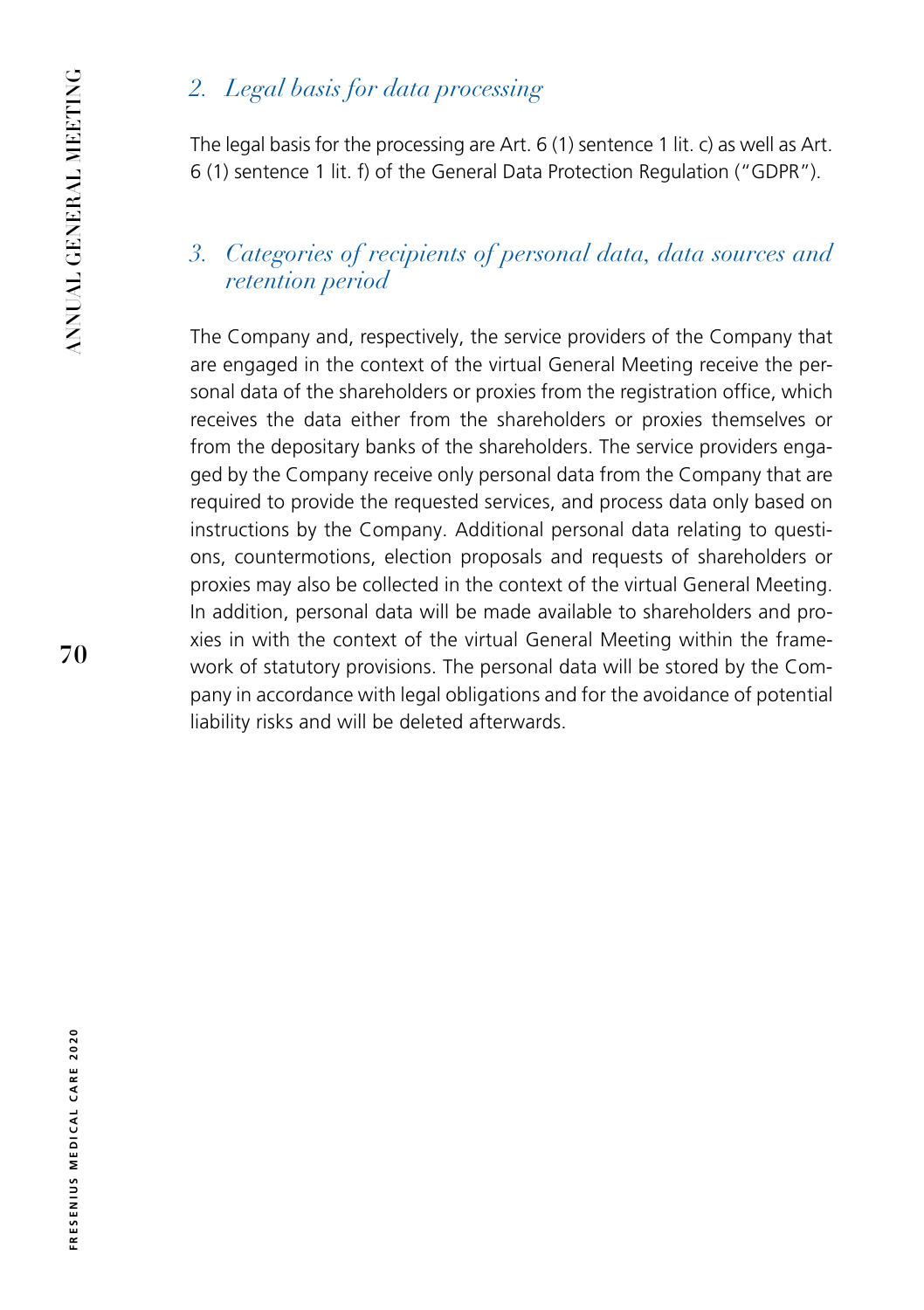# *4. Rights of data subjects and contact details of the data protection officer*

In accordance with the statutory provisions, shareholders and proxies are at any time entitled as data subjects to exercise their rights of access, of rectification, of restriction, of objection and of erasure regarding the processing of their personal data and are also entitled to exercise their right to data portability in accordance with chapter III of the GDPR. Shareholders and proxies can assert these rights towards the Company free of charge via the contact details indicated above or directly vis-à-vis the data protection officer: Fresenius Medical Care AG & Co. KGaA, Mr. Giovanni Brugugnone, Else-Kröner-Straße 1, 61352 Bad Homburg v. d. Höhe, Germany, email: Datenschutzbeauftragter@fmc-ag.com. In addition, shareholders have the right to lodge a complaint with a supervisory authority pursuant to Art. 77 GDPR.

Further information regarding the processing of personal data of shareholders or proxies in the course of the use of the shareholder portal are available on the shareholder portal.